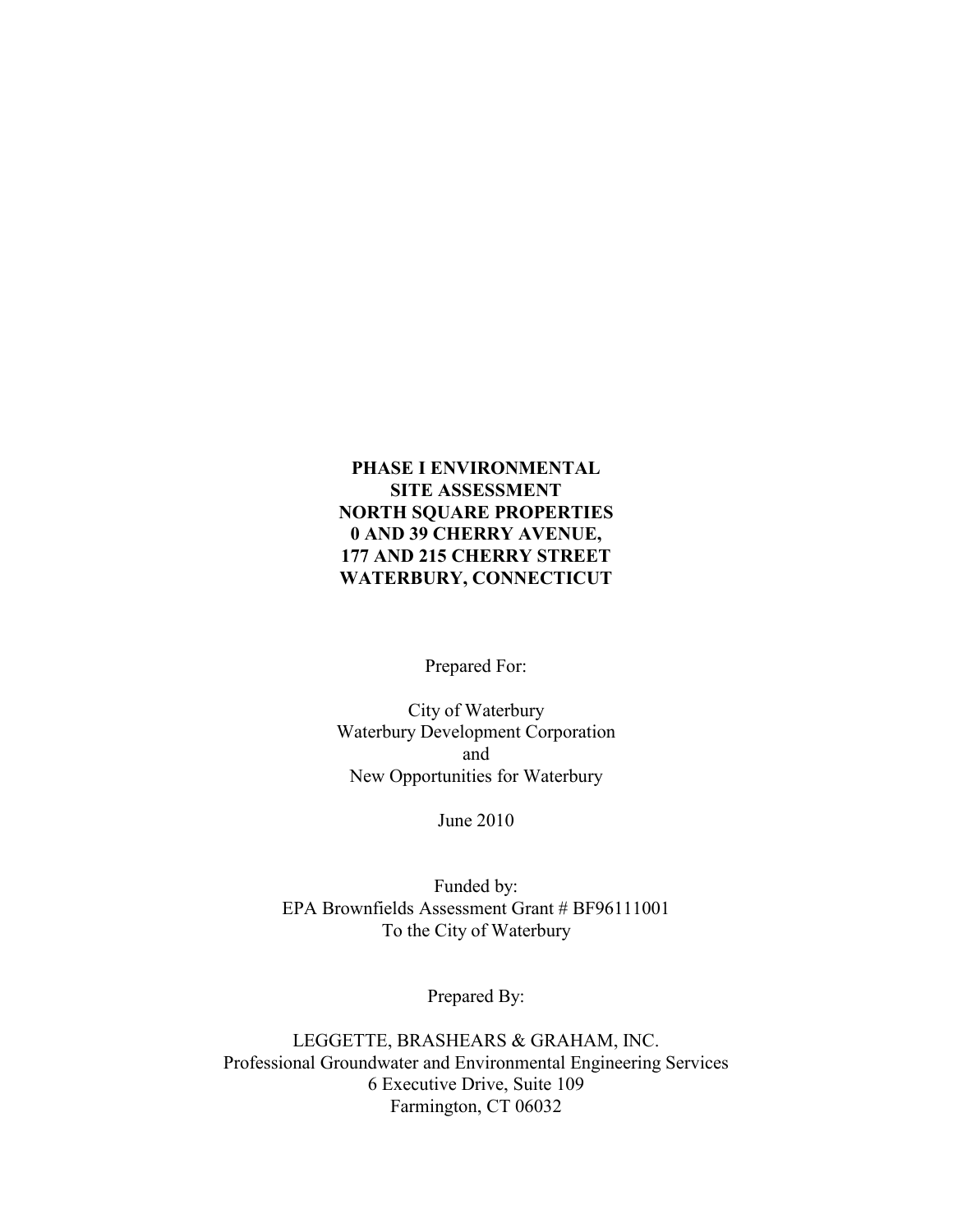# **TABLE OF CONTENTS**

|--|

| 1.0 |     |       |  |
|-----|-----|-------|--|
| 2.0 |     |       |  |
|     | 2.1 |       |  |
|     | 2.2 |       |  |
|     | 2.3 |       |  |
|     | 2.4 |       |  |
| 3.0 |     |       |  |
|     | 3.1 |       |  |
|     | 3.2 |       |  |
|     | 3.3 |       |  |
|     | 3.4 |       |  |
|     | 3.5 |       |  |
| 4.0 |     |       |  |
|     | 4.1 |       |  |
|     | 4.2 |       |  |
|     | 4.3 |       |  |
|     | 4.4 |       |  |
|     | 4.5 |       |  |
|     | 4.6 |       |  |
|     | 4.7 |       |  |
|     | 4.8 |       |  |
| 5.0 |     |       |  |
|     | 5.1 |       |  |
|     | 5.2 |       |  |
|     |     | 5.2.1 |  |
|     |     |       |  |
|     | 5.3 |       |  |
|     | 5.4 |       |  |
|     | 5.5 |       |  |
| 6.0 |     |       |  |
|     | 6.1 |       |  |
|     | 6.2 |       |  |
|     | 6.3 |       |  |
|     | 6.4 |       |  |
|     | 6.5 |       |  |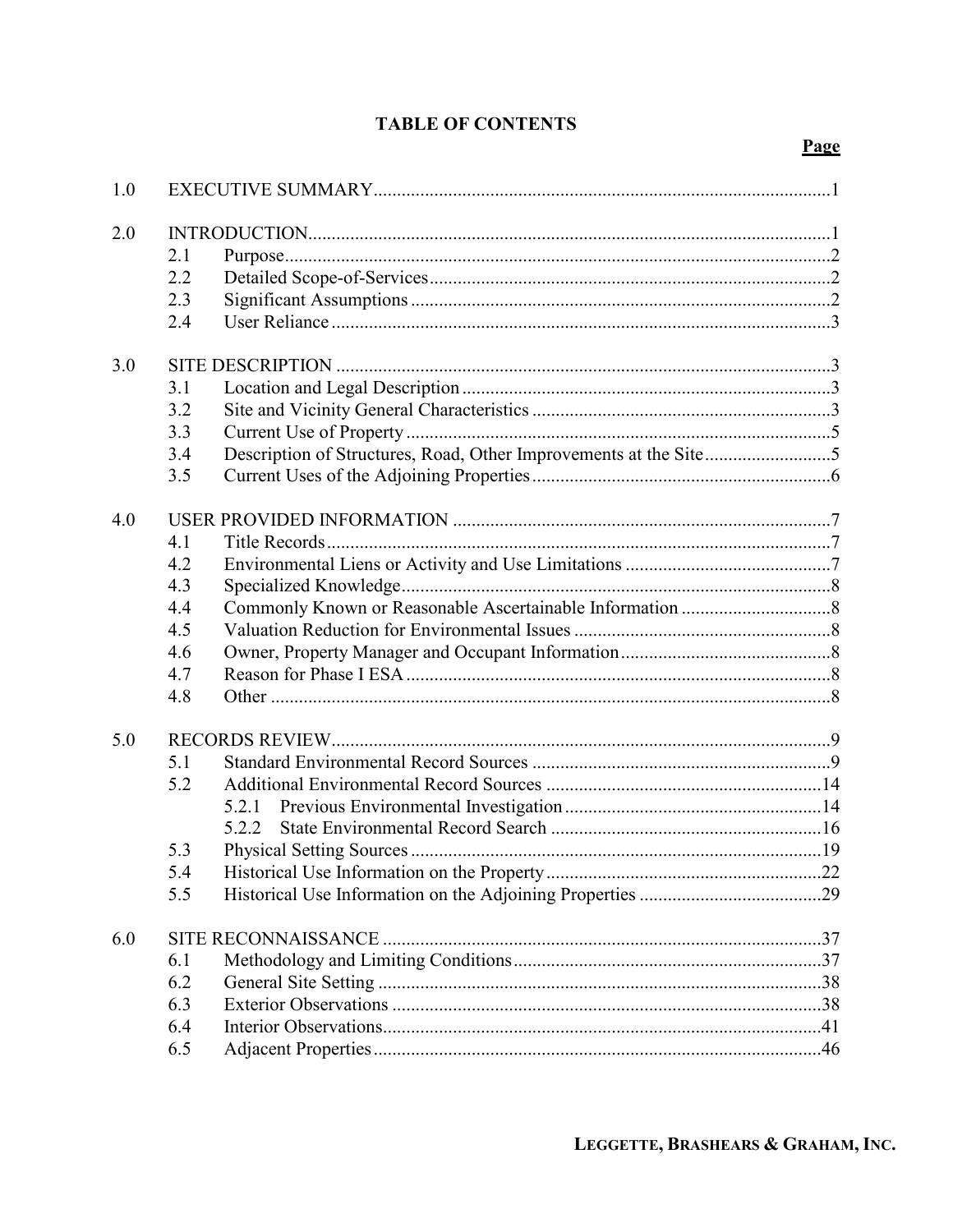## **TABLE OF CONTENTS** (continued)

# Page

| 7.0  |     |                                                 |  |
|------|-----|-------------------------------------------------|--|
|      | 7.1 |                                                 |  |
|      | 7.2 |                                                 |  |
|      | 7.3 |                                                 |  |
|      | 7.4 |                                                 |  |
| 8.0  |     |                                                 |  |
| 9.0  |     |                                                 |  |
| 10.0 |     |                                                 |  |
| 11.0 |     | QUALIFICATIONS OF ENVIRONMENTAL PROFESSIONALS57 |  |
| 12.0 |     |                                                 |  |
| 13.0 |     |                                                 |  |
| 14.0 |     |                                                 |  |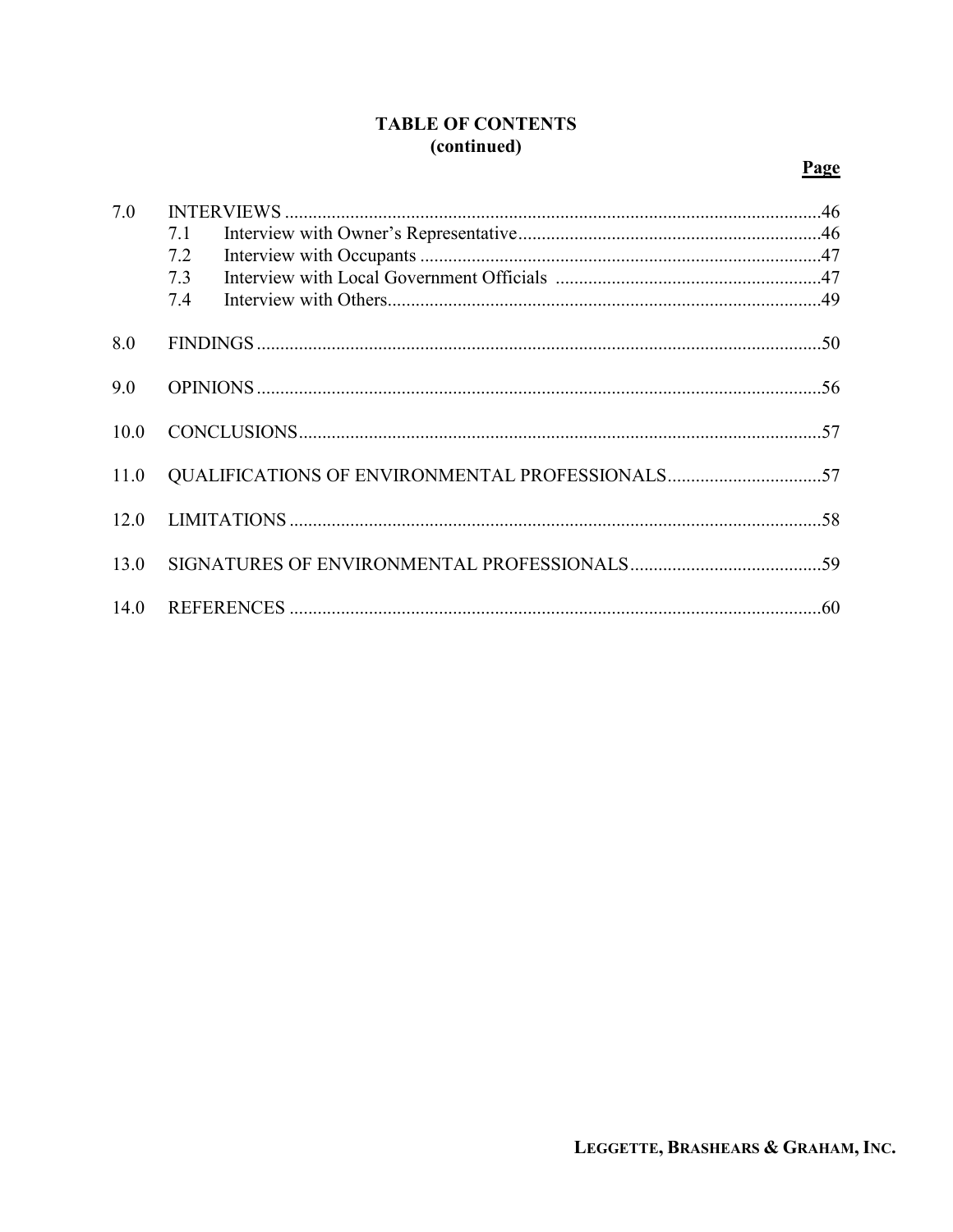## LIST OF FIGURE (at end of report)

## **Figure**

- 1 Site Location Map<br>2 Site Map
- Site Map
- 3 Site Map Showing Areas of Concern
- 4a Site Photographs
- 4b Site Photographs
- 4c Site Photographs

## LIST OF APPENDICES (at end of report)

# **Appendix**

- I Tax Assessor Map and Tax Cards
- II Interview Documentation
- III Property Deeds and Title Search Documentation
- IV Database Report<br>V CTDEP Files
- **CTDEP Files**
- VI Aerial Photographs
- VII Topographic Maps
- VIII Sanborn Maps
- IX City Directories
- X City of Waterbury Files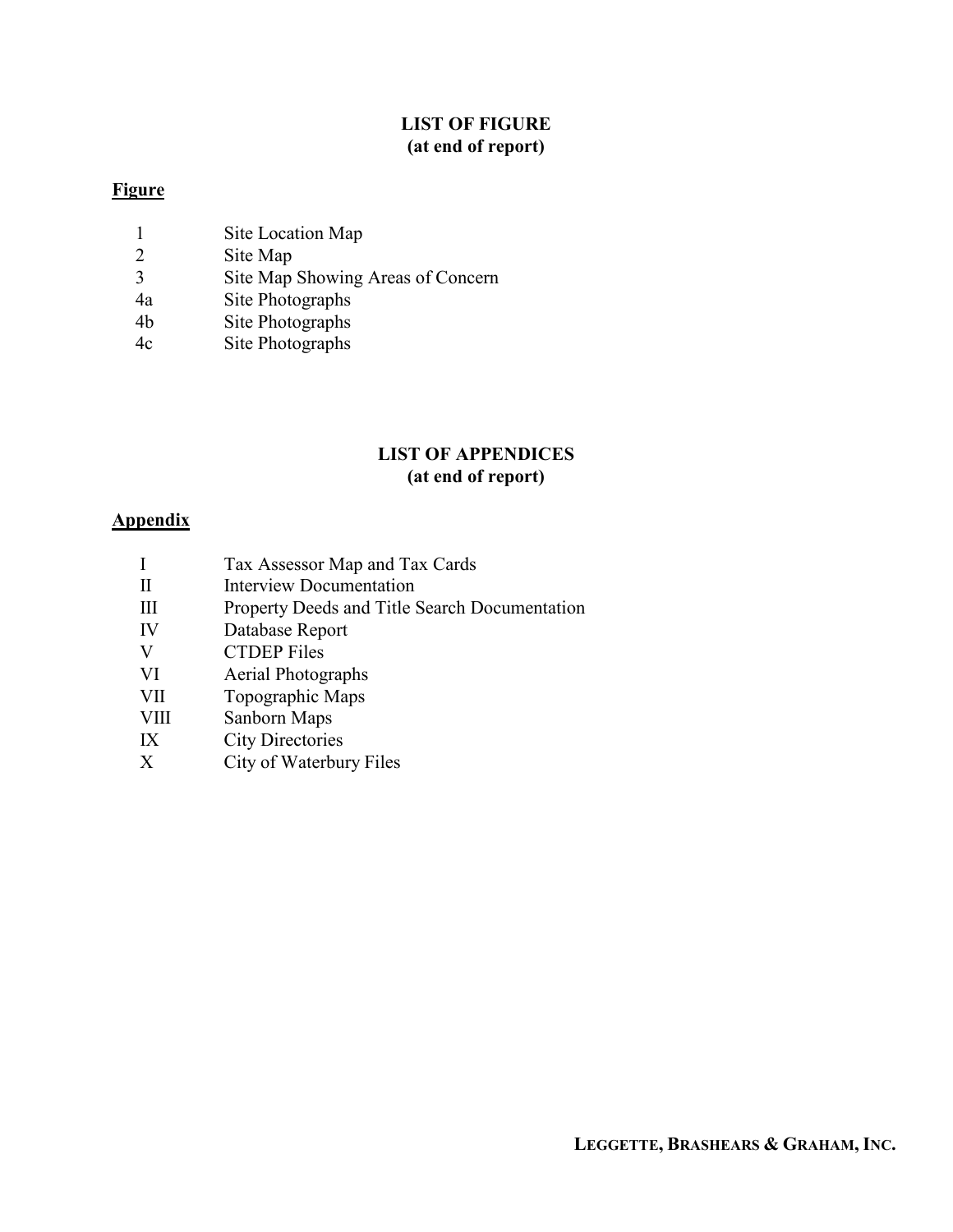### PHASE I ENVIRONMENTAL SITE ASSESSMENT **NORTH SOUARE PROPERTIES** 0 AND 39 CHERRY AVENUE, 177 AND 215 CHERRY STREET WATERBURY, CONNECTICUT

### 1.0 EXECUTIVE SUMMARY

A Phase I Environmental Site Assessment (ESA) has been completed for the above-referenced properties, herein referred to as the Subject Property. The purpose of this Phase I ESA was to investigate and identify land uses that may have the potential to impact environmental conditions at the Subject Property. The work included an inspection of the property, a search of environmental databases, inquiries to the owner and state and municipal agencies, identification of physical conditions at the property, evaluation of the assembled information, and preparation of this report.

The Subject Property was developed with its current configuration during the late 1800's and early 1900's as part of a larger factory complex used for watch and clock manufacturing. The Subject Property was used primarily for watch and clock manufacturing between approximately 1895 and 1945, and later uses included manufacturing of metal products, tools, plastics, and production of leather goods, clothing and neckties. The Subject Property is located within an urban area surrounded by a mix of commercial, high density residential and formerly industrial land uses.

The assessment has revealed evidence of the historical use and storage of hazardous materials and petroleum products on the Subject Property which present a material threat of release. In addition, several offsite properties have been identified that may have the potential to affect the environmental status of the Subject Property. This assessment has revealed evidence of recognized environmental conditions in connection with the Subject Property. Further investigations to assess the environmental quality of the Subject Property are recommended.

### 2.0 INTRODUCTION

 This Phase I ESA was funded by EPA Brownfield Assessment Grant # BF96111001 to the City of Waterbury. Leggette, Brashears & Graham, Inc. (LBG) has completed a Phase I ESA for the properties located at 0 and 39 Cherry Avenue and 177 and 215 Cherry Street, Waterbury,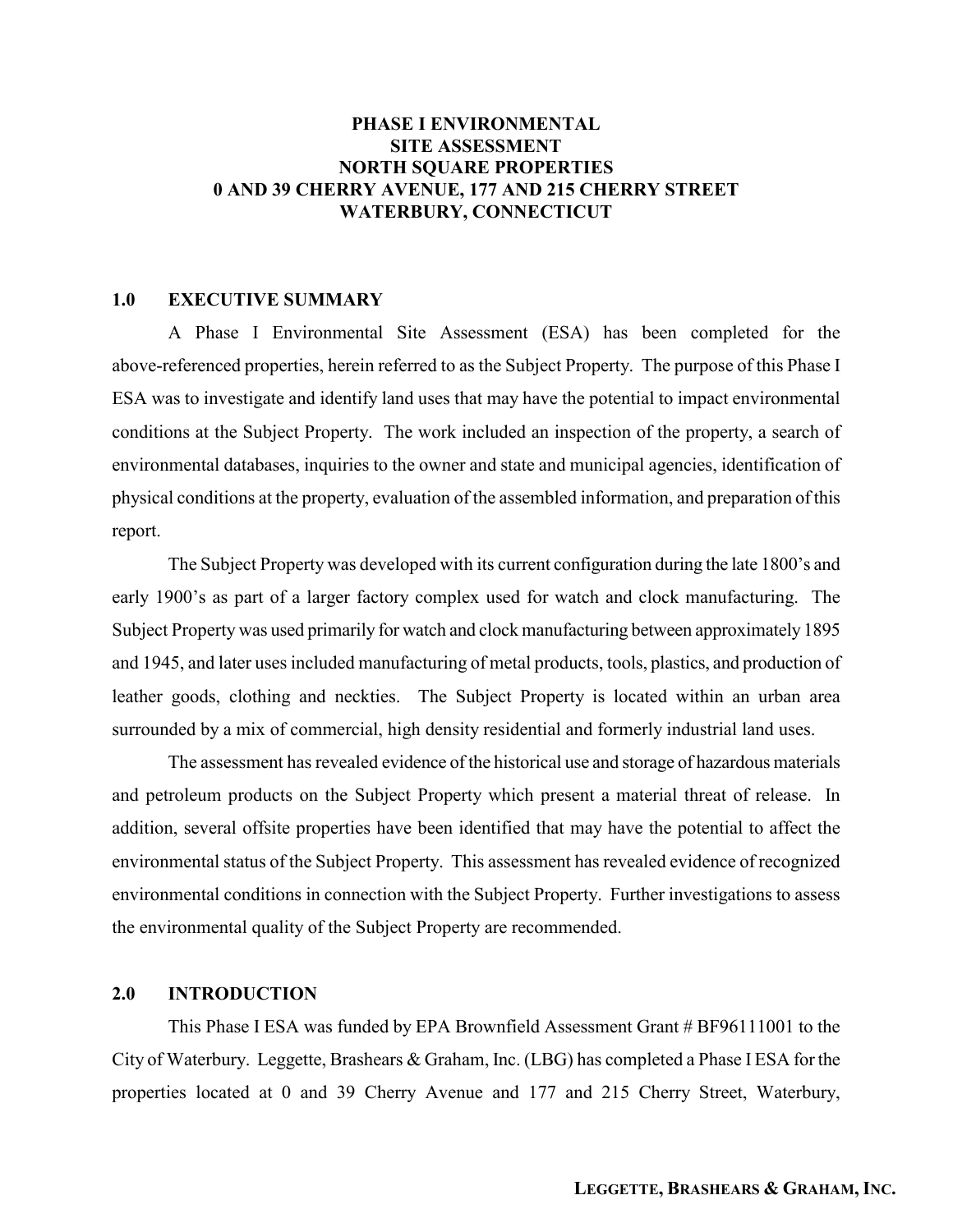Connecticut (figure 1). This Phase I ESA was conducted in conformance with the American Society for Testing Materials (ASTM) Standard E 1527-05, "Standard Practice for Environmental Site Assessments: Phase I Environmental Site Assessment", and the State of Connecticut Department of Environmental Protection (CTDEP) "Site Characterization Guidance Document dated September 2007".

### 2.1 Purpose

 The purpose of this Phase I ESA was to investigate and identify current and past uses of the Subject Property and practices that may have led to situations referred to as recognized environmental conditions (REC), a term often used interchangeably with the term "areas of concern" (AOC). REC is defined as the likely presence of any hazardous substances or petroleum products on a property under conditions that indicate an existing release, a past release, or a material threat of a release of such substances or products into structures on the property or into the ground, groundwater, or surface water at the property. The term is not intended to include de minimis conditions that generally do not present a material risk of harm and that generally would not be the subject of an enforcement action.

### 2.2 Detailed Scope-of-Services

The scope of work included: a site inspection, identification of the current land uses on the Subject Property and adjacent properties; a search of federal and state regulatory databases; a review of aerial photographs, topographic maps, city directories and Sanborn fire insurance maps; and inquiries of persons knowledgeable of the property and local agencies, including the Fire Marshal and health department. Consideration of future land uses or situations on either the Subject Property or adjacent properties were outside the scope of work. Assessment of hazardous building materials and the potential risks to human health from such materials were also outside the scope of this investigation.

### 2.3 Significant Assumptions

 Based on the topography of the Subject Property and surrounding area, and the position of the subject property relative to surface water, the general direction of groundwater flow is assumed to be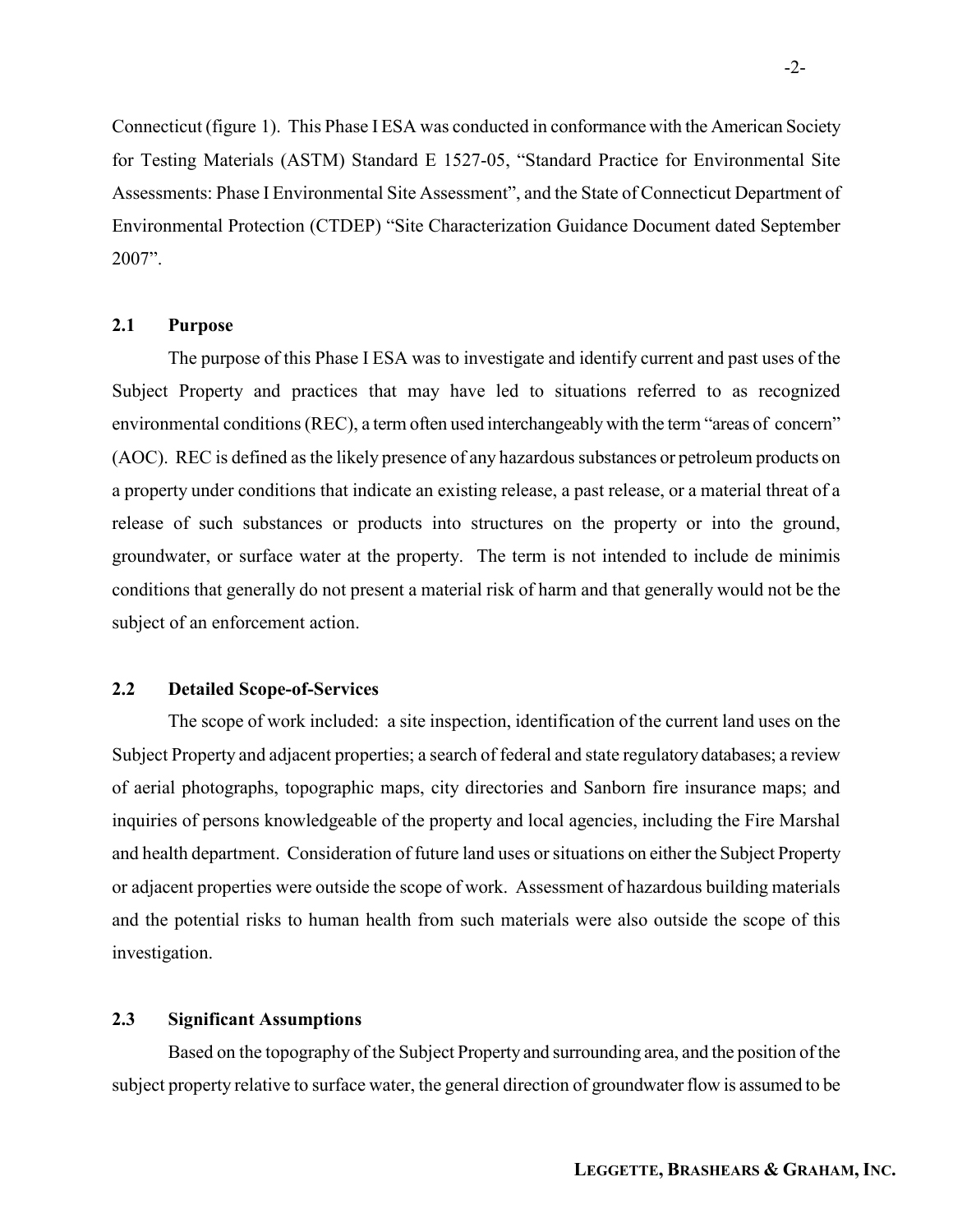from northeast to southwest across the Subject Property. Additionally, information provided by others is assumed to be fair and accurate, especially when not able to be corroborated by other sources.

### 2.4 User Reliance

The following users may rely on this Phase I ESA: The City of Waterbury, Waterbury Development Corporation and New Opportunities for Waterbury.

#### 3.0 SITE DESCRIPTION

#### 3.1 Location and Legal Description

 The Subject Property consists of four parcels of land located on the north side of Cherry Avenue and on the south and west sides of Cherry Street in Waterbury, Connecticut (figure 1). According to the City of Waterbury Tax Assessor's records, the four parcels are designated as follows:

| <b>Property Address</b> | <b>Assessor Map/Block/Lot</b><br><b>Number</b> | Acreage | <b>Zoning Classification</b> |
|-------------------------|------------------------------------------------|---------|------------------------------|
| 0 Cherry Avenue         | 0255-0167-0131                                 | 0.21    | RH                           |
| 39 Cherry Avenue        | 0225-0167-0125                                 | 0.65    | RH                           |
| 177 Cherry Street       | 0255-0167-0130                                 | 0.28    | RH                           |
| 215 Cherry Street       | 0225-0167-0126                                 | 0.36    | RН                           |

Note: RH = Multi-family Residential Zone

 The total acreage of the Subject Property according to the Tax Assessor's records is 1.5 acres. The approximate center of the Subject Property is defined by the coordinates 41 degrees, 33 minutes and 29.2 seconds north latitude and 73 degrees, 2 minutes and 3.1 seconds west longitude. Copies of the tax map and tax cards for the parcels comprising the Subject Property are attached as Appendix I.

#### 3.2 Site and Vicinity General Characteristics

The Subject Property consists of four developed parcels of land totaling approximately 1.5 acres, located in the eastern portion of one city block bordered by North Elm Street, Cherry Avenue and Cherry Street in Waterbury, Connecticut (figure 1). The Subject Property is approximately rectangular in shape, with the long axis oriented approximately north-south. The subject property is improved with 6 large industrial-type buildings and one, two-story office-type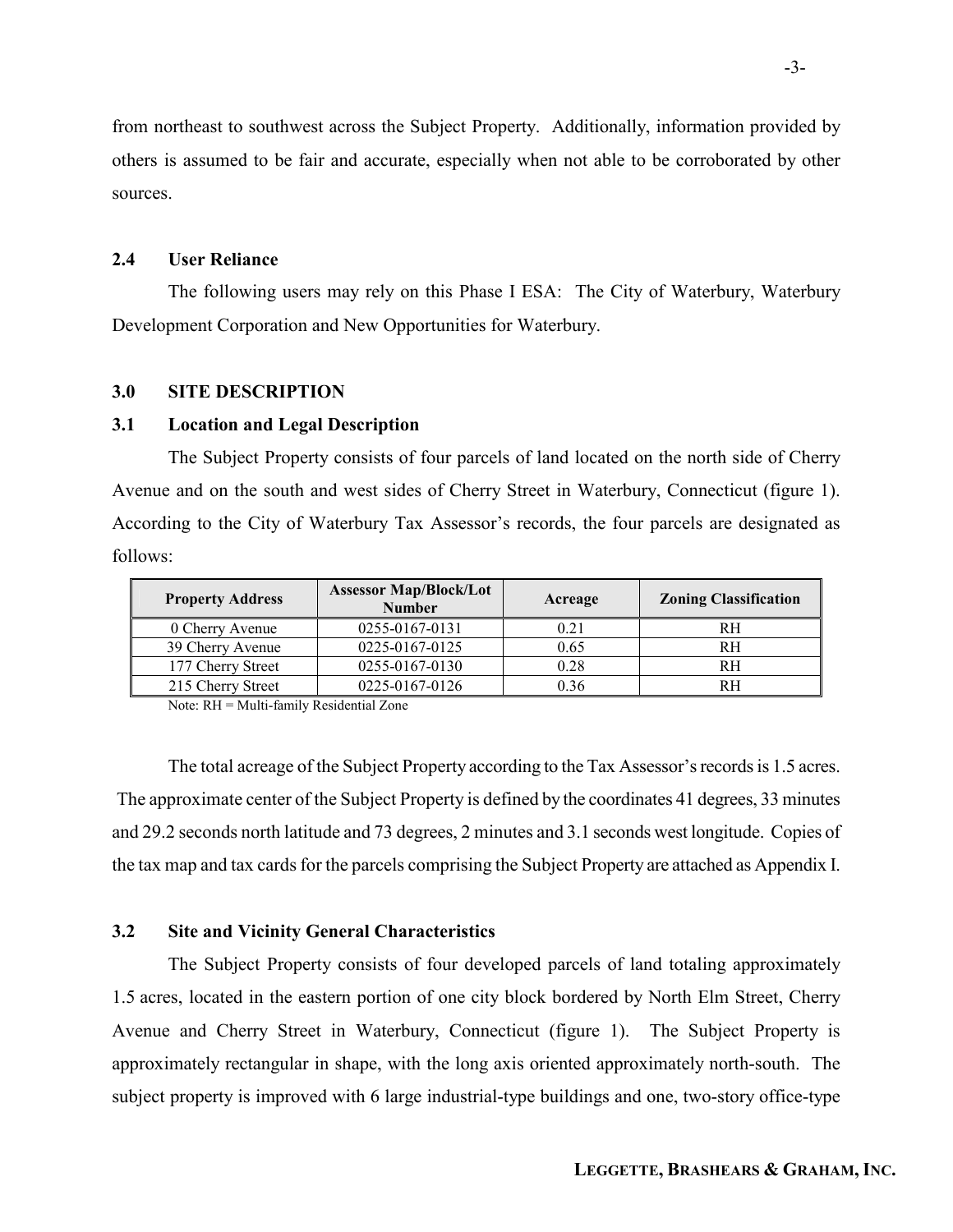building. The Subject Property is part of a larger former-factory complex that includes parcels located adjacent to the west, east and south, and buildings located to the east, west and north of the Subject Property directly abutting site buildings. Approximately 85 percent of the acreage of the Subject Property is occupied by the buildings, and remaining areas consist of paved/gravel/unpaved parking areas, driveways and alleyways that provide access to the buildings and loading dock areas. Vehicular access to the Subject Property is provided via several shared driveways accessible from Cherry Avenue and Cherry Street.

 The Subject Property is served by municipal water for potable water supply and fire suppression, and municipal sanitary sewer for sanitary waste disposal, both provided by the City of Waterbury. Electricity for the Subject Property is provided by Connecticut Light & Power (CL&P), however, according to the site contacts, all utilities to the Subject Property have been shut off or disconnected. According to the Tax Assessor's records, the buildings on the Subject Property are heated by forced air and steam heat. There are at least two fuel-oil storage tanks associated with inactive boilers on the subject property, and the source of heat is presumed to be fuel-oil. According to Yankee Gas Co., there are two inactive natural gas accounts associated with the Subject Property.

Storm-water runoff is collected in catch basins along the edges of Cherry Avenue and Cherry Street that are part of the municipal storm sewer system. In addition, the buildings on the Subject Property appear to have internal roof gutters that discharge directly to the ground surface. Storm-water runoff from the ground surface on the Subject Property is also collected in numerous drywell-type catch basins located around the property and on adjacent parcels.

 The general vicinity of the subject property consists of a mix of residential, commercial and industrial development. The adjacent buildings to the west of the Subject Property consist of former factory buildings converted to offices and apartments. Adjacent land use to the east of the Subject Property consists of a light manufacturing company, several vacant properties, a commercial building occupied by a church, multi-family residential buildings and a multi-story automobile tire sales garage. Adjacent land use to the north of the subject property consists of a vacant commercial/residential structure that abuts the 215 Cherry Street parcel, a CL&P electrical transmission substation that abuts the 39 Cherry Avenue parcel, a car-repair and towing company, a parking lot and commercial properties. There is a large stone and mortar retaining wall located at the rear of the properties on the north side of Cherry Street, which is thought to form the boundary of an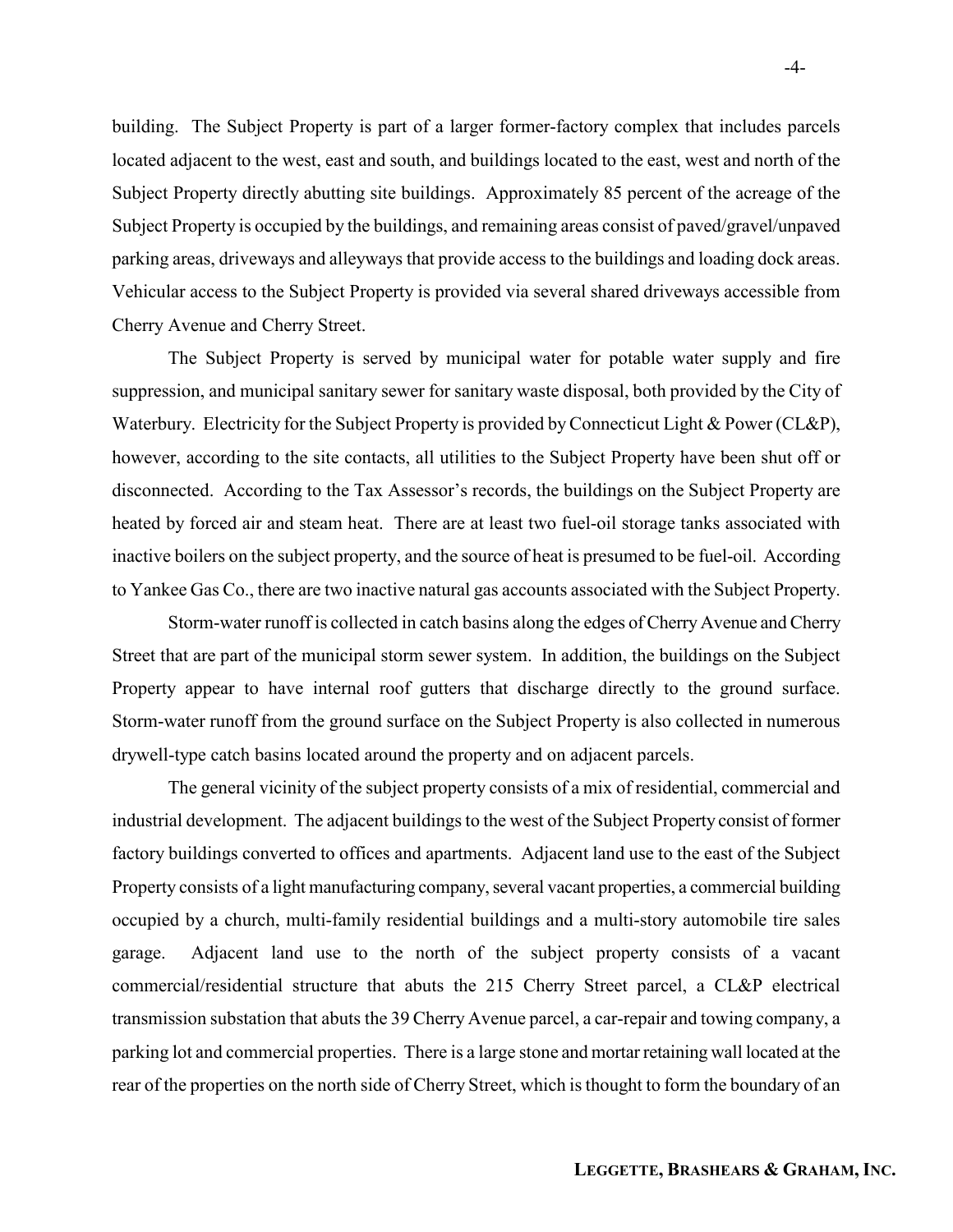impoundment associated with industrial properties located further to the north. This impoundment receives waste water discharges from nearby industry and is thought to discharge to Great Brook. Land use adjacent to the south of the subject property consists of two vacant multi-story factory buildings, a parking lot and several vacant warehouse-type structures.

### 3.3 Current Use of Property

The Subject Property is currently unoccupied.

#### 3.4 Description of Structures, Roads & Other Improvements at the Site

The following information about the buildings on the Subject Property was obtained from the City of Waterbury Tax Assessor property cards, observations made during the site inspection, and other historical sources. The site building numbers used in the table below are also used to identify the buildings for the remainder of this report.

| <b>Building</b><br><b>Number</b> | Parcel<br><b>Address</b>    | <b>Year Built</b>                                  | <b>Number</b><br>of<br><b>Stories</b> | <b>Construction</b><br><b>Details</b> | <b>Square</b><br>Footage | <b>Other Building Details</b>                                                                                                         |
|----------------------------------|-----------------------------|----------------------------------------------------|---------------------------------------|---------------------------------------|--------------------------|---------------------------------------------------------------------------------------------------------------------------------------|
|                                  | 39 Cherry<br>Avenue         | Pre-1900                                           | 5/6                                   | Brick, stone<br>foundation            | 62,000                   | 2 elevators, steam heat,<br>sprinklers, suspect boiler<br>room in basement, partial<br>basement/partial crawl space<br>below building |
| $\overline{2}$                   |                             | Approximately<br>1921, with later<br>modifications |                                       | Brick and<br>concrete block           |                          | Boiler room, compressor<br>area, former electrical room,<br>20,000-gallon fuel oil AST                                                |
| 3                                | 215 Cherry<br><b>Street</b> | Approximately<br>1900                              | 5                                     | Brick, stone<br>foundation            | 44,400                   | 2 elevators, steam heat,<br>sprinklers, boiler room,<br>partial basement                                                              |
| 4                                |                             |                                                    | 5                                     | Brick, stone<br>foundation            |                          | Steam heat, sprinklers, full<br>basement                                                                                              |
| 5                                | 0 Cherry<br>Avenue          | Pre-1900                                           | $2\frac{1}{2}$                        | <b>Brick</b>                          | 8,500                    | Steam heat, full basement                                                                                                             |
| 6                                | 177 Cherry                  | Approximately                                      | 6                                     | Brick, stone<br>foundation            | 42,000                   | Elevator, forced air heat, full<br>basement                                                                                           |
| 7                                | <b>Street</b>               | 1900                                               | 6                                     | Brick, stone<br>foundation            |                          | Forced air heat, full<br>basement                                                                                                     |

 The buildings on the Subject Property have been vacant since approximately 2004, and are currently in poor condition. The building interiors, where accessible, were observed to have brick, concrete block or sheetrock interior walls, wood floors in the upper stories and concrete floors in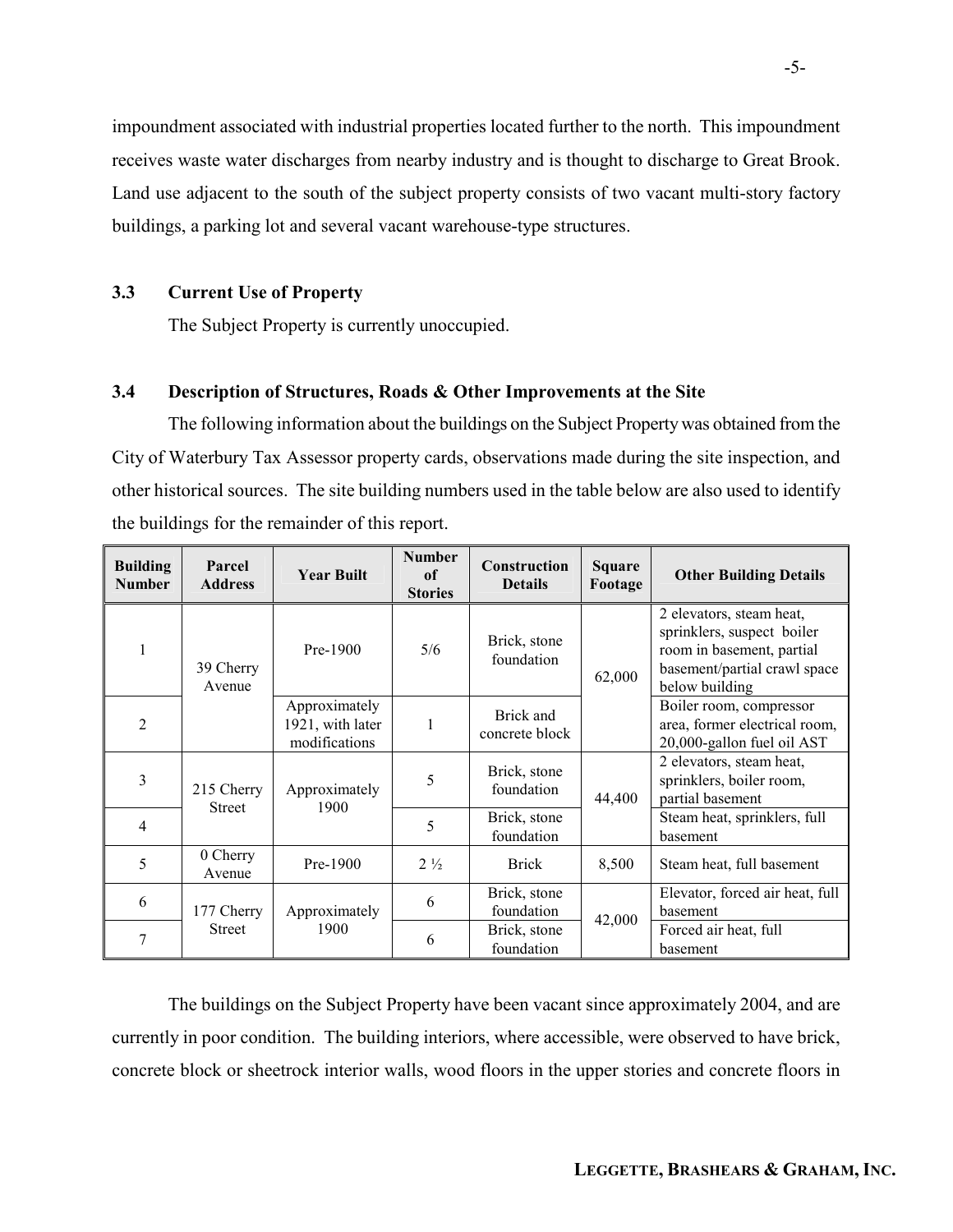basement levels, and wood or sheetrock ceilings. Fluorescent light fixtures were observed throughout the site buildings.

 Sections of many of the buildings were empty. In other areas, miscellaneous debris, piles and racks of belts and other manufactured items, small machines used for sewing or clothing manufacturing, and other stored or discarded items were observed inside the buildings. Water mains feeding the fire-sprinkler systems throughout the buildings were observed in the basements of Buildings #1 and #4. Inactive boiler rooms were observed in Buildings #1, #2 and #3.

 The exterior areas of the Subject Property surrounding the buildings consist of shared driveways, alleyways and courtyards that provide access to the loading docks and other areas of the buildings. These areas are paved with cobblestones, gravel, asphalt or concrete, and were generally poorly kept and overgrown. Site buildings and other relevant features are shown on figure 2.

### 3.5 Current Uses of the Adjoining Properties

Currently, the adjacent land use to the north of the Subject Property consists of a vacant commercial/residential building that abuts the north wall of Building #6 on the 215 Cherry Street parcel, and an electrical substation. Adjacent land use to the east of the subject property consists of light manufacturing in the abutting building at 203-205 Cherry Street, and a parking lot and two portable storage pods on the property at 197 Cherry Street. Across Cherry Street to the east of the Subject Property, land uses consist of several vacant properties, multi-family residential buildings, a commercial building used as a church, a commercial building used as a social club, and a multi-story automobile tire sales garage. Land use across Cherry Avenue to the south of the subject property consists of a parking lot, two vacant multi-story factory buildings and several vacant warehouse-type buildings. Land use adjacent to the west of the subject property consists of former factory buildings converted to offices and apartments that abut the buildings on the Subject Property. The northern portion of the adjacent former factory building to the west of the Subject Property is currently used as a restaurant, beauty salon, and a parking lot.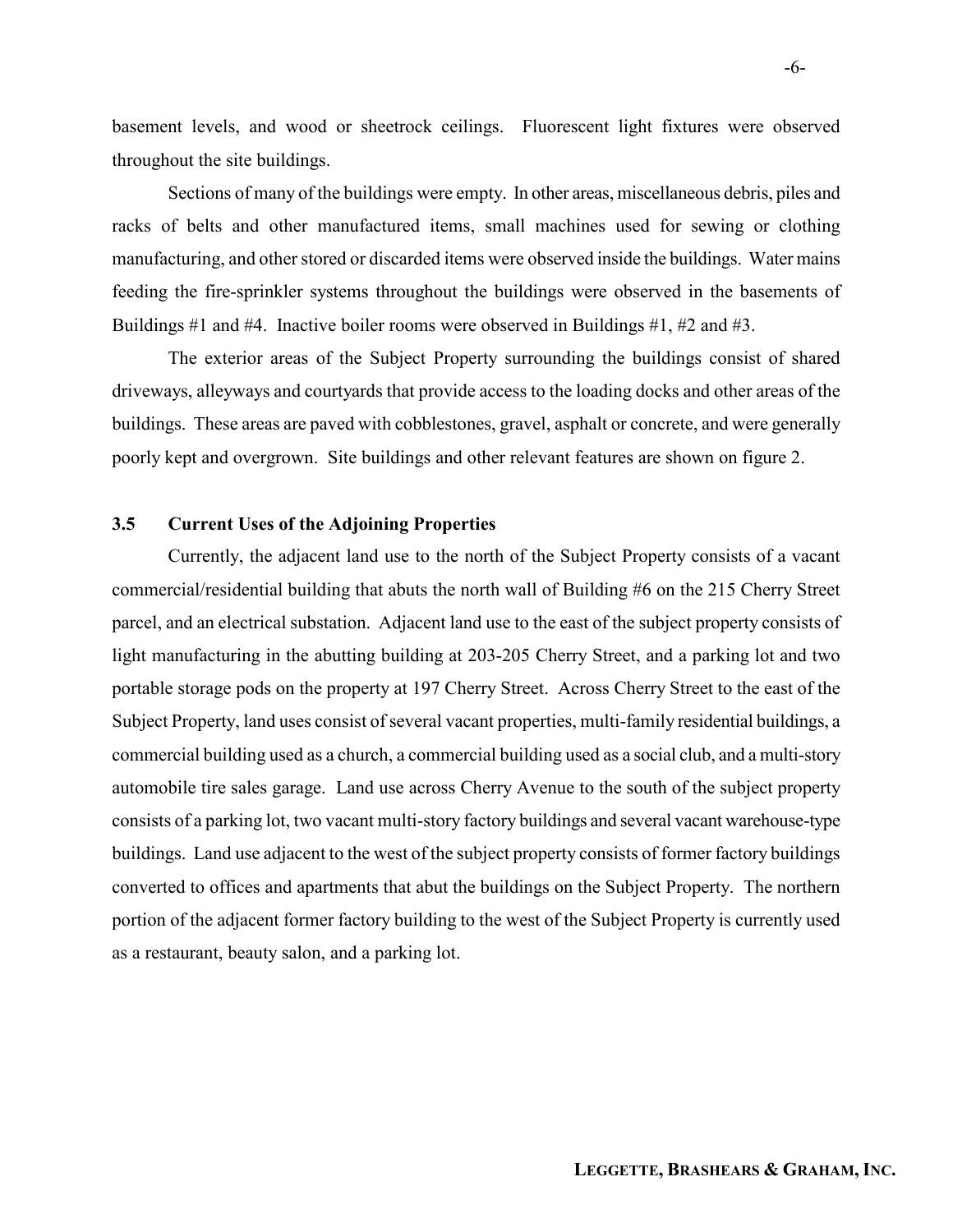#### 4.0 USER PROVIDED INFORMATION

Ms. Toni Hirst, Chief Administrative Officer for New Opportunities for Waterbury, the current owner of the Subject Property, has provided answers to the user questionnaire. A copy of the completed User Questionnaire is included in Appendix II.

A title search, environmental liens and land use restrictions search was requested by the User of Carmody & Torrance, the legal representative of the User, and was provided to LBG for use in this assessment.

#### 4.1 Title Records

LBG reviewed the most current property deeds and referenced survey maps at the Waterbury Town Clerk's office. The following ownership information was obtained from the property deeds:

| <b>Volume/Page</b> | Date     | <b>Parcel Address</b> | <b>Grantor</b>            | Grantee            |
|--------------------|----------|-----------------------|---------------------------|--------------------|
|                    |          | 0 Cherry Avenue       |                           |                    |
|                    |          | 39 Cherry Avenue      | Carpe, LLC                | North Square       |
| 6486/106           | 2/4/2009 | 200-205 Cherry        | Coastal Financial         | Gateway            |
|                    |          | <b>Street</b>         | Lending, LLC              | Development, Inc.  |
|                    |          | 215 Cherry Street     |                           |                    |
|                    |          | Cherry Street 0255-   |                           |                    |
| 6486/114           | 2/4/2009 | 0167-0130 (177        | <b>Bernard Cantillion</b> | New Opportunities, |
|                    |          | Cherry Street)        |                           | Inc.               |
|                    |          | Ground lease area on  |                           |                    |
| 6513/108           | 2/4/2009 | smokestack and        | North Square              |                    |
|                    |          | portions of 39        | Gateway                   | GTP Towers I, LLC  |
|                    |          | <b>Cherry Street</b>  | Development, Inc.         |                    |

A copy of the title search conducted by Carmody & Torrance, the legal representative of the User, was provided to LBG. Select portions of the title search, including a summary of the ownership history of the four parcels that comprise the Subject Property, are included in Appendix III. A copy of the current property deeds and survey maps reviewed by LBG at the City Clerk's office are included in Appendix III.

### 4.2 Environmental Liens or Activity and Use Limitations

 According to the title, environmental liens and land use restrictions search conducted for the User by Carmody & Torrance, there have been no environmental clean-up liens or activity or land use limitations recorded for the Subject Property.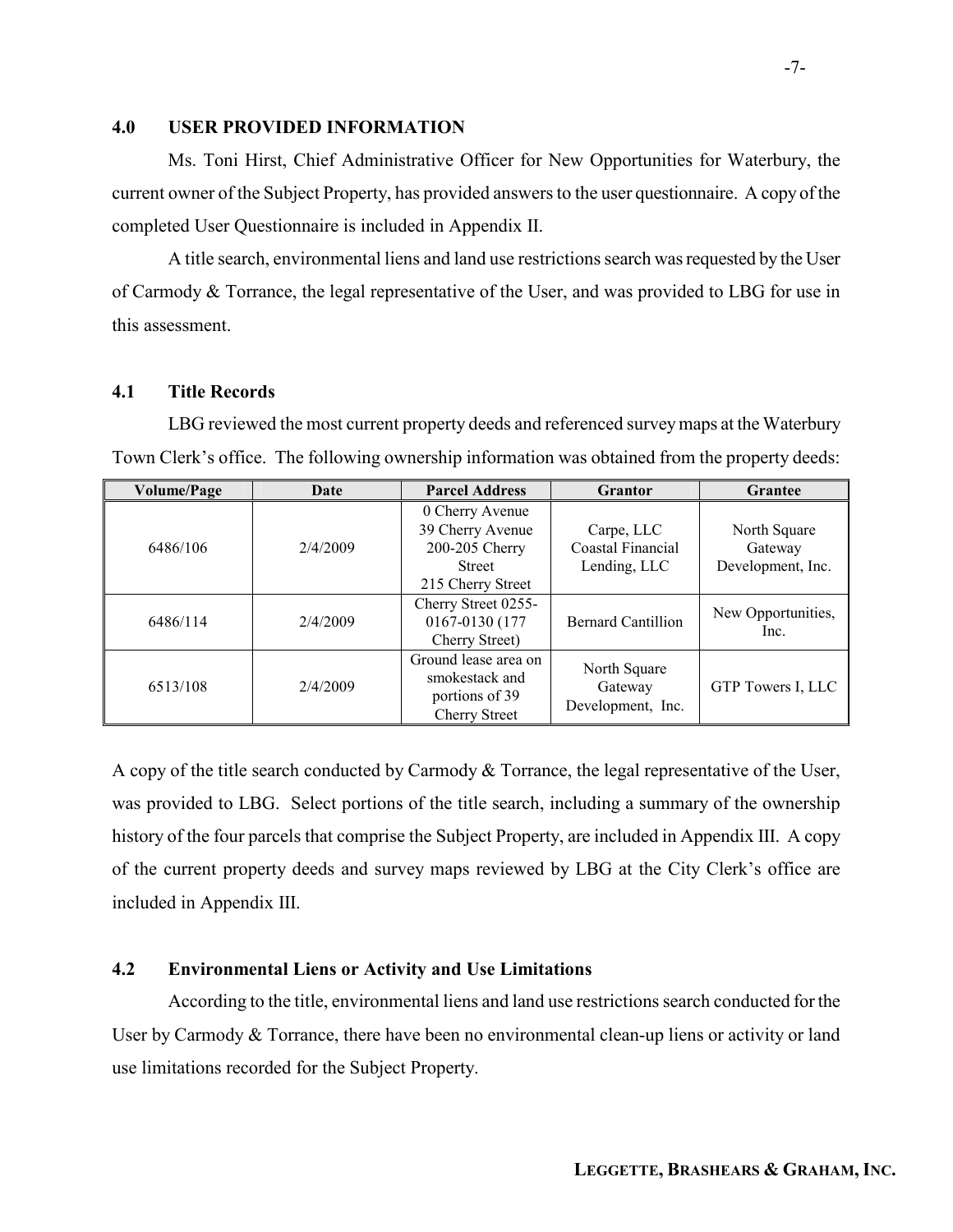#### 4.3 Specialized Knowledge

The User does not have any specialized knowledge or experience related to the Subject Property or nearby properties.

#### 4.4 Commonly Known or Reasonable Ascertainable Information

The User was aware of the following past uses of the property: manufacturing of ties and belts, production of clocks (Waterbury Clock Factory), and other manufacturing uses.

The User was aware of radium contamination and partial radium clean-up conducted on the 39 Cherry Avenue and 215 Cherry Street parcels, but was not aware of any other information indicative of a release or threatened release of hazardous or toxic substances on the Subject Property.

### 4.5 Valuation Reduction for Environmental Issues

The User indicated that the Subject Property was purchased at fair market value.

### 4.6 Owner, Property Manager and Occupant Information

New Opportunities and North Square Gateway Development, Inc. (a subsidiary of New Opportunities) are the current owners and managers of the Subject Property. The buildings on the Subject Property are currently unoccupied.

#### 4.7 Reason for Phase I ESA

This Phase I ESA was completed as part of due diligence for pre-development work to determine the best use of the property, potential remediation costs and impacts on future use. This Phase I ESA was completed as part of a U. S. Environmental Protection Agency Brownfields Grant program to redevelop the site.

#### 4.8 Other

The User provided a report entitled "Phase I Environmental Site Assessment, 215 Cherry Street & 39 Cherry Avenue, Waterbury, Connecticut", issued in March 2005 by Berkshire Environmental Services and Technology, LLC. That report pertains to the 0 and 39 Cherry Avenue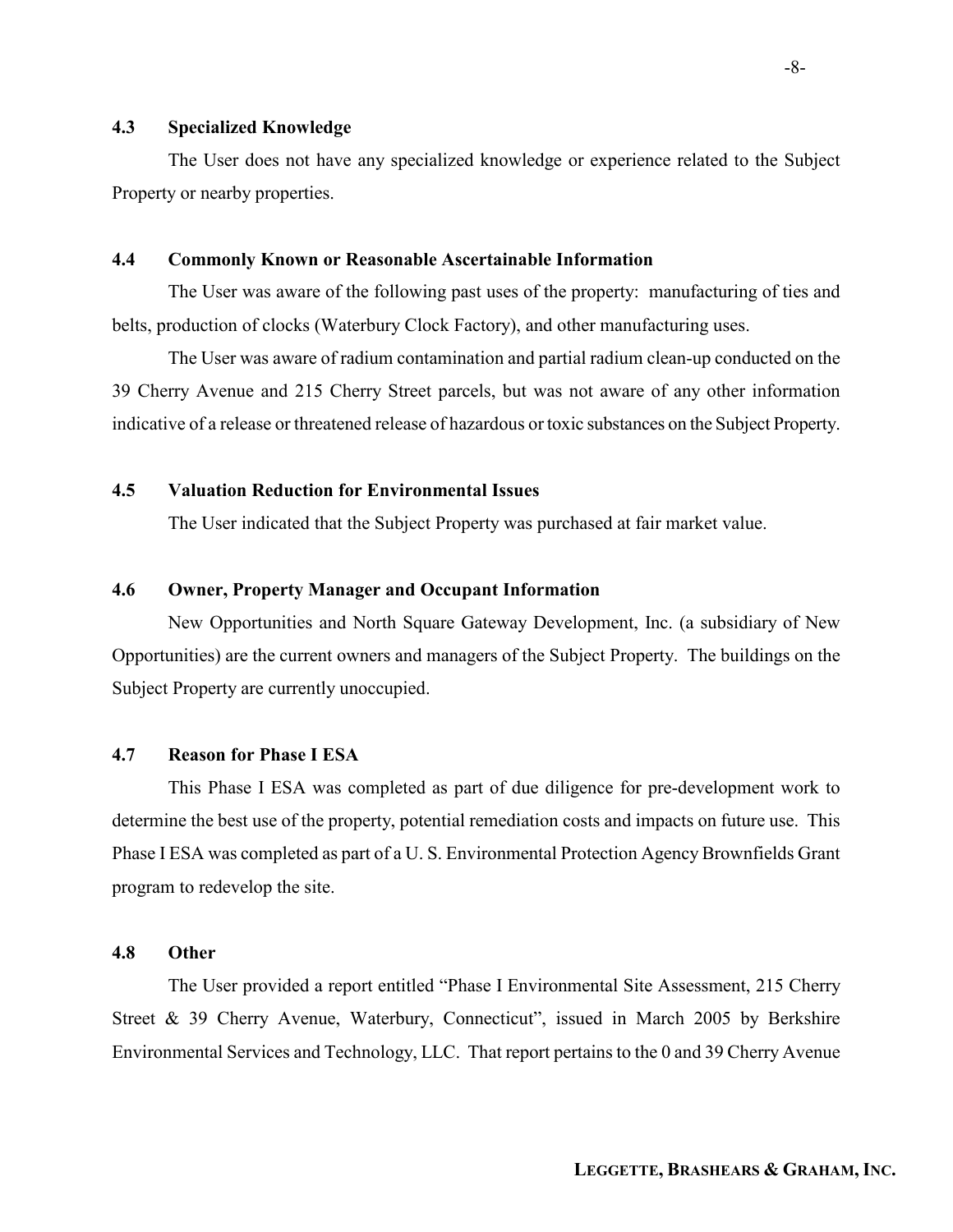parcels and the 215 Cherry Street parcel, which are a portion of the Subject Property. The findings of that report are discussed further in Section 5.2 below.

#### 5.0 RECORDS REVIEW

### 5.1 Standard Environmental Record Sources

Federal, state and tribal environmental databases were reviewed for the Subject Property in an effort to determine the regulatory status of the Subject Property and to establish the location of surrounding properties with environmental records. A search of U.S. Environmental Protection Agency (USEPA) and Connecticut Department of Environmental Protection (CTDEP) databases was completed by an independent firm, Environmental Data Resources Inc. (EDR).

Based on the topography of the area and the inferred direction of groundwater flow to the southwest, releases of petroleum and hazardous substances in areas to the north, northeast and east may have the potential to impact groundwater at the Subject Property. The sites identified by the database were checked to assess whether or not they are within this potential area of concern. Search radii, Geographic Information System (GIS) maps of the appropriate databases, and a copy of the database report are included in Appendix IV.

Seventy-three databases were searched and, along with the associated search radii, are listed as follows (with TP indicating that only the target property was searched):

| <b>Environmental Record</b><br><b>Source</b>                                               | <b>Search</b><br><b>Radius</b><br>(miles) | Number of<br><b>Sites Found</b><br>in Database<br><b>Search</b><br><b>Results</b> | <b>Environmental Record</b><br><b>Source</b>                              | <b>Search</b><br><b>Radius</b><br>(miles) | Number of<br><b>Sites Found</b><br>in Database<br><b>Search</b><br><b>Results</b> |
|--------------------------------------------------------------------------------------------|-------------------------------------------|-----------------------------------------------------------------------------------|---------------------------------------------------------------------------|-------------------------------------------|-----------------------------------------------------------------------------------|
| 1. National Priority List (NPL)                                                            | ш                                         | $\theta$                                                                          | 38. Land Use Control<br>Information System,<br>(LUCIS)                    | 0.5                                       | $\Omega$                                                                          |
| 2. Proposed NPL Sites                                                                      |                                           | $\theta$                                                                          | 39. Environmental Liens<br>Listing (LIENS)                                | TP                                        | $\Omega$                                                                          |
| 3. National Priority List Liens<br>(NPL Liens)                                             | TP                                        | $\theta$                                                                          | 40. Property Transfer Filings<br>(CT Property)                            | TP                                        | $\Omega$                                                                          |
| 4. National Priority List<br>Deletions (Delisted NPL)                                      |                                           | $\overline{0}$                                                                    | 41. Hazardous Materials<br><b>Information Reporting</b><br>System (HMIRS) | TP                                        | $\theta$                                                                          |
| 5. Comprehensive<br>Environmental Response,<br>Compensation, Liability<br>System (CERCLIS) | 0.5                                       | $\theta$                                                                          | 42. State Oil & Chemical Spill<br>Database (SPILLS)                       | TP                                        | $\Omega$                                                                          |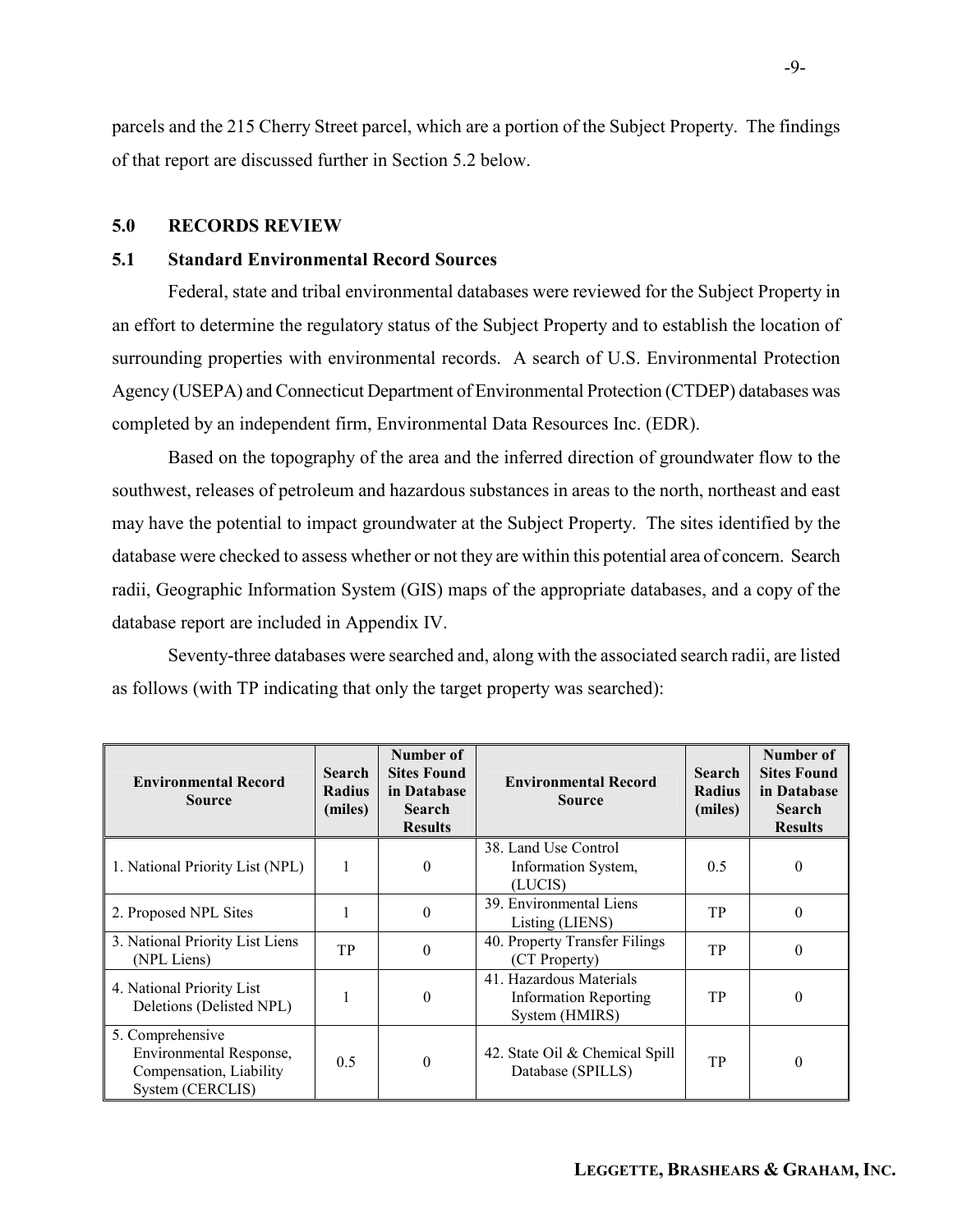| <b>Environmental Record</b><br><b>Source</b>                                  | <b>Search</b><br><b>Radius</b><br>(miles) | Number of<br><b>Sites Found</b><br>in Database<br>Search<br><b>Results</b> | <b>Environmental Record</b><br><b>Source</b>                                          | <b>Search</b><br><b>Radius</b><br>(miles) | Number of<br><b>Sites Found</b><br>in Database<br>Search<br><b>Results</b> |
|-------------------------------------------------------------------------------|-------------------------------------------|----------------------------------------------------------------------------|---------------------------------------------------------------------------------------|-------------------------------------------|----------------------------------------------------------------------------|
| 6. Federal Facility Site<br><b>Information Listing</b><br>(FEDERAL FACITLITY) | 1                                         | $\boldsymbol{0}$                                                           | 43. RCRA Non Generator<br>(NonGen)                                                    | 0.25                                      | $\overline{2}$                                                             |
| 7. CERCLIS No Further<br>Remedial Action Planned<br>(CERC-NFRAP)              | 0.5                                       | $\overline{2}$                                                             | 44. Incident and Accident<br>Database, (DOT OPS)                                      | TP                                        | $\boldsymbol{0}$                                                           |
| 8. Corrective Action Report<br>(CORRACTS)                                     | 1                                         | 6                                                                          | 45. Department of Defense<br>(DOD) Sites                                              | 1                                         | $\boldsymbol{0}$                                                           |
| 9. Resource Conservation and<br>Recovery Act (RCRA)<br>Information (RCRA-TSD) | 0.5                                       | 1                                                                          | 46. Formerly Used Defense<br>Sites (FUDS)                                             | 1                                         | $\boldsymbol{0}$                                                           |
| 10. RCRA Large Quantity<br>Generator (LQG)                                    | 0.25                                      | $\boldsymbol{0}$                                                           | 47. Superfund Consent<br>Decree, (CONSENT)                                            | 1                                         | $\boldsymbol{0}$                                                           |
| 11. RCRA Small Quantity<br>Generator (SQG)                                    | 0.25                                      | $\boldsymbol{0}$                                                           | 48. Records of Decision<br>(ROD)                                                      | 1                                         | $\boldsymbol{0}$                                                           |
| 12. RCRA Conditionally<br><b>Exempt Small Quantity</b><br>Generator (CESQG)   | 0.25                                      | $\boldsymbol{0}$                                                           | 49. Uranium Mill Tailings<br>Sites (UMTRA)                                            | 0.5                                       | $\boldsymbol{0}$                                                           |
| 13. Engineering Controls Sites<br>List (US ENG<br><b>CONTROLS</b> )           | 0.5                                       | $\boldsymbol{0}$                                                           | 50. Mines Master Index Files<br>(MINES)                                               | 0.25                                      | $\boldsymbol{0}$                                                           |
| 14. Sites with Institutional<br>Controls (US INST<br><b>CONTROLS</b> )        | 0.5                                       | 1                                                                          | 51. Toxic Chemical Release<br>Inventory System (TRIS)                                 | TP                                        | $\theta$                                                                   |
| 15. Emergency Response<br>Notification System<br>(ERNS)                       | TP                                        | $\boldsymbol{0}$                                                           | 52. Toxic Substance Control<br>Act (TSCA)                                             | TP                                        | $\boldsymbol{0}$                                                           |
| 16. Inventory of Hazardous<br>Disposal Sites (SHWS)                           | 1                                         | 5                                                                          | 53. Federal Insecticide,<br>Fungicide &<br>Rodenticide/TSCA<br>Tracking System (FTTS) | TP                                        | $\boldsymbol{0}$                                                           |
| 17. Site Discovery and<br>Assessment Database<br>(SDADB)                      | 0.5                                       | 15                                                                         | 54. Tracking System<br>Administrative Case<br>Listings, (HIST FTTS)                   | TP                                        | $\mathbf{0}$                                                               |
| 18. List of Landfills/Transfer<br>Stations (SWF/LF)                           | 0.5                                       | $\boldsymbol{0}$                                                           | 55. Section 7 Tracking<br>Systems (SSTS)                                              | TP                                        | $\boldsymbol{0}$                                                           |
| 19. Leaking Underground<br>Storage Tank (LUST) List                           | 0.5                                       | 24                                                                         | 56. Integrated Compliance<br>Information System,<br>(ICIS)                            | TP                                        | $\boldsymbol{0}$                                                           |
| 20. Indian Leaking<br><b>Underground Storage</b><br>Tanks, (INDIAN LUST)      | 0.5                                       | $\boldsymbol{0}$                                                           | 57. PCB Activity Database<br>System (PADS)                                            | TP                                        | $\boldsymbol{0}$                                                           |
| 21. Underground Storage Tank<br>(UST) Data                                    | 0.25                                      | 11                                                                         | 58. Material Licensing<br>Tracking System (MLTS)                                      | TP                                        | $\boldsymbol{0}$                                                           |
| 22. Marine Terminal and Tank<br>Information, (AST)                            | 0.25                                      | $\boldsymbol{0}$                                                           | 59. Radiation Information<br>Database, (RADINFO)                                      | TP                                        | $\bf{0}$                                                                   |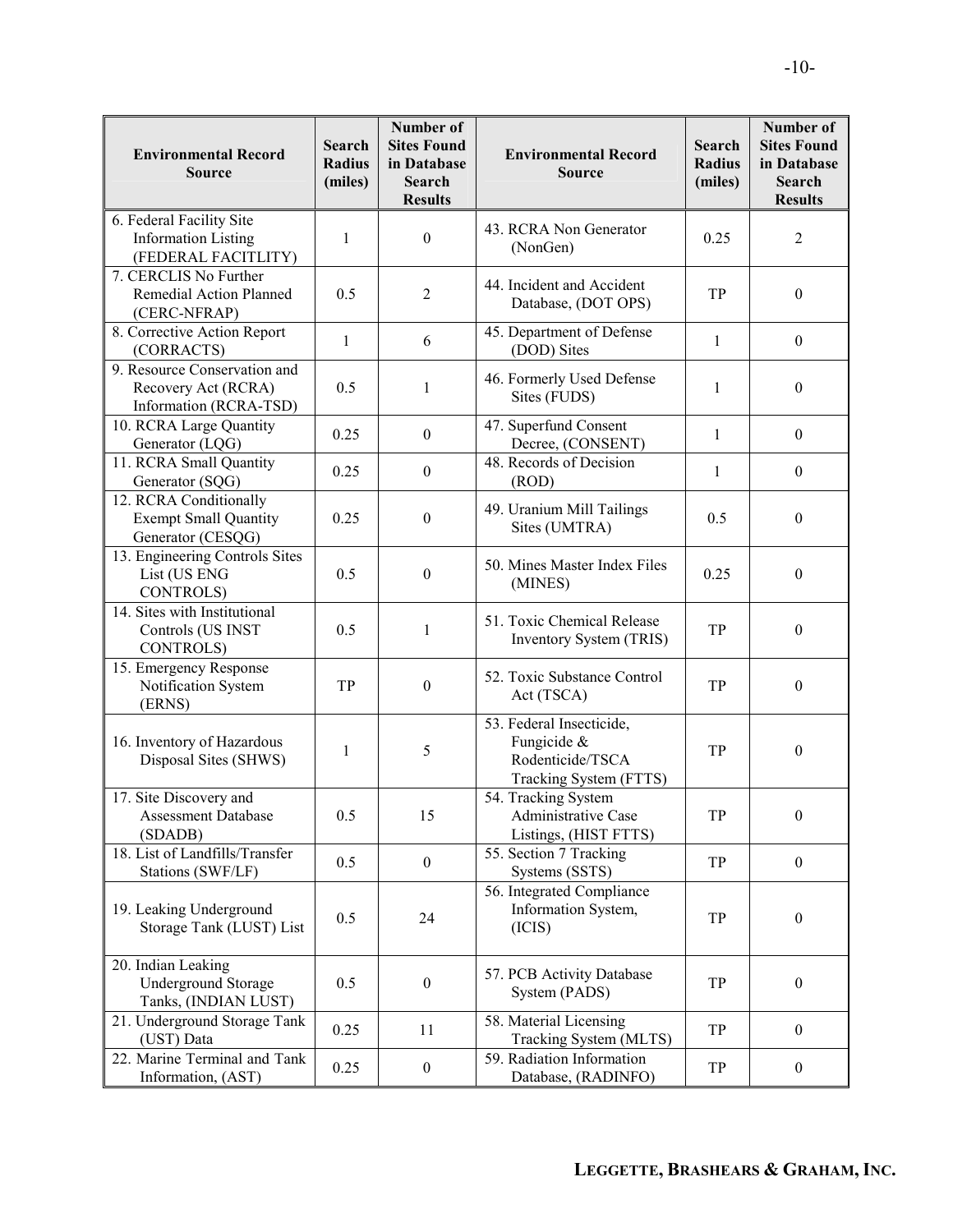| <b>Environmental Record</b><br><b>Source</b>                                            | <b>Search</b><br><b>Radius</b><br>(miles) | Number of<br><b>Sites Found</b><br>in Database<br><b>Search</b><br><b>Results</b> | <b>Environmental Record</b><br><b>Source</b>                                                            | <b>Search</b><br><b>Radius</b><br>(miles) | Number of<br><b>Sites Found</b><br>in Database<br><b>Search</b><br><b>Results</b> |
|-----------------------------------------------------------------------------------------|-------------------------------------------|-----------------------------------------------------------------------------------|---------------------------------------------------------------------------------------------------------|-------------------------------------------|-----------------------------------------------------------------------------------|
| 23. Indian Underground<br>Storage Tanks, (INDIAN<br>UST)                                | 0.25                                      | $\boldsymbol{0}$                                                                  | 60. Facility Index<br>System/Facility<br>Identification Initiative<br>Program Summary Report<br>(FINDS) | TP                                        | TP                                                                                |
| 24. FEMA-Owned<br><b>Underground Storage</b><br>Tanks (FEMA UST)                        | 0.25                                      | $\boldsymbol{0}$                                                                  | 61. RCRA Administrative<br><b>Action Tracking System</b><br>(RAATS)                                     | TP                                        | $\mathbf{0}$                                                                      |
| 25. Environmental Land Use<br>Restriction (AUL) Sites                                   | 0.5                                       | $\boldsymbol{0}$                                                                  | 62. Connecticut Leachate and<br>Wastewater Discharge<br>Sites (LWDS)                                    | 1                                         | 23                                                                                |
| 26. Voluntary Remediation<br>Sites (VCP)                                                | 0.5                                       | $\boldsymbol{0}$                                                                  | 63. Hazardous Waste Manifest<br>Data (MANIFEST)                                                         | 0.25                                      | 21                                                                                |
| 27. Indian Voluntary Cleanup<br>Priority Listing (INDIAN<br>VCP                         | 0.5                                       | $\mathbf{0}$                                                                      | 64. Dry Cleaners                                                                                        | 0.25                                      | $\boldsymbol{0}$                                                                  |
| 28. Connecticut Brownfields<br>Inventory<br>(BROWNFIELDS)                               | 0.5                                       | $\boldsymbol{0}$                                                                  | 65. Enforcement Case Listing<br>(ENF)                                                                   | TP                                        | $\boldsymbol{0}$                                                                  |
| 29. Listing of Brownfield sites<br>(US BROWNFIELDS)                                     | 0.5                                       | $\boldsymbol{0}$                                                                  | 66. Wastewater Permit<br>Listings (NPDES)                                                               | TP                                        | $\mathbf{0}$                                                                      |
| 30. Torres Martinez<br><b>Reservation Dump</b><br><b>Locations (DEBRIS</b><br>REGION 9) | 0.5                                       | $\theta$                                                                          | 67. Permitted Air Source<br>Listings, (AIRS)                                                            | TP                                        | $\boldsymbol{0}$                                                                  |
| 31. Open Dump Inventory<br>(ODI)                                                        | 0.5                                       | $\boldsymbol{0}$                                                                  | 68. Indian Reservations,<br>(INDIAN RESERV)                                                             | $\mathbf{1}$                              | $\boldsymbol{0}$                                                                  |
| 32. Recycling Facilities<br>(SWRCY)                                                     | 0.5                                       | $\boldsymbol{0}$                                                                  | 69. State Coalition for<br>Remediation of<br>Drycleaners (SCRD)                                         | 0.5                                       | $\boldsymbol{0}$                                                                  |
| 33. Indian Open Dump Sites,<br>(INDIAN ODI)                                             | 0.5                                       | $\mathbf{0}$                                                                      | 70. PCB Transformer<br><b>Registration Database</b><br>(PCB TRANSFORMER)                                | ${\rm TP}$                                | $\boldsymbol{0}$                                                                  |
| 34. US Department of Justice<br>Clandestine Drug Labs (US<br>CDL)                       | TP                                        | $\boldsymbol{0}$                                                                  | 71. Coal Combustion Residues<br>Surface Impoundments<br>List (COAL ASH EPA)                             | 0.5                                       | $\mathbf{0}$                                                                      |
| 35. Clandestine Drug Labs<br>(CDL)                                                      | TP                                        | $\boldsymbol{0}$                                                                  | 72. Sleam-Electric Plan<br>Operation Data (COAL<br>ASH DOE)                                             | TP                                        | $\boldsymbol{0}$                                                                  |
| 36. National Clandestine<br>Laboratory Register (US<br>HIST CDL)                        | TP                                        | $\boldsymbol{0}$                                                                  | 73. Manufactured Gas Plants                                                                             | 1                                         | 1                                                                                 |
| 37. CERCLA Liens<br>Information (LIENS 2)                                               | TP                                        | $\boldsymbol{0}$                                                                  |                                                                                                         |                                           |                                                                                   |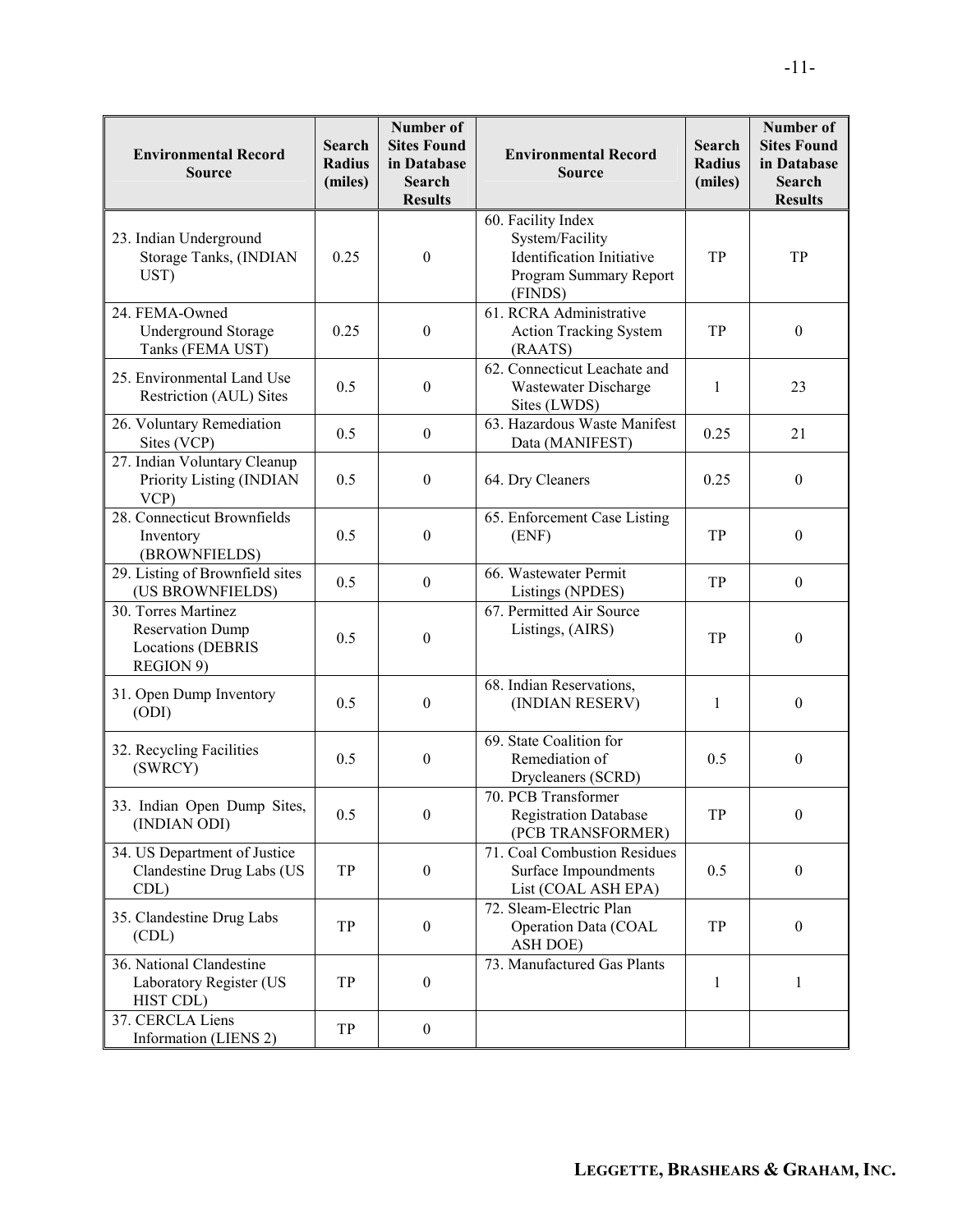The Subject Property (Waterbury Neckwear, 39 Cherry Ave) was listed in the FINDS database. The details provided indicate that this facility has been listed in the CTDEP Site Information Management System (SIMS), an indication that there may be environmental issues associated with this facility. The database search results did not provide any other details pertaining to this facility.

Fifty-four (54) sites were identified in the search of databases to be within the ASTM recommended search distances. Of the 54 sites identified, the following are located adjacent to or within an up-gradient position relative to the subject property:

- Ville Swiss Automatic, Inc., located at 215 Cherry Street, is listed in the CT Manifest Database. This property is thought to be located in the adjacent building referred to in Tax Assessor records as 203-205 Cherry Street, located to the east of the Subject Property. According to the database search results, 2 manifests are on file for this facility. Manifest details included a date of March 24, 2000 for both manifests, and material details included shipments of 13 drums and 7 drums of "combustible liquid, NOS", UNNA code 1993. This property is located on the west side of Cherry Street, south of the 215 Cherry Street parcel, north of the 177 Cherry Street parcel, east of the 39 Cherry Street parcel, and northeast of the 0 Cherry Street parcel. Based on the adjacent, up-gradient position, releases on the 205 Cherry Street property may have the potential to impact portions of the Subject Property.
- Several listings were found for 289 Cherry Street, located approximately 100 ft west-northwest of the Subject Property, as follows:
	- o Former Gasoline Service Station, 289 Cherry Street, was listed in the LUST database. The database search results indicate that an incident was reported on August 23, 1989, contamination was discovered during UST removal, the entire site was excavated down to 14 feet, contaminated soil was removed, and samples were collected. The status of the site is listed as "cleanup initiated".
	- o Abandoned Gas Station, 289 Cherry Street, was listed in the UST database. According to the database search results, 6 USTs (3 containing heating oil, 3 containing gasoline) were registered for the site. The date last used is listed as August 1, 1989, and all of the USTs are listed as having been removed.
	- o Leader Oil Company, 289 Cherry Street, is listed in the CT Manifest database. According to the database search results, 2,700 gallons of "waste flammable liquid, NOS", UNNA code 1993, was removed from the site on August 22, 1989.

The 289 Cherry Street property is located in a cross- to down-gradient position relative to the Subject Property. As such, this site may not have the potential to impact the environmental quality of the Subject Property; however it is noted here due to its close proximity to the Subject Property.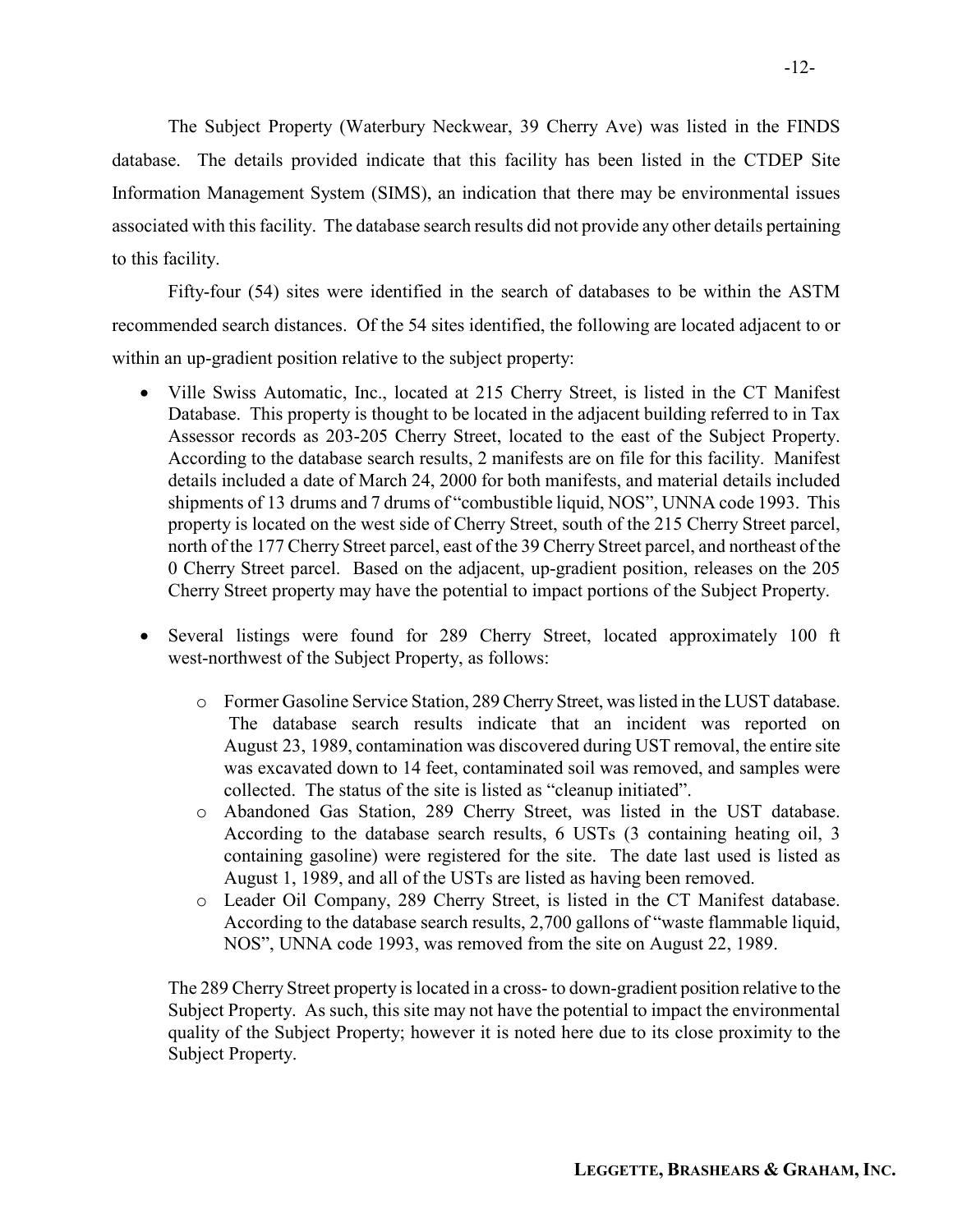- o New Opportunity of Waterbury, 232 N Elm Street, was listed in the CT Manifest database. According to the database search results, 3,200 pounds of "hazardous waste, liquid, NOS", UNNA code 3082 were removed from the site on January 2, 2004.
- o New Opportunities for Waterbury, 232 North Elm Street, was listed in the CT Manifest database. According to the database search results, 3,200 pounds of waste code "D008-lead 5.0 mg/l TCLP", UNNA code 3082, was removed from the site on January 2, 2004.
- o Advanced Excavation, 232 North Elm Street, was listed in the CT Manifest database. Manifests indicated that several shipments of "env. Hazardous substance liquid, NOS" were removed from the site between 1999 and 2002. In addition, one manifest for removal of "environmentally hazardous substances, solid", UNNA code 3082 was listed for the site.

The 232 North Elm Street property is located adjacent to the Subject Property in a downgradient position; however it is noted that the building located on this property abuts buildings on the Subject Property, and both were part of the same historic factory complex. As such, the possibility exists that similar operations were carried out or similar materials may have been used in the buildings on both properties, including radium.

- Several listings were found for a large industrial complex located on North Main Street to the north and northeast of the Subject Property, as follows:
	- o Owens-Brockway Closure & Specialty Products, located at 574 North Main Street, is listed in the CT Manifest database. According to the database search results, 1 drum of "flammable liquid, NOS", UNNA code 1993, was removed from the site on February 13, 2001.
	- o Radio Research Instrument Co., located at 584 North Main Street, is listed in the NY Manifest database. According to the database search results, 2 drums of waste code "B003-petroleum oil with 500 ppm or > PCB" was removed from the site on April 1, 2005. An additional listing for this site indicated that 1 drum of "paint or paint related material", UNNA code 1263, was removed from the site on April 1, 2005.
	- o The EPAC Co., 730 North Main Street, is listed in numerous databases, and the environmental issues and status of the site is summarized here based on the database search results. The site has been subject to consent orders, liens, and numerous notices of violation; was formerly registered as a RCRA large-quantity generator of corrosive waste, PCB waste, halogenated solvents, metals and ignitable wastes; and the site has an NFRAP (No Further Remedial Action Planned) status on the NPL (National Priority List). The site is also listed as a State Hazardous Waste Site with reported waste disposal to a lagoon or water body, and one release was reported to CTDEP Oil and Chemical Spills Response Division (OCSRD).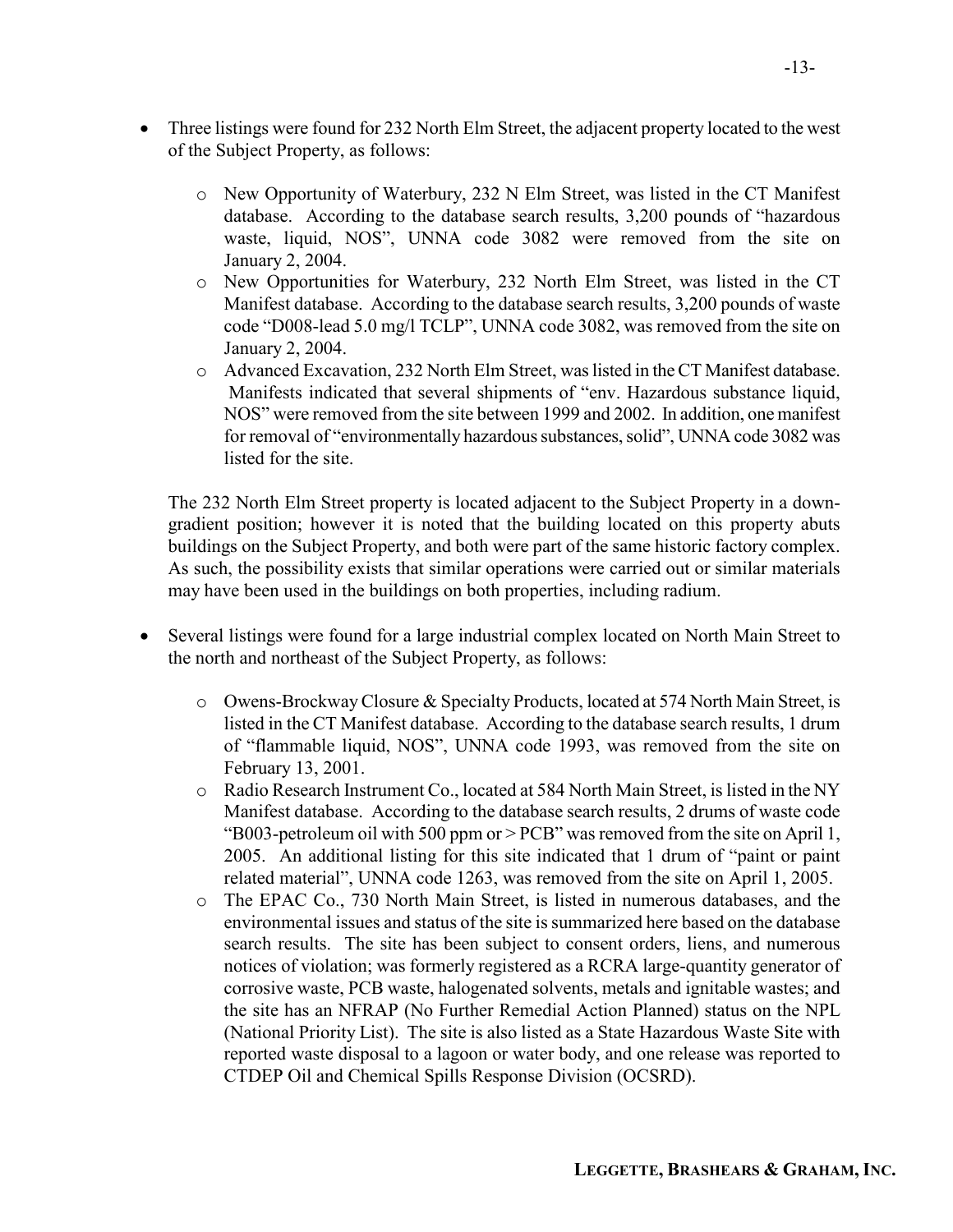- o EPAC Strip and Dip, no address listed in the search results; however the name and location correspond to the same industrial complex located at 730 North Main Street. This site was listed in the Leachate and Wastewater Discharge (LWDS) database. The discharge location is listed as "surface", and the status is listed as "inactive".
- o Great Brook Industrial Park, no address listed in the search results; however the location corresponds to the same industrial complex. This site was listed in the LWDS database. The discharge location is listed as "ground", and the status is listed as "inactive".

This site is located in an up-gradient position relative to the Subject Property. In addition, a pond/wetland area on this site is contiguous with Great Brook, which appears to flow beneath Cherry Street and North Elm Street to the west and northwest of the Subject Property via a culvert or storm sewer. Based on the location and known environmental issues related to the North Main Street site, this site would have the potential to adversely impact the environmental quality of the subject property.

 Based on the information listed in the database search results, the Subject Property has been identified as potentially having environmental issues or pertinent environmental records. In addition, the above-mentioned three cross-gradient and up-gradient properties and one adjacent, downgradient property were identified as having known environmental issues. These properties may have the potential to affect the environmental status of the Subject Property, and also indicate that the general vicinity of the Subject Property has a commercial/industrial history and provide an indication of potentially degraded environmental quality.

### 5.2 Additional Environmental Record Sources

### 5.2.1 Previous Environmental Investigations

LBG reviewed the report "Phase I Environmental Site Assessment, 215 Cherry Street and 39 Cherry Avenue, Waterbury, Connecticut", prepared in March 2005 by Berkshire Environmental Services & Technology, LLC, provided by the User. The Phase I ESA was performed on the 0 and 39 Cherry Avenue parcels and the 215 Cherry Street parcels of the Subject Property. The 177 Cherry Street parcel was not included in the 2005 Phase I ESA. The 2005 Phase I ESA identified the following historic uses of the Subject Property: clock manufacturing between approximately 1890 and the 1940s; offices, a bakery, a furnace company, clothing manufacturers, and tool and metal product production between the 1940's and the 1970's; clothing, handbag and belt manufacturing between the 1970's and 2004; and vacant between 2004 and 2005.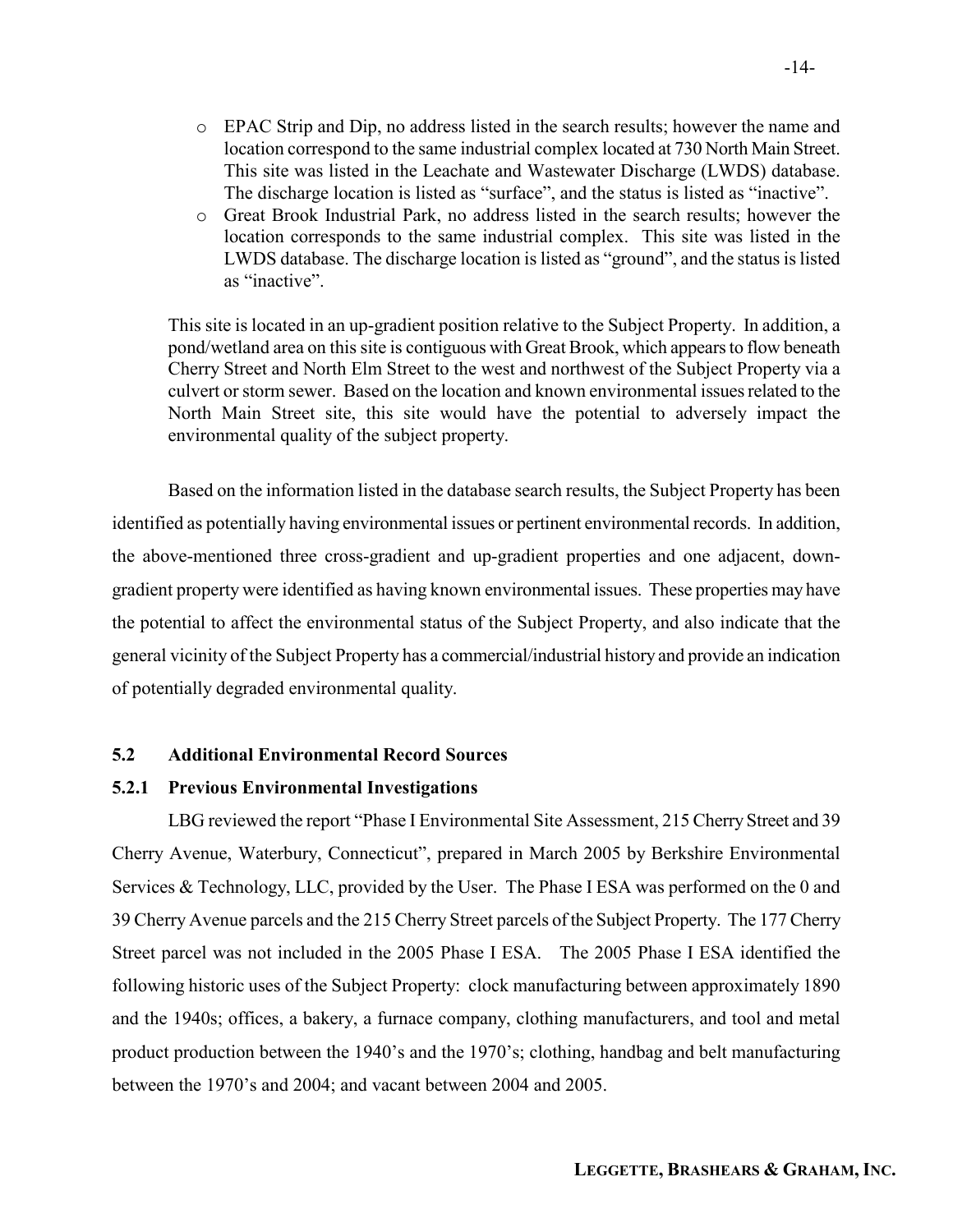The following findings with respect to hazardous materials and environmental issues were identified in the 2005 Berkshire Phase I ESA:

- One 20,000-gallon, above-ground storage tank (AST) used for heating fuel storage was located in Building #2. The AST was reported to contain approximately 3,000 gallons of heating fuel.
- One 3,000-gallon, heating-fuel UST was thought to be located beneath the floor of Building #3. The exact location and contents of the UST were not confirmed.
- One 3,000-gallon, heating-fuel UST was thought to be located between Buildings #1 and #5. The exact location and contents of this UST were not confirmed.
- Drums and containers of paints, adhesives and other materials were observed in various areas of the site buildings.
- Pallets with containers of paints and other items were observed beneath trailers located to the north of Building #2.
- A flammable liquids vault was located in Building #2.
- A former site occupant used chlorinated solvents for the manufacture of metal products.
- A PCB spill was reported in 1989 due to oil leaking from a discarded transformer. Followup testing by CTDEP indicated that the oil did not contain PCBs.
- Wood flooring in various parts of the buildings has known radium contamination due to historic clock manufacturing activities. Remedial activities were conducted in 2003-2004 by the CTDEP, however the project was not completed, and radium-contaminated flooring remains in some of the buildings. Areas identified as "affected areas" for radium contamination were listed as the  $2<sup>nd</sup>$ ,  $3<sup>rd</sup>$ ,  $4<sup>th</sup>$ , and  $5<sup>th</sup>$  floors of the former Belco company in Building #1 and #3. Radium is also allegedly present in dust within Building #6.
- Florescent light fixtures were observed throughout the buildings, and unused fluorescent light fixtures were observed in a basement.
- Suspect asbestos-containing materials (ACM) were observed throughout the site buildings. In addition, ACM were discovered during the removal of radium-contaminated flooring. Lead-based paint may also be present in the site buildings.
- Neighboring properties were not thought to present any environmental risk to the site.
- The site was thought not to be an establishment, as defined in the CT Transfer Act.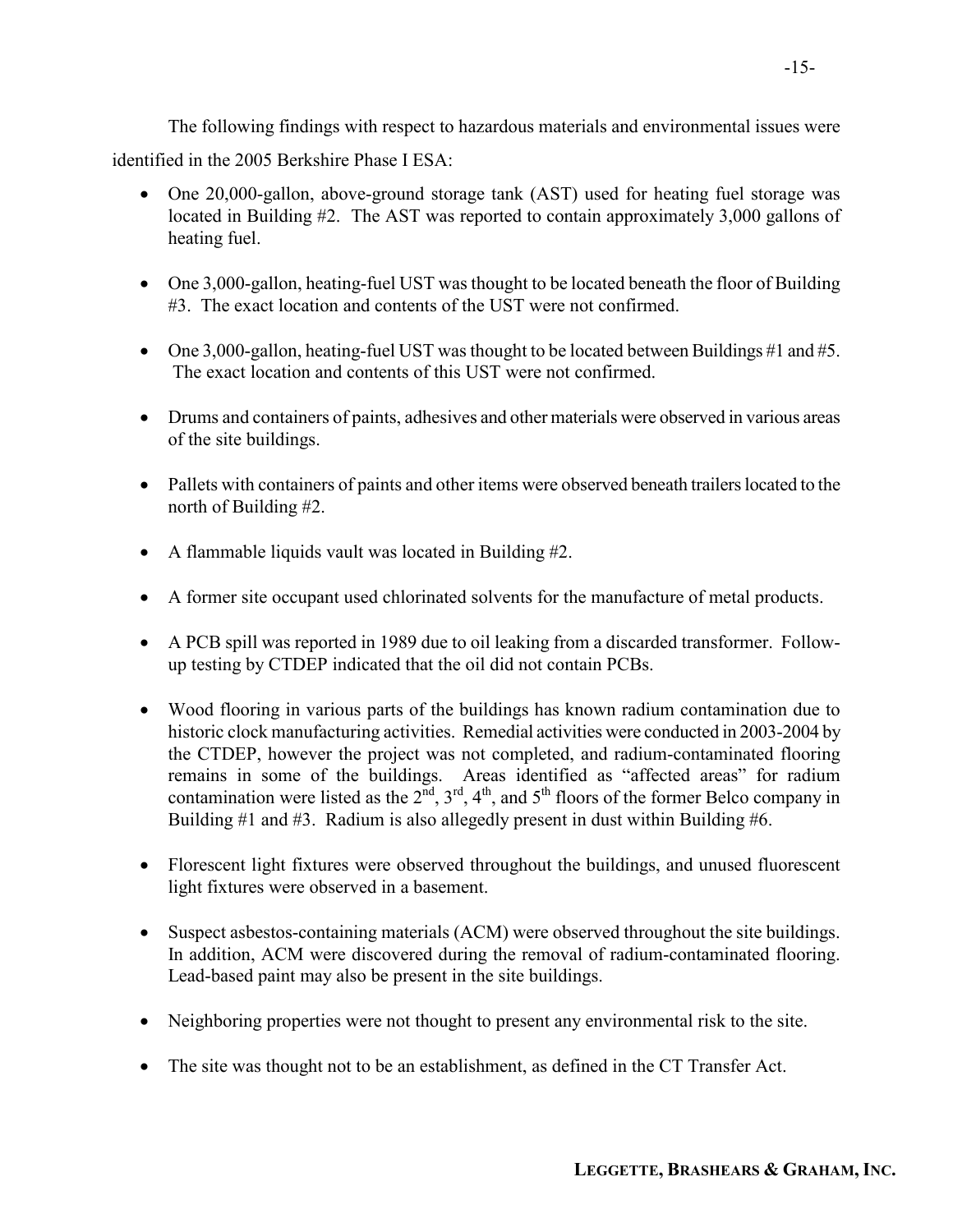The 2005 Phase I ESA recommended that a Phase II Subsurface Investigation be conducted on the site to assess soil and groundwater quality with respect to past uses of the property. Additional recommendations included locating the two 3,000-gallon USTs, appropriate registration, removal and collection of closure samples for all site USTs; further radium remediation coordinated with CTDEP prior to any other renovation activities; conducting asbestos and lead-based paint surveys of the site buildings; and appropriate disposal of all materials, including fluorescent light ballasts.

The 2005 Phase I ESA also stated that a stream named Great Brook flows in a southerly direction through an underground conduit between the western portion of the site and North Elm Street. The location of the stream or conduit is not depicted on the site plan, and the source of the information regarding the stream is not listed in the text of the report.

#### 5.2.2 State Environmental Records Search

 LBG conducted a search of environmental reports on file at the CTDEP for the Subject Property and adjacent properties suspected to have environmental issues. The following is a list of CTDEP programs and departments that contained files for the Subject Property and/or adjacent properties.

#### Underground Storage Tank Enforcement Program

 There were no records or files for the Subject Property. Several records were found in the UST Program Database for 289 Cherry Street as follows:

- A Leaking Underground Storage Tank (LUST) report for "Former Gasoline Service Station" dated August 23, 1989 indicated that contaminated soil was encountered and removed during UST removal.
- A UST Data Report for Leader Oil Company, 289 Cherry Street indicated that 3 heating-oil USTs are currently in use, and four gasoline USTs were removed in 1989.

# Emergency Incident Report Database (1996-present) and Scanned Oil & Chemical Spills and Correspondence Records (Waterbury, 1972-2007)

 These files were queried for information or reported incidents either on or in the vicinity of the Subject Property, with the following findings: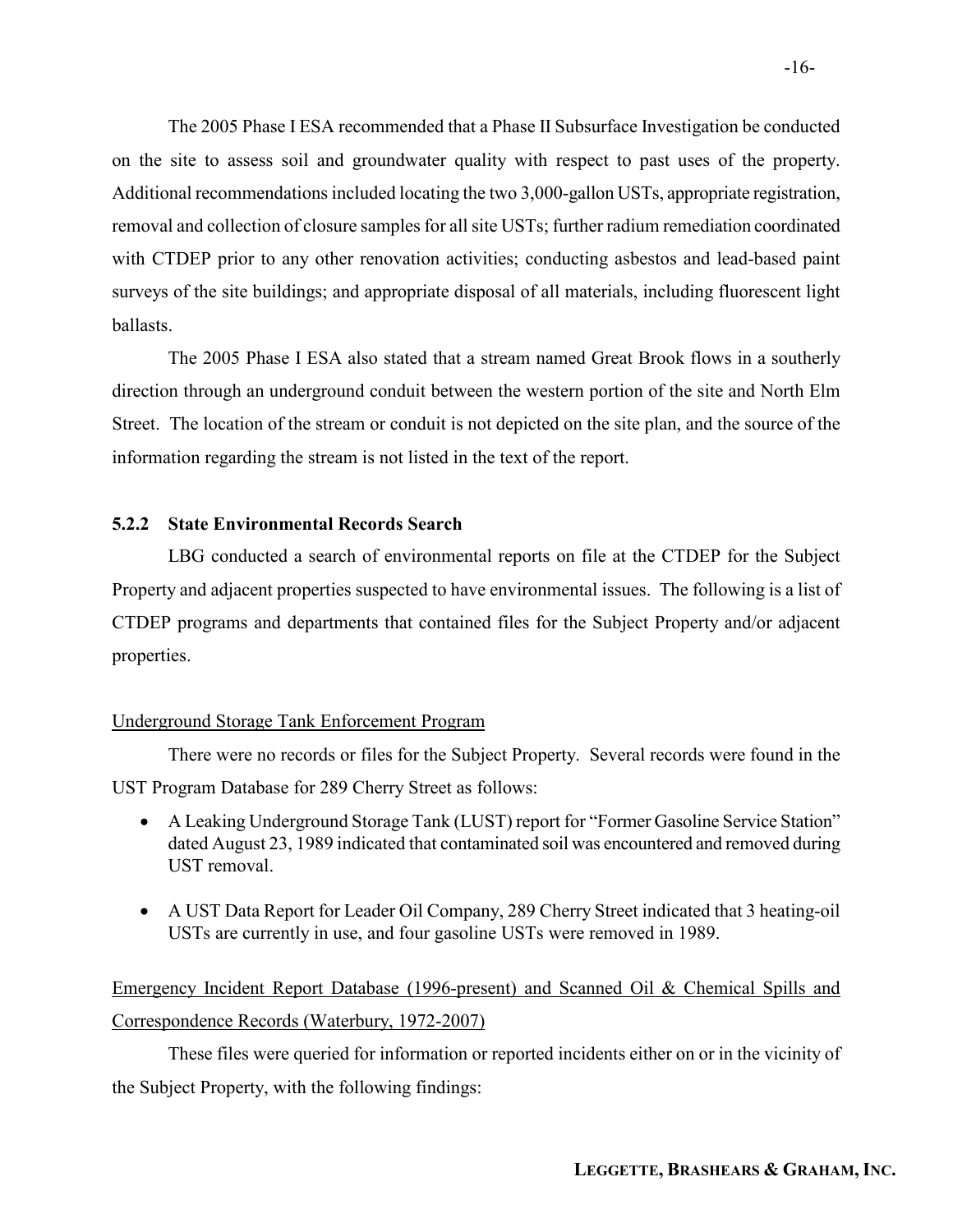- Numerous items were filed for 232 North Elm Street/Great Brook in 1980, including three CTDEP Oil Spill Reports that describe a solvent odor thought to be from nearby industry/dumping; several sets of surface water sample results collected by CTDEP, one set of results indicated that trichloroethylene, acetone, xylenes and other volatile organic compounds (VOCs) were detected; and CTDEP and Waterbury Health Department correspondence regarding a written complaint about people working in the building experiencing physical symptoms due to unidentified odors within the buildings.
- Several other Emergency Incident reports filed for 232 North Elm Street/NOW Building in the years 1986, 1998, 2006 and 2007 describe complaints of a similar nature regarding odors, oily sheens and suspected contamination of Great Brook.
- An Emergency Incident Report dated August 23, 1989 was filed for Leader Oil Co. at 289 Cherry Street. The incident is described as contamination discovered during the removal of tanks. The attached report summary indicates that all tanks were removed, the contents were listed as gasoline, kerosene, diesel and #2 oil, and the report lists soil and groundwater contamination were evident. Follow-up soil sampling results were attached to the report.
- An Emergency Incident Report dated July 17, 1989 was filed for Seri-Print at 215 Cherry Street. The incident is described as possible PCB oil leaking from transformer. The status is listed as Open, with a note that the case was referred to the PCB division.
- An Emergency Incident Report dated January 4, 2007 was filed for the location Cherry Street and North Elm Street. The release is described as "unknown amount of fuel-oil into Great Brook possibly coming from Stolfi Oil Co". The status is listed as Closed.
- An Emergency Incident Report dated May 19, 2009 was filed by Connecticut Light & Power for 253 Cherry Street. The incident is described as a release of 3 gallons of dielectric transformer oil to the ground surface. The status is listed as Closed.

### Hazardous Waste Program

 There were no records or files for the Subject Property in the CTDEP Hazardous Waste Program files. A search was also conducted of the CTDEP Hazardous Waste Manifests Database (1984-2007) for relevant street addresses and occupant names for the Subject Property and nearby properties. The Subject Property was not listed in the Hazardous Waste Manifests Database. The following abutting or nearby properties had records in the database:

- Ville Swiss Automatics, 205 Cherry Street
- Lead Oil Company, 289 Cherry Street
- New Opportunities for Waterbury, 232 North Elm Street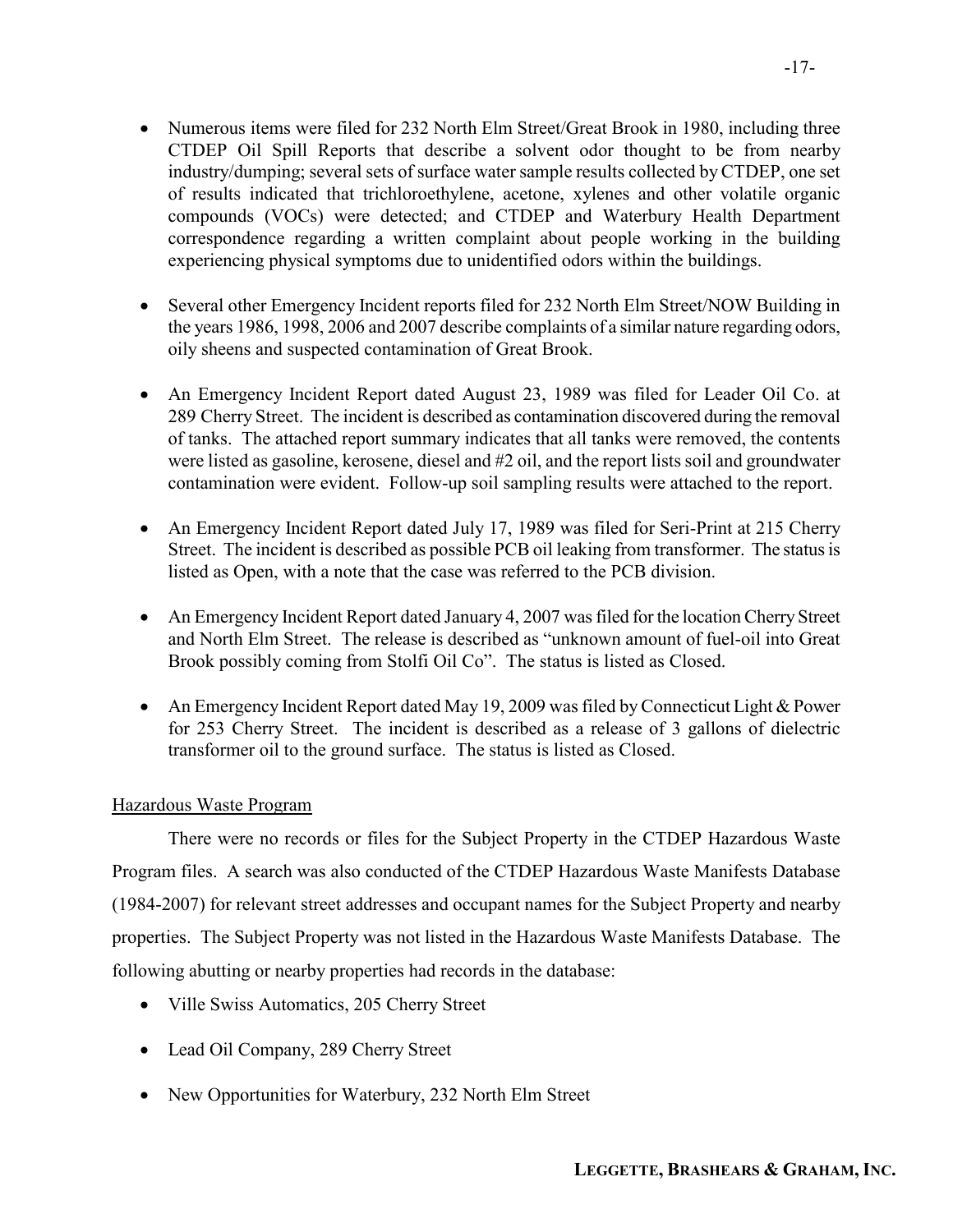- Advanced Excavation, 232 North Elm Street
- Yankee Gas, North Elm Street

A record in the Hazardous Waste Manifest indicates that these sites have generated and shipped hazardous materials, or have filed for an EPA Hazardous Waste Generator ID number in order to ship hazardous materials.

#### Industrial Files

 Two P-5 industrial inspection forms were filed for one former occupant of the Subject Property, as follows:

- A P-5 form dated April 12, 1962 for Lakewood Metal Products, Inc., 39 Cherry Ave, indicated that the company manufactured lipstick cases, pen, pencil and bottle caps and eyelets. Processes were listed as machining, washing, buffing, lacquering and assembly. Wastes were listed as containing soaps, detergent, and sawdust. The form indicates that industrial wastewater is discharged to a stream, and the receiving water body is listed as Great Brook. The form also indicates the presence of municipal sewer and storm sewer.
- A P-5 form dated February 16, 1967 for Lakewood Metal Products, Inc., 39 Cherry Ave indicated that the company manufactured lipstick. Processes listed were the same as the 1962 form with the addition of degreasing. Wastes were listed as containing caustic soda, mild alkali soluble coolants and trichloroethylene. Other notes on the form indicate that waste materials are "carted away", parts are either washed or degreased, not both; a storm sewer serves many industries in the area and likely discharges to the Naugatuck River; and the company leases the property from Cherry Realty, Inc.

In addition, a P-5 form dated September 26, 1978 for Interstate Diesel, Cherry Street was also reviewed. Processes were listed as rebuilding of diesel engines, alkaline cleaner dip tank and hose rinse, solvent cleaner. Wastes were listed as alkaline cleaning solution, grease and oil, diesel fuel. Other notes on the form indicate that the property was owned by M. Aron Corp. (former owner of the Subject Property), dip tank and rinse tanks discharge to a drain in an alley, parts washed with diesel fuel and hosed off near storm drain in alley, and storm drain is a tributary to Great Brook. Based on the information in this P-5 form, the exact location of this facility cannot be determined, but based on the address and other information, the possibility exists that this business may also have been located on or near the Subject Property.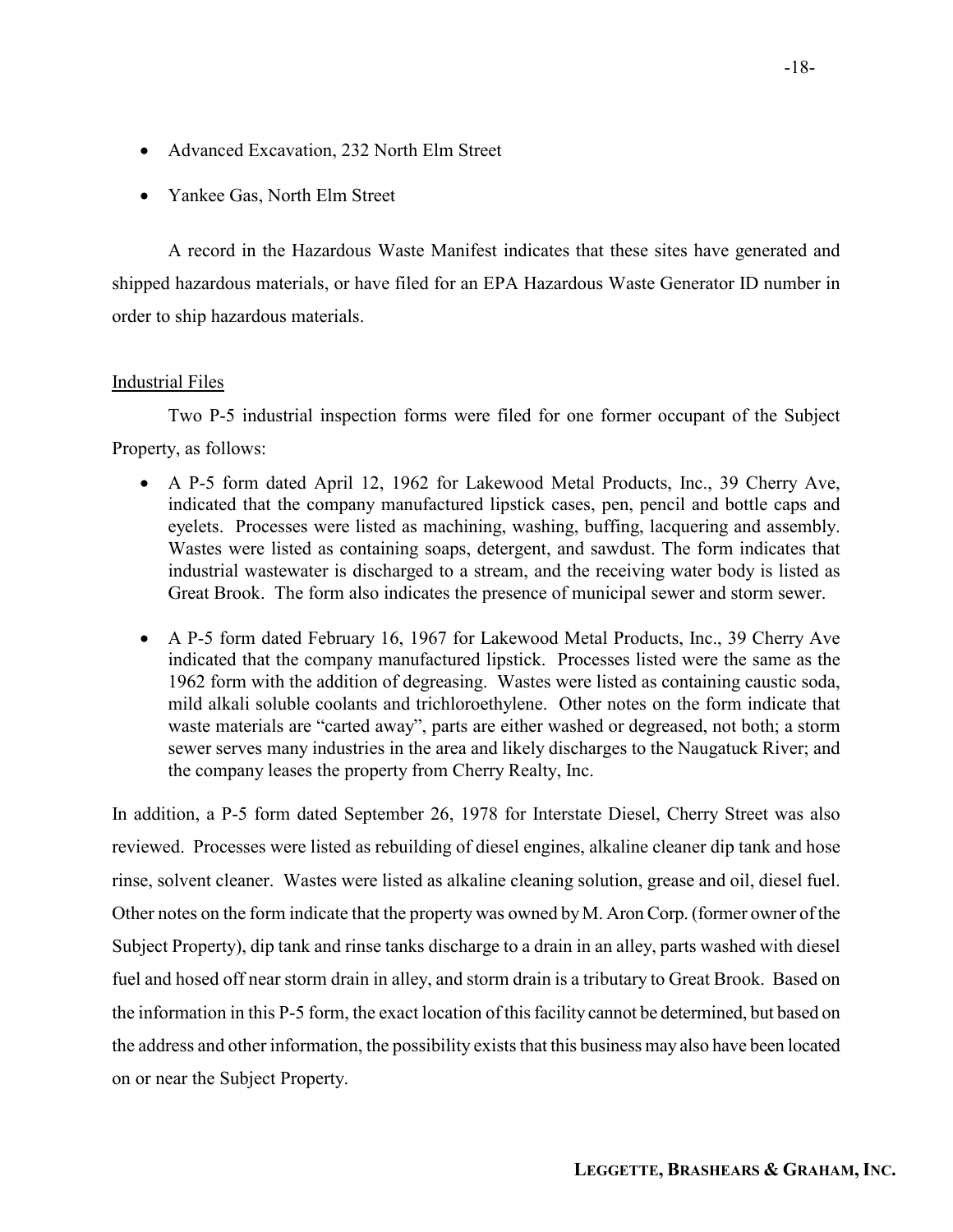#### Remediation Program Files

 There were no files or reports for the Subject Property in the CTDEP Remediation Program files. Several environmental investigation reports were filed for a nearby property located on the east side of the intersection of North Main Street and North Elm Street to the east of the Subject Property. The environmental reports identified historic land uses including a dry cleaner; identified soil, soil vapor and groundwater contamination by chlorinated VOCs; and conducted remediation activities and air sparging to remediate the site prior to construction of a day care facility.

#### Water Orders

 The CTDEP Water Orders files contained one document for a former occupant of the Subject Property. Order No. 635, issued on December 18, 1967 for Lakewood Metal Products Company, indicated that Lakewood was causing water pollution. The order stated that the company should install facilities to assure adequate pre-treatment of waste waters to remove metal ions, neutralize acidity, remove oils and oil base materials, and to ensure waters are discharged appropriately to the Waterbury municipal sewer system.

#### PCB Program Files

 One PCB Program file pertaining to a former occupant of the Subject Property, Seri-Print, 215 Cherry Street was reviewed for relevant information. In summary, the incident filed for this address concerned two electrical transformers that were discarded in a dumpster on the property. The transformers leaked while in the dumpster, and CTDEP and a consultant collected samples for PCB analysis. Sample results indicated that the material collected from the transformers did not contain PCBs.

Copies of select files reviewed at CTDEP are included in Appendix V of this report.

### 5.3 Physical Setting Sources

The land surface at the Subject Property ranges in elevation from approximately 340 to 370 feet above mean sea level. The topography of the Subject Property slopes to the south and west.

Bedrock at the Subject Property is mapped as the Waterbury Gneiss, which is described as a gray to dark-gray, fine- to medium-grained schist and gneiss (Rodgers, 1985).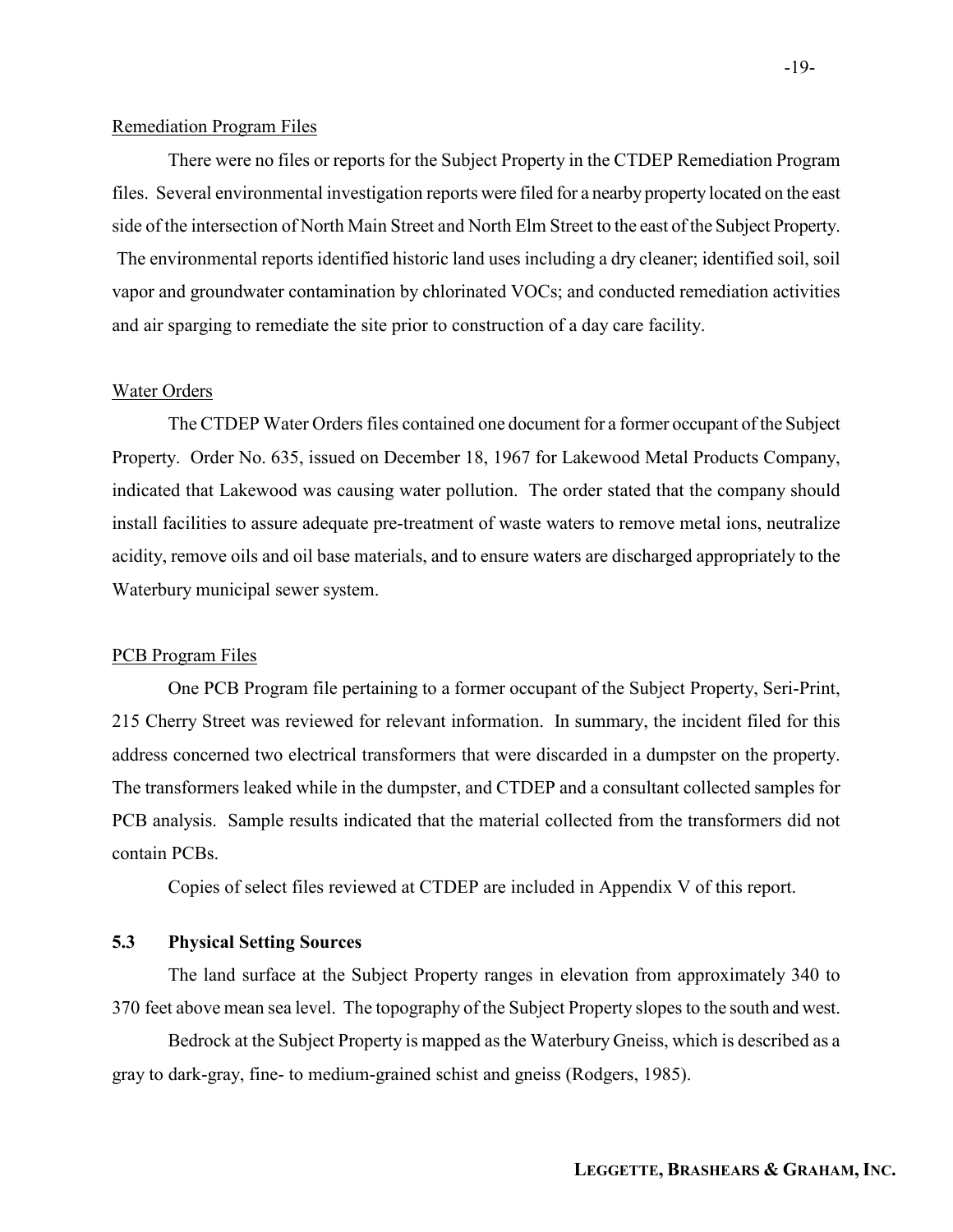According to the "Surficial Materials Map of Connecticut," (1992), the unconsolidated sediments overlying the bedrock are mapped as thin glacial till generally less than 10 to 15 feet thick (Stone et al., 1992). Glacial till is an ice-deposited mixture of clay, silt, sand, gravel and boulders capable of yielding small supplies of water.

 According to the United States Department of Agriculture web soil survey, the shallow surficial soils on the Subject Property are mapped as Urban Land and Udorthents-Urban Land Complex. These units are generally described as being well drained, having 0 to 25 percent slopes, and being composed of loam to very gravelly sandy loam and other materials of anthropogenic origin.

 Groundwater beneath the Subject Property has a CTDEP water-quality classification of "GB". A "GB" water-quality classification is assigned to groundwater that is within a historically highly urbanized area or an area of intense industrial activity and where public water supply service is typically available. Class "GB" groundwater may not be suitable for human consumption without treatment due to waste discharges, spills or leaks of chemicals or land use impacts (CTDEP, 1996). Based on the topography of the area, the general direction of groundwater flow is estimated to be from northeast to southwest across the Subject Property.

The nearest mapped surface water body is an unnamed pond located approximately 200 ft north of the subject property. The CTDEP surface water quality classification for this pond is "A". Class "A" designated uses include habitat for fish and other aquatic life and wildlife; potential drinking water supplies; recreation; navigation; and water supply for industry and agriculture. The CTDEP water-quality classification of the Mad River, located approximately ¾ mile south of the Subject Property, is "B". Class "B" designated uses include habitat for fish and other aquatic life and wildlife; recreation; navigation; and industrial or agricultural water supply. The surface water quality classification of the Naugatuck River, located approximately 1 ¼ miles west of the subject property is "C/B", which indicates that due to point or non-point sources of pollution, surface water quality is currently not meeting the Class "B" standards.

 According to USGS and CTDEP mapping provided with the EDR database search results, there is one public-water supply well within 1 mile of the Subject Property. Based on descriptions provided with the database search results, this location appears to be a Waterbury Water Department pumping station facility, and is located approximately ¾ mile west of the subject property near the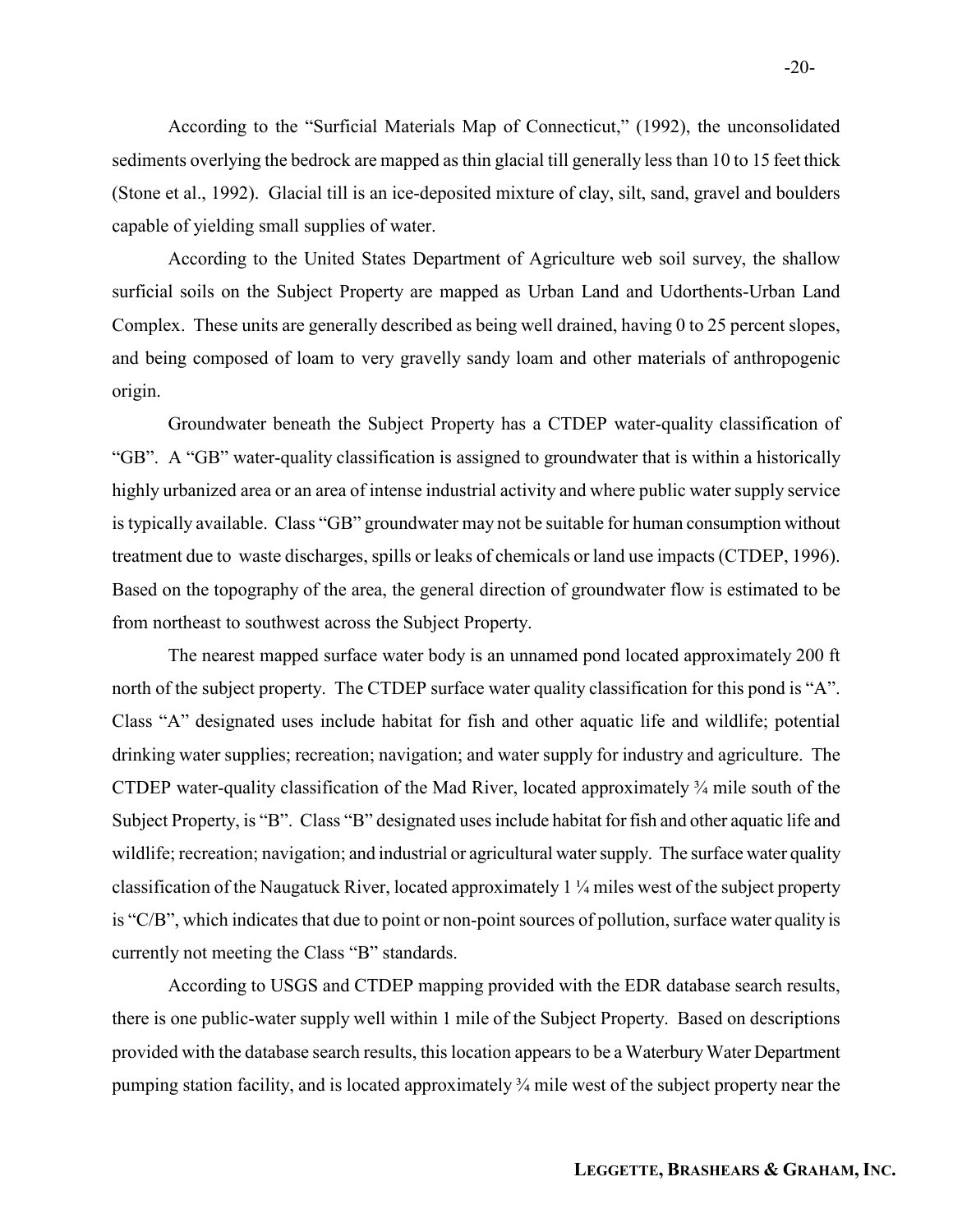east bank of the Naugatuck River. Based on the location of this facility, any potential environmental issues on the Subject Property would not have the potential to adversely affect this public water supply facility.

 According to FEMA 100-year and 500-year flood zone map overlays included with the EDR radius search results (FEMA Flood Electronic Data), the subject property is not located within the 100-year or 500-year flood zone boundary.

According to the Natural Diversity Areas Database (CTDEP, 2002), the subject property is not mapped or identified as a Natural Diversity Area.

The leachate and wastewater discharge map for the Housatonic River, Hudson River, and Southwest Coastal Basin indicated that there are eight sites within a ½-mile radius of the subject property (CTDEP, 1997). Of these sites, five are situated at lower elevations and/or down-gradient positions relative to the Subject Property. The three sites located topographically and hydraulically up-gradient of the Subject Property are as follows:

- Chase Brass & Copper, industrial water, metal-bearing discharge is located approximately ¼ mile north-northeast of the Subject Property
- EPAC Strip & Dip, industrial water, metal finishing discharge is located approximately 1/3 mile north-northeast of the Subject Property
- Oil & Chemical Spills reported spill, Great Brook Industrial Park, illegal discharge of #2 fuel-oil is located approximately 1/3 mile north-northeast of the subject property.

Based on the up-gradient locations and the nature of the discharges, these sites may have the potential to adversely affect the environmental status of the Subject Property.

The Subject Property is located in an area with moderate potential for radon (CTDEP, 1997). According to the CTDEP, the description of "moderate" potential is based on 22 percent of sampled homes having basement air radon concentrations greater than 4 pCi/L (pico Curies per liter). Measures to reduce radon concentrations are generally recommended when the concentration exceeds 4 pCi/L. Two potential pathways for radon exposure are typically present. The first pathway is radon emanating from bedrock on a property and the second is from water usage from an onsite groundwater supply well. The potential for radon exposure via the first pathway occurs most frequently when there are below-grade rooms. There are basement levels in many of the buildings on the Subject Property and radon exposure via this pathway may be a potential concern for the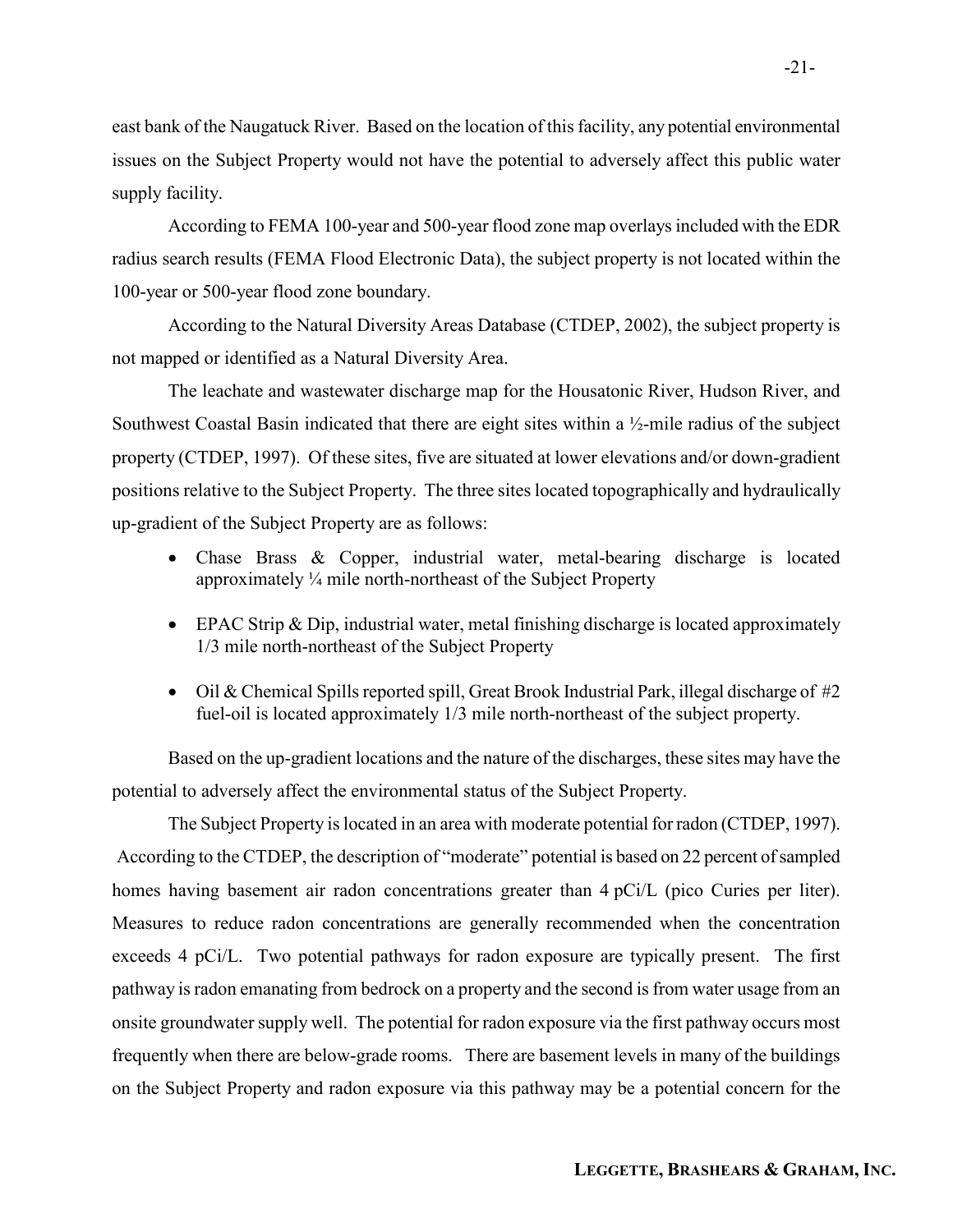Subject Property. The potential for radon exposure via the second pathway is highly unlikely at the Subject Property because the potable water is obtained from a public water-supply system.

### 5.4 Historical Use Information on the Property

#### Aerial Photographs

Aerial photographs for the years 1940, 1955, 1963, 1975, 1985, 1991, and 2006 were reviewed with respect to historic land uses on the Subject Property.

In the 1940 aerial photograph, the Subject Property appears to be developed with its current configuration of buildings. A tall chimney stack is discernible on the northern portion of the Subject Property. The individual use of the buildings and detailed site features cannot be determined based on the resolution of the photograph.

The layout of the Subject Property appears similar to its current configuration in the 1955, 1963, 1975, 1985, 1991 and 2006 aerial photographs. It is noted that the 1975 and 1985 aerial photographs have poor resolution, and individual features on the Subject Property are not discernible in these photographs. Copies of the noted aerial photographs are included in Appendix VI of this report.

#### Historical Topographic Maps

 United State Geological Survey (USGS) topographic quadrangle maps for the years 1904, 1955, 1968, 1972, and 1984 were reviewed with respect to historical land uses on the Subject Property.

 In the 1904 topographic map, the Subject Property and surrounding areas are depicted as being developed, but individual features and buildings are not depicted. There is a stream running approximately north-south on the adjacent block to the north of the Subject Property, however the location of the stream cannot be seen further south due to other map features.

 The 1955 topographic map shows the Subject Property to be developed with industrial-type buildings.

The 1968, 1972 and 1984 topographic maps show the subject property as having urban-type development, but individual features and buildings are not shown. Copies of the historical topographic maps reviewed for this investigation are included in Appendix VII of this report.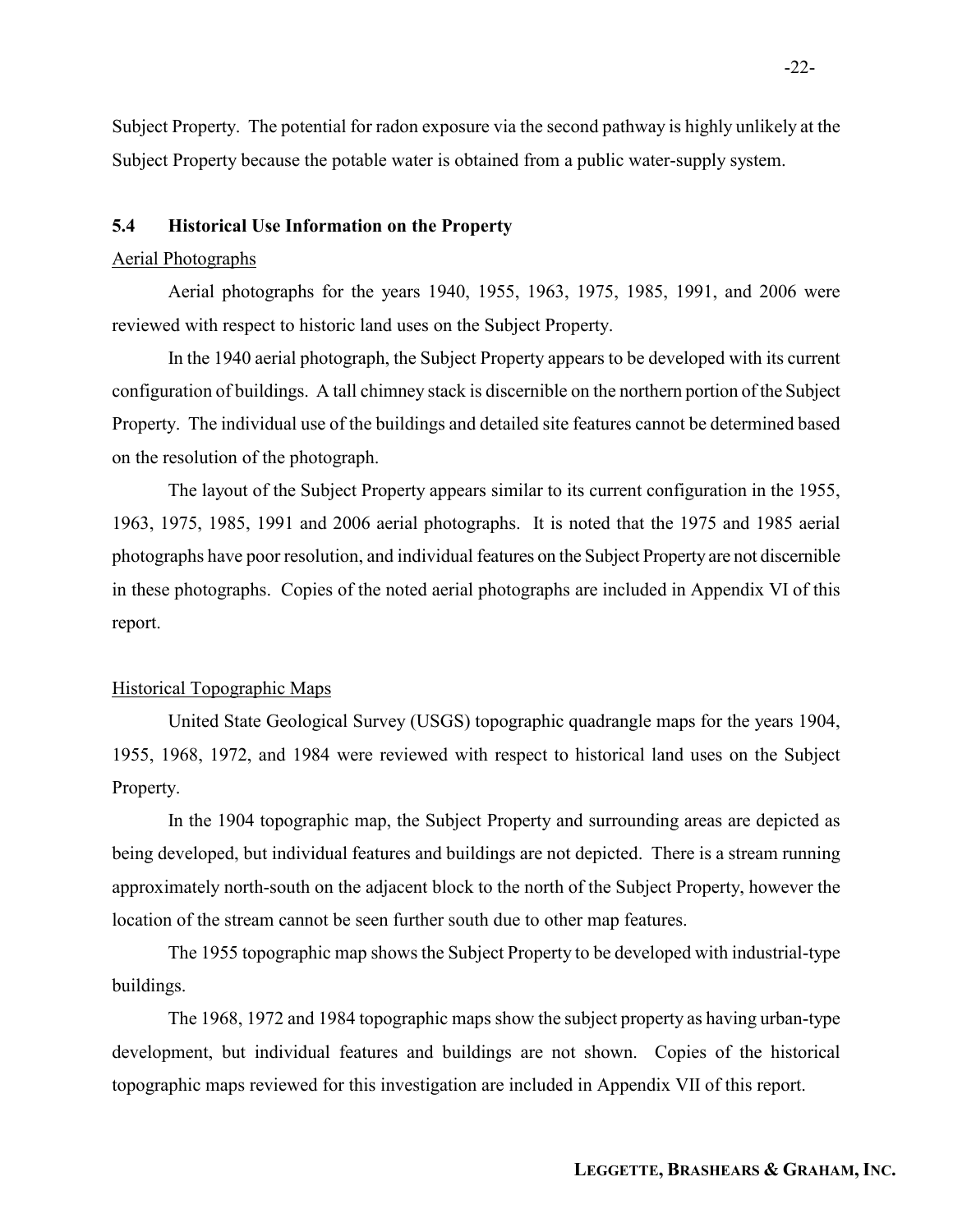#### Sanborn Fire Insurance Maps

A search was conducted for historic Sanborn Fire Insurance maps by EDR, Inc. The EDR search results provided Sanborn maps for the years 1884, 1890, 1895, 1901, 1921, 1950, 1956, 1959, 1963, 1967, 1972 and 1977 that provided coverage of the Subject Property and surrounding areas. The following information was obtained from the Sanborn maps regarding historical uses of the Subject Property:

| Year      | <b>Parcel Number/</b><br><b>Building Number</b> | <b>Description of Land Use</b>                                                                                                                                                                                                                        | <b>Notes</b>                                                                                                                                             |
|-----------|-------------------------------------------------|-------------------------------------------------------------------------------------------------------------------------------------------------------------------------------------------------------------------------------------------------------|----------------------------------------------------------------------------------------------------------------------------------------------------------|
| 1884-1890 | 0 Cherry Avenue                                 | Residential development and an office<br>building associated with Waterbury Clock<br>Cο.                                                                                                                                                              |                                                                                                                                                          |
| 1895-1901 | 0 Cherry Avenue<br>Building #5                  | 2-story office building associated with<br>Waterbury Clock Co.                                                                                                                                                                                        | Approximately the western half<br>of the current Building #5                                                                                             |
| 1921      | 0 Cherry Avenue<br>Building #5                  | Fire Department Headquarters and offices<br>in existing building<br>1-story addition to the east of existing<br>building, laboratory and offices                                                                                                      | Approximately the same<br>footprint as the current Building<br>#5                                                                                        |
| 1950-1956 | 0 Cherry Avenue<br>Building #5                  | A.V.W.W. Club<br>Bowling in basement level                                                                                                                                                                                                            | Possible office or social club<br>Passway connects Buildings #1<br>and $#5$                                                                              |
| 1959-1977 | 0 Cherry Avenue<br>Building #5                  | Bakery in western portion of building<br>Storage in eastern portion of building                                                                                                                                                                       | Passway connects Buildings #1<br>and #5                                                                                                                  |
| 1884-1890 | 39 Cherry Avenue                                | Storage buildings and a stable associated<br>with Waterbury Clock Co.                                                                                                                                                                                 |                                                                                                                                                          |
| 1895      | 39 Cherry Avenue<br>Building #1                 | 2 industrial buildings (4- and 5-story)<br>associated with Waterbury Clock Co.                                                                                                                                                                        |                                                                                                                                                          |
| 1901      | 39 Cherry Avenue<br>Building #2                 | Several storage buildings and other<br>outbuildings associated with Waterbury<br>Clock Co.                                                                                                                                                            |                                                                                                                                                          |
| 1921      | 39 Cherry Avenue,<br>Building #1                | 6-story industrial building associated with<br>Waterbury Clock Co.<br>1 <sup>st</sup> floor-shipping room<br>$2nd$ floor – machinery<br>$3^{\text{rd}}$ & 4 <sup>th</sup> floors – watch movement<br>$5th$ floor – finishing<br>$6th$ floor - packing | Entire building is listed as 6<br>stories, 2 elevators in building                                                                                       |
| 1921      | 39 Cherry Avenue<br>Building #2                 | 1-2-story building associated with<br>Waterbury Clock Co.<br>Engine room (adjacent to Building $#1$ )<br>Main portion of building is occupied by 5<br>steam boilers, pump house                                                                       | Square brick chimney located to<br>the west of current<br>chimney/stack location. Fire<br>pump depicted in location of<br>current circular chimney stack |
| 1950-1959 | 39 Cherry Avenue<br>Building #1                 | Loft<br>Building layout appears similar to 1921<br>layout; no description of building<br>occupant(s)                                                                                                                                                  | Passway connects Buildings #1<br>and #5                                                                                                                  |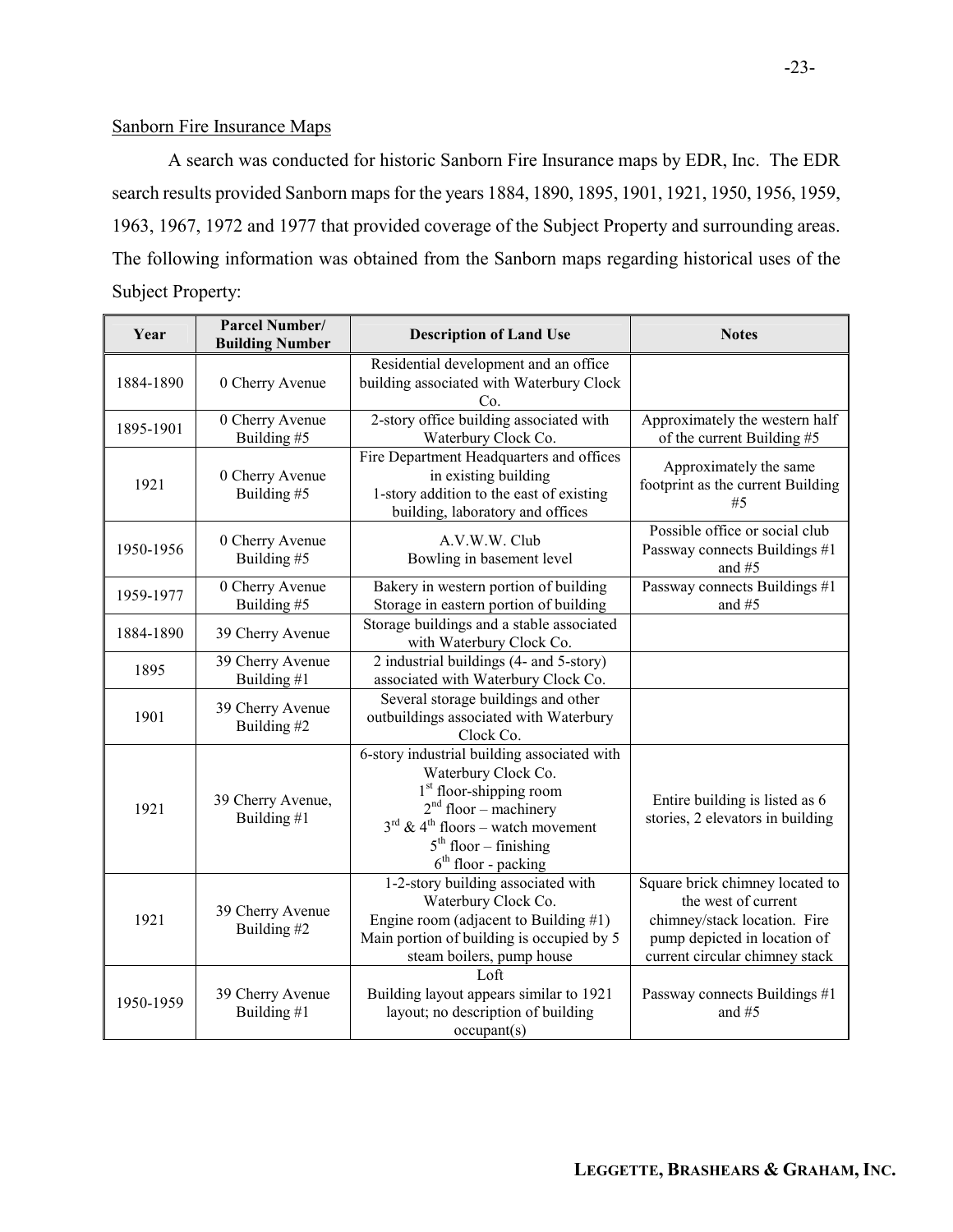| Year      | Parcel Number/<br><b>Building Number</b> | <b>Description of Land Use</b>                                                                                                                                                                                                                     | <b>Notes</b>                                                                                                                    |
|-----------|------------------------------------------|----------------------------------------------------------------------------------------------------------------------------------------------------------------------------------------------------------------------------------------------------|---------------------------------------------------------------------------------------------------------------------------------|
| 1950-1959 | 39 Cherry Street<br>Building #2          | Boiler room added to southeast corner of<br>building<br>Rectangular structure of unknown use in<br>southwest corner of building                                                                                                                    | Building use not listed,<br>Square chimney not shown,<br>circular structure depicted in<br>location of current chimney<br>stack |
| 1963-1977 | 39 Cherry Avenue<br>Buildings #1 and #2  | Buildings and uses appear similar to<br>earlier Sanborn maps, but appear to be<br>associated with Enterprise Properties, Inc.                                                                                                                      |                                                                                                                                 |
| 1884-1895 | 177 Cherry Avenue<br>215 Cherry Avenue   | Residential development                                                                                                                                                                                                                            |                                                                                                                                 |
| 1901      | 177 Cherry Avenue<br>Buildings #6 and #7 | 4-story industrial buildings associated<br>with Waterbury Clock Co.                                                                                                                                                                                |                                                                                                                                 |
| 1901      | 215 Cherry Avenue                        | Residential development and outbuildings<br>associated with Waterbury Clock Co.                                                                                                                                                                    |                                                                                                                                 |
| 1921      | 177 Cherry Avenue<br>Building #6         | 6-story industrial building associated with<br>Waterbury Clock Co.<br>$1st$ floor – shipping<br>$2nd$ floor – frame making<br>$3rd$ floor – gear making<br>$4th$ floor – clock repair<br>$5th$ floor – watch repair<br>$6th$ floor - storage       | 1 elevator in building                                                                                                          |
| 1921      | 177 Cherry Avenue<br>Building #7         | 6-story industrial building associated with<br>Waterbury Clock Co.<br>$1st$ floor – shipping<br>$2nd$ floor – presses<br>$3rd$ floor – gear room<br>$4th$ floor – model room & machine room<br>$5th$ floor – watch repair<br>$6th$ floor - storage |                                                                                                                                 |
| 1921      | 215 Cherry Avenue<br>Building #3         | 5-story industrial building associated with<br>Waterbury Clock Co.<br>$1st$ floor – inspecting<br>$2nd$ floor – watch dials<br>$3rd$ floor – watch fitting<br>$4th$ floor – watch finishing<br>$5th$ floor - storage                               | Elevator in building                                                                                                            |
| 1921      | 215 Cherry Avenue<br>Building #4         | 5-story industrial building associated with<br>Waterbury Clock Co.<br>$1st$ floor – carpenter shop<br>$2nd$ & 3 <sup>rd</sup> floors – watch assembling<br>$4th$ floor – hair spring department<br>$5th$ floor – assembling                        | Elevator in building                                                                                                            |
| 1950-1959 | 177 Cherry Street<br>Building #6         | Loft<br>Building layout appears similar to 1921<br>layout; no description of building<br>occupant(s)<br>1-story addition & possible loading dock<br>on south side of building                                                                      |                                                                                                                                 |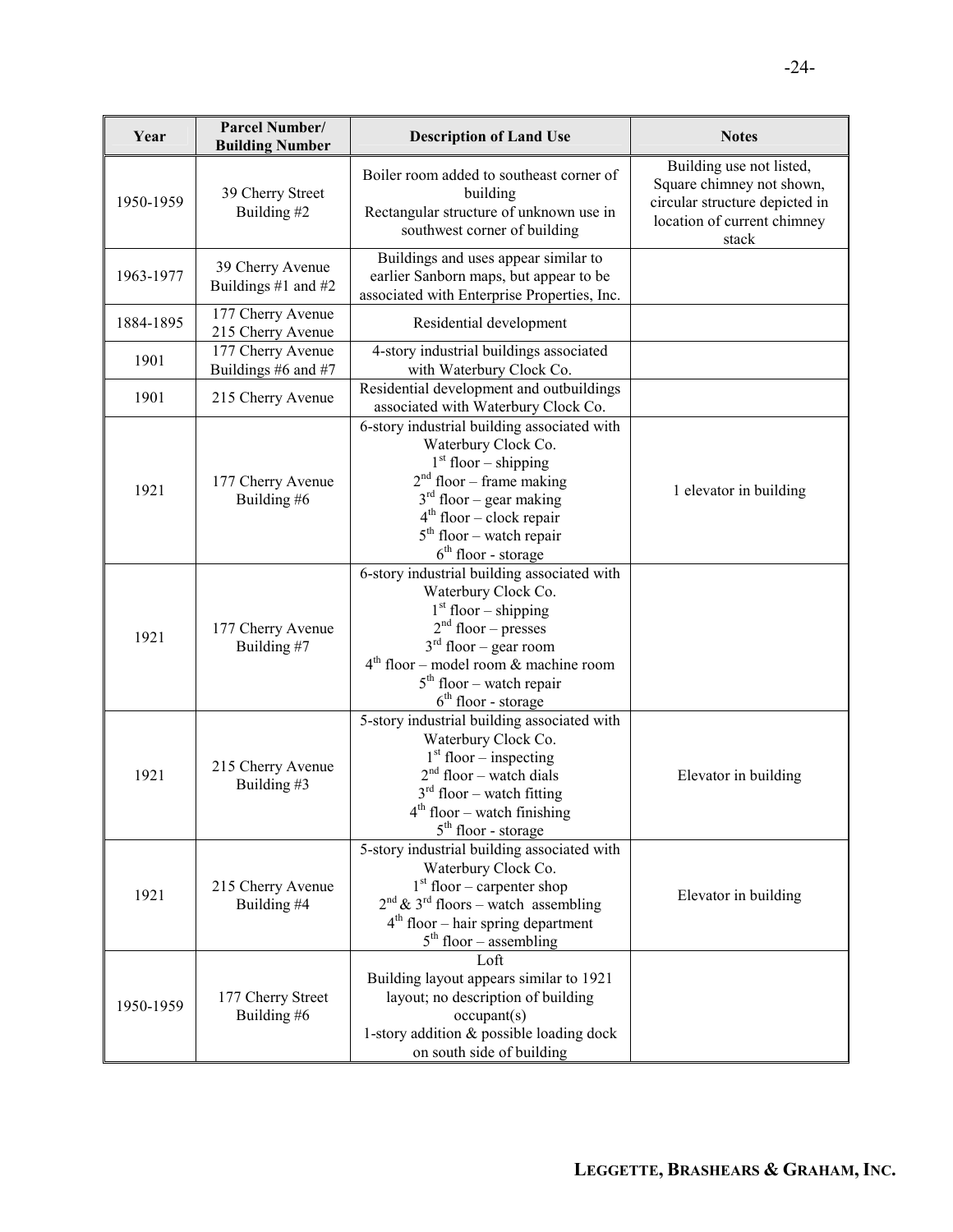| Year      | <b>Parcel Number/</b><br><b>Building Number</b>                                      | <b>Description of Land Use</b>                                                                                                                     | <b>Notes</b>                              |
|-----------|--------------------------------------------------------------------------------------|----------------------------------------------------------------------------------------------------------------------------------------------------|-------------------------------------------|
| 1950-1959 | 177 Cherry Street<br>Building #7                                                     | Loft<br>Building layout appears similar to 1921<br>layout; no description of building<br>occupant(s)                                               |                                           |
| 1950-1959 | 215 Cherry Street<br>Building #3                                                     | Loft<br>Building layout appears similar to 1921<br>layout; no description of building<br>occupant(s)<br>1-story addition on north side of building | Elevator is not shown in this<br>building |
| 1950-1959 | 215 Cherry Street<br>Building #4                                                     | Loft<br>Building layout appears similar to 1921<br>layout; no description of building<br>occupant(s)                                               |                                           |
| 1963-1977 | 177 Cherry Avenue<br>Buildings #6 and #7<br>215 Cherry Avenue<br>Buildings #3 and #4 | Buildings and uses appear similar to<br>earlier Sanborn maps, but appear to be<br>associated with Enterprise Properties, Inc.                      |                                           |

In addition, the Sanborn maps from 1884 through 1977 depict water mains on all streets surrounding the Subject Property, which indicates that the Subject Property and surrounding areas were likely served by public water during this time period. Hydrants are depicted along the streets and on industrial properties adjacent to the Subject Property beginning with the 1884 Sanborn maps. Following the industrial development of the Subject Property the Sanborn maps indicate that the site buildings contain sprinkler systems, another indication of public water supply. Copies of the noted Sanborn maps are included in Appendix VIII of this report.

### Historical City Directories

Historical city directories were reviewed as far back as 1890 for the Subject Property to identify past land uses. City directories were searched at approximately 5-year intervals, where available, for the current addresses of the Subject Property and by the nearest cross streets in cases when unnumbered properties were listed. Addresses or properties that are not listed in the directories provide indication that a building on a parcel is no longer present, or a parcel was not yet developed; addresses within the directories that list individuals as the occupants are typically residential properties.

The following information, listed by parcel, was obtained form the city directories regarding historical uses of the Subject Property: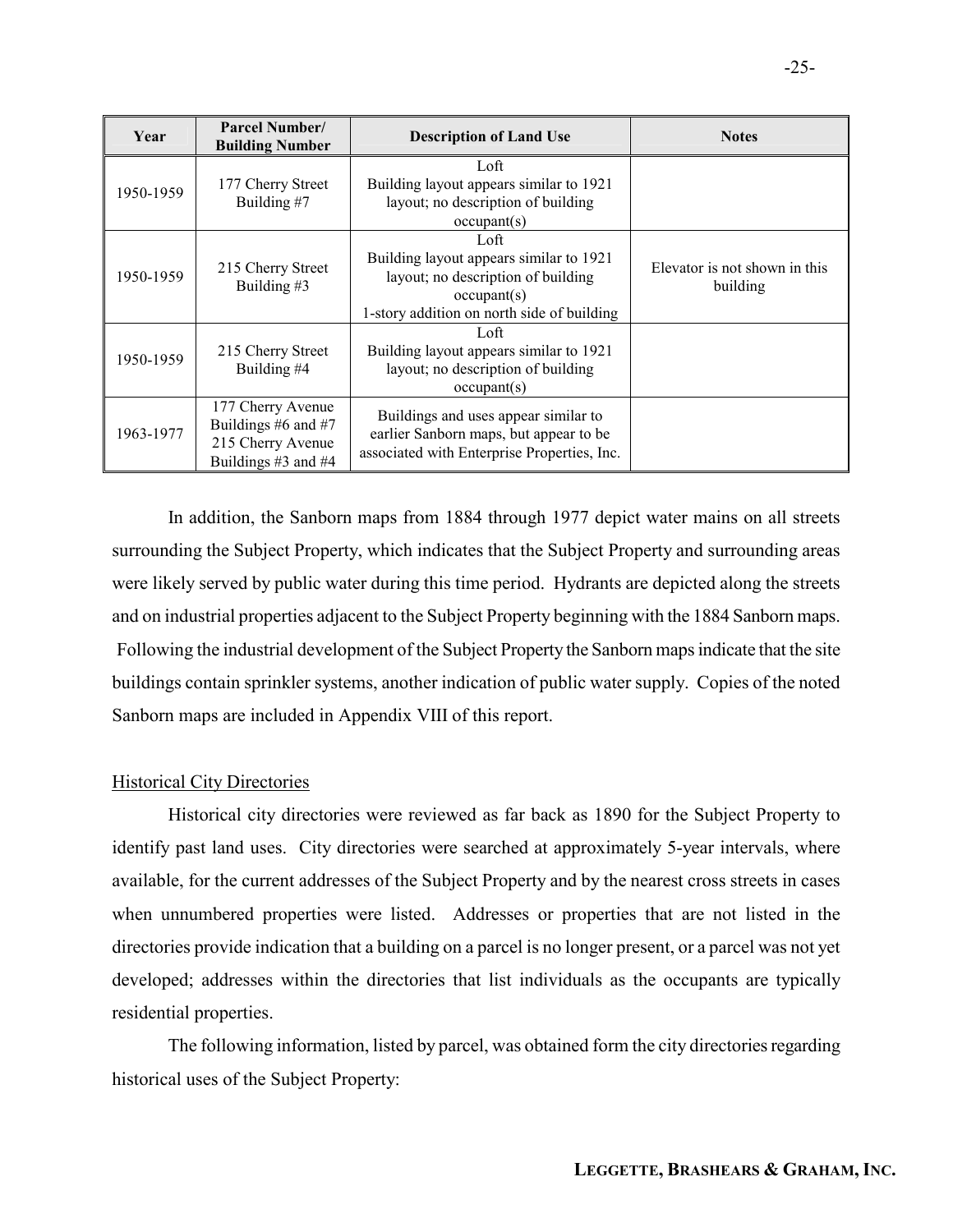| Years<br><b>Listed</b> | <b>Address Listed in</b><br><b>City Directory</b> | <b>Subject Property</b><br><b>Parcel ID</b>                                                                                | Name                                                                                                                                                                                                                                          | <b>Description of Use</b>                                                                       |
|------------------------|---------------------------------------------------|----------------------------------------------------------------------------------------------------------------------------|-----------------------------------------------------------------------------------------------------------------------------------------------------------------------------------------------------------------------------------------------|-------------------------------------------------------------------------------------------------|
| 1890-1900              | North Elm Street<br>& Cherry Street               | Unknown                                                                                                                    |                                                                                                                                                                                                                                               |                                                                                                 |
| 1910-1930              | 31 Cherry Street                                  | May occupy all of<br>Subject Property,<br>no listings for<br>other addresses<br>associated with<br><b>Subject Property</b> | Waterbury Clock Company                                                                                                                                                                                                                       | Clock manufacturing,<br>description states "in<br>business since 1857"                          |
| 1938-1943              | 31 Cherry Avenue                                  | 0 Cherry Ave<br>39 Cherry Ave<br>177 Cherry Street<br>215 Cherry Street                                                    | Waterbury Clock Company<br>Ingersoll Division, Waterbury<br>Clock Company                                                                                                                                                                     | Clock manufacturing                                                                             |
| 1948                   | 31 Cherry Avenue                                  | 0 Cherry Ave<br>39 Cherry Ave                                                                                              | No listing                                                                                                                                                                                                                                    | Vacant/Subject Property<br>may have been occupied                                               |
|                        | 30 Cherry Avenue                                  | 177 Cherry Street<br>215 Cherry Street                                                                                     | Benrus Watch Company                                                                                                                                                                                                                          | by Benrus Watch Co.<br>for watch manufacturing                                                  |
| 1953-1968              | 47 Cherry Avenue                                  | 0 Cherry Avenue                                                                                                            | Veterans Affairs<br>Waterbury Model Bakery                                                                                                                                                                                                    | Social services, bakery                                                                         |
| 1973                   | 47 Cherry Avenue                                  | 0 Cherry Avenue                                                                                                            | Vacant                                                                                                                                                                                                                                        | Vacant                                                                                          |
| 1978-2007              | Not listed                                        | 0 Cherry Avenue                                                                                                            | Vacant                                                                                                                                                                                                                                        | Vacant                                                                                          |
| 1953                   | 31, 39, 41, 55<br>Cherry Avenue                   | 39 Cherry Avenue                                                                                                           | <b>Bernell Tool Manufacturing</b><br>Cafeteria<br>Cold Forming Manufacturing Co<br>Cathedral Plastic<br>Lakewood Metal Products, Inc.<br>Perfection Screw & Rivet Co.<br>Delson Manufacturing Co.<br>Dibner I & Bro<br>Vacant (41 Cherry Ave) | Tool manufacturing,<br>metal products, plastic<br>products, hardware,<br>clothing manufacturing |
| 1958                   | 31, 39, 41, 55<br>Cherry Avenue                   | 39 Cherry Avenue                                                                                                           | Bernell Tool & Manufacturing<br>Cafeteria<br>Cold Forming Manufacturing Co<br>Clarion Lingerie<br>Lakewood Metal Products<br>$1st$ floor vacant (39 Cherry Ave)<br><b>Esther Dress</b><br>Dibner I & Bro<br>Vacant (41 Cherry Ave)            | Tool manufacturing,<br>metal products, clothing<br>manufacturing                                |
| 1963                   | 31, 39, 41, 55<br>Cherry Avenue                   | 39 Cherry Avenue                                                                                                           | Cafeteria<br>Capri Lingerie<br>Clarion Lingerie<br>Lakewood Metal Products<br>$1st$ floor, $5th$ floor vacant<br><b>Esther Dress</b><br>Dibner I & Bros<br>Vacant (41 Cherry Ave)                                                             | Metal products, clothing<br>manufacturing                                                       |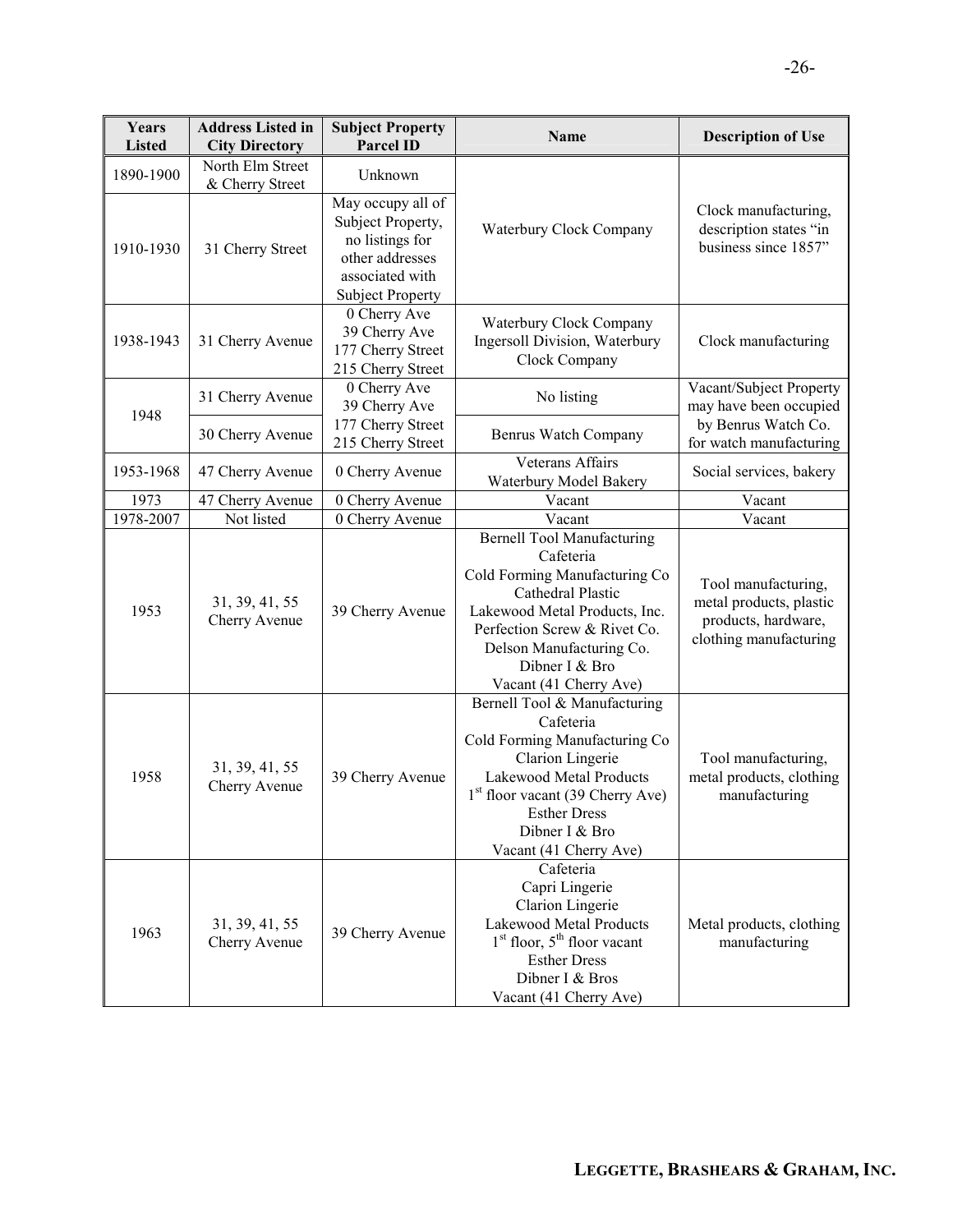| Years<br><b>Listed</b> | <b>Address Listed in</b><br><b>City Directory</b> | <b>Subject Property</b><br><b>Parcel ID</b> | <b>Name</b>                                                                                                                                                                  | <b>Description of Use</b>                                                                     |
|------------------------|---------------------------------------------------|---------------------------------------------|------------------------------------------------------------------------------------------------------------------------------------------------------------------------------|-----------------------------------------------------------------------------------------------|
| 1968                   | 31, 39, 41, 55<br>Cherry Avenue                   | 39 Cherry Avenue                            | Cafeteria<br>Lakewood Metal Products<br>Lakewood Metal Products-<br>storage<br>Waterbury Leather & Suede<br>Esther Dress, Inc.<br>Dibner I & Bro<br>Waterbury Neckwear Corp. | Metal products, clothing<br>manufacturing, leather<br>products                                |
| 1973-2007              | 31, 41 Cherry<br>Avenue                           | 39 Cherry Avenue                            | Vacant/not listed                                                                                                                                                            | Vacant                                                                                        |
|                        | 39 Cherry Avenue                                  |                                             | $1st$ , 4 <sup>th</sup> , 5 <sup>th</sup> floors vacant                                                                                                                      | Vacant                                                                                        |
| 1973                   | 55 Cherry Avenue                                  | 39 Cherry Avenue                            | Dibner I & Bro, clothing<br>manufacturing and cutting<br>department<br>Waterbury Neckwear Corp.                                                                              | Clothing/necktie<br>manufacturing                                                             |
|                        | 39 Cherry Avenue                                  |                                             | $1st$ , 4 <sup>th</sup> , 5 <sup>th</sup> floors vacant<br>Waterbury Neckwear Corp                                                                                           | Necktie manufacturing                                                                         |
| 1978                   | 55 Cherry Avenue                                  | 39 Cherry Avenue                            | Dibner I & Bro, clothing<br><b>EJC</b> Woodcraft<br>G & A Sportswear<br>Project Fire<br>Tracy A Co.                                                                          | Clothing manufacturing,<br>woodworking                                                        |
| 1982-2002              | 39 Cherry Avenue                                  | 39 Cherry Avenue                            | Aron M Corp<br><b>Belco Corp</b><br>Waterbury Neckwear                                                                                                                       | Clothing/necktie<br>manufacturing, leather<br>products/belts                                  |
| 2007                   | Not listed                                        | 39 Cherry Avenue                            | Vacant                                                                                                                                                                       | Vacant                                                                                        |
| 1982                   | 55 Cherry Avenue                                  | 39 Cherry Avenue                            | Debwear Co<br><b>Emanon Fashions</b><br>G & A Sportswear<br><b>Somerset Fashions</b>                                                                                         | Clothing manufacturing                                                                        |
| 1987-1990              | 55 Cherry Avenue                                  | 39 Cherry Avenue                            | The DeSalvo Organization                                                                                                                                                     | Unknown                                                                                       |
| 1995                   | 55 Cherry Avenue                                  | 39 Cherry Avenue                            | Commercial/office listings                                                                                                                                                   | Offices                                                                                       |
| 2000-2007              | 55 Cherry<br>Avenue,<br>Not listed                | 39 Cherry Avenue                            | Vacant                                                                                                                                                                       | Vacant                                                                                        |
| 1953                   | 177 Cherry Street                                 | 177 Cherry Street                           | <b>Esther Dress</b><br>Leila Dress Co.<br>Hilda Dress Co.                                                                                                                    | Dress manufacturing                                                                           |
| 1958-1963              | 177 Cherry Street                                 | 177 Cherry Street                           | Hilda Dress Co.<br>Leila Dress Co.<br><b>Better Formed Metals</b>                                                                                                            | Dress manufacturing,<br>metal products                                                        |
| 1968-1973              | 177 Cherry Street                                 | 177 Cherry Street                           | Hilda Dress Co                                                                                                                                                               | Dress manufacturing                                                                           |
| 1978                   | No address                                        | 177 Cherry Street                           | Esther Dress Co                                                                                                                                                              | Dress manufacturing                                                                           |
| 1982-2007              | Not listed                                        | 177 Cherry Street                           | Vacant                                                                                                                                                                       | Vacant                                                                                        |
| 1953                   | 215 Cherry Street                                 | 215 Cherry Street                           | Radnor Tool & Mfg Co<br>Waterbury Garment Corp<br>Holgrath Corp<br>S & W Screw Machine Products<br>Waco Realty                                                               | Tool manufacturing,<br>underwear<br>manufacturing, surgical<br>instruments, metal<br>products |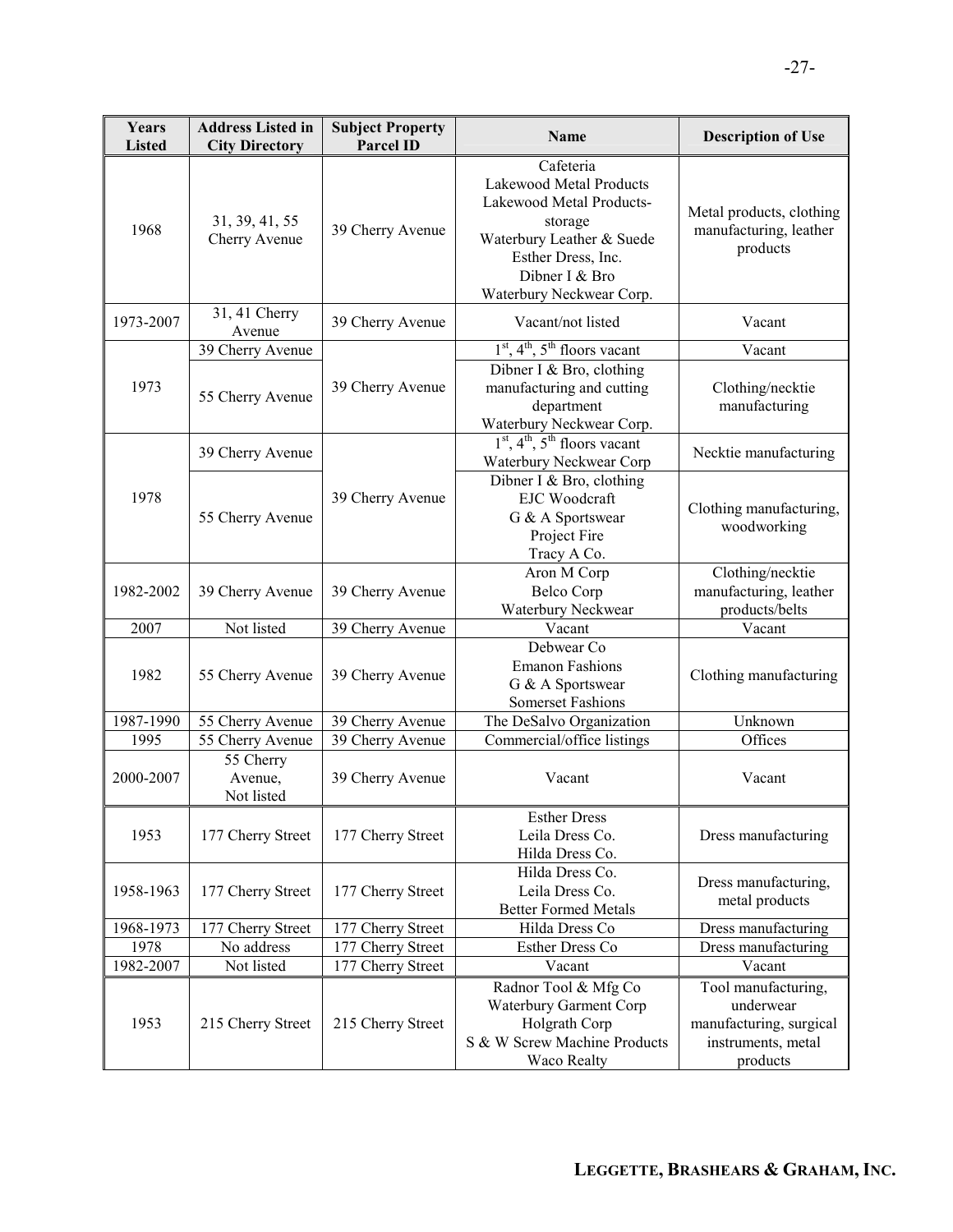| <b>Years</b><br><b>Listed</b> | <b>Address Listed in</b><br><b>City Directory</b> | <b>Subject Property</b><br><b>Parcel ID</b> | <b>Name</b>                  | <b>Description of Use</b> |
|-------------------------------|---------------------------------------------------|---------------------------------------------|------------------------------|---------------------------|
|                               |                                                   |                                             | Waterbury Garment Corp       | Underwear                 |
|                               |                                                   |                                             | Thrall Manufacturing Corp    | manufacturing, metal      |
| 1958                          | 215 Cherry Street                                 | 215 Cherry Street                           | S & W Screw Machine Products | stamping, metal           |
|                               |                                                   |                                             | Uniconn, Inc.                | products, instrument      |
|                               |                                                   |                                             | Waco Realty                  | manufacturing             |
| 1963                          | 215 Cherry Street                                 | 215 Cherry Street                           | Waterbury Garment Corp       | Underwear                 |
|                               |                                                   |                                             | Waco Realty                  | manufacturing             |
| 1968                          | 215 Cherry Street                                 | 215 Cherry Street                           | Capri Lingerie               | Underwear                 |
|                               |                                                   |                                             | Clarion Lingerie             | manufacturing             |
| 1973                          | 215 Cherry Street                                 | 215 Cherry Street                           | Clarion Lingerie             | Underwear                 |
|                               |                                                   |                                             |                              | manufacturing             |
| 1978                          | 215 Cherry Street                                 | 215 Cherry Street                           | Vacant                       | Vacant                    |
| 1982                          | Not listed                                        | 215 Cherry Street                           | Vacant                       | Vacant                    |
|                               |                                                   |                                             | $C$ & R Handbags             |                           |
| 1987-1995                     | 215 Cherry Street                                 | 215 Cherry Street                           | Daniel's Sportswear          | Clothing manufacturing,   |
|                               |                                                   |                                             | <b>Starlight Fashions</b>    | leather products          |
|                               |                                                   |                                             | DUJA Ltd.                    |                           |
| 2000-2002                     | 215 Cherry Street                                 | 215 Cherry Street                           | Waterbury Leatherworks       | Leather products          |
| 2007                          | Not listed                                        | 215 Cherry Street                           | Vacant                       | Vacant                    |

The following activities listed in the city directories for portions of the Subject Property provide evidence that hazardous materials may have been used on the subject property: watch making and other metal product manufacturing between approximately 1890 and 1968, and production of leather goods between approximately 1982 and 2002. In addition, clothing, necktie and underwear/lingerie manufacturing was performed on the Subject Property between approximately 1953 and 2002. Based on the information obtained from the city directories, it appears that the clothing-related activities conducted on the Subject Property consisted primarily of assembly (cutting and sewing), which generally would not involve the use of hazardous materials; however it is noted that other activities associated with clothing/cloth manufacture such as dying, bleaching, or cleaning may involve potentially hazardous materials.

A copy of the EDR City Directory search results is included in Appendix IX. It is noted that additional city directory information discussed in this section was obtained from the Connecticut State Library and Archives.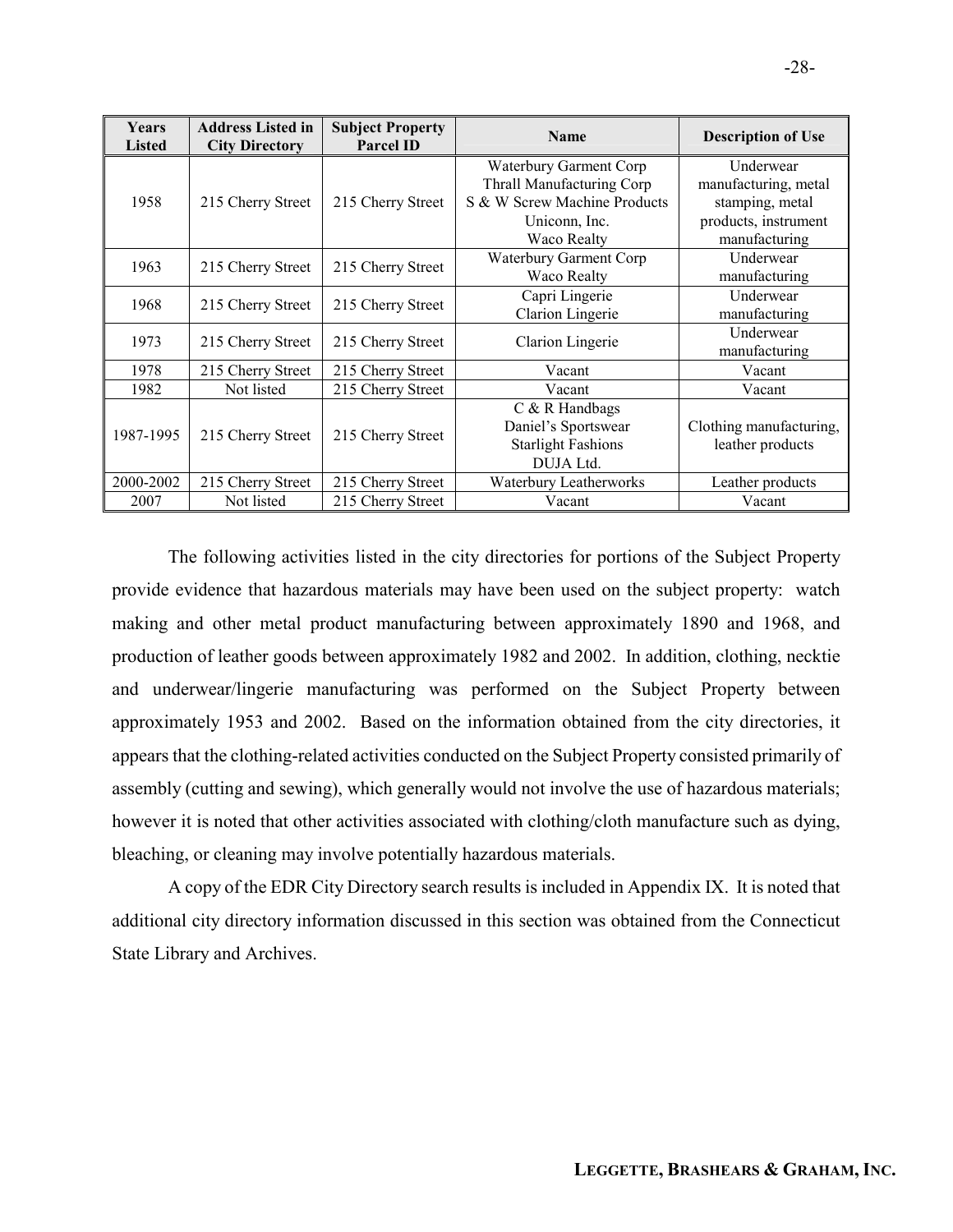#### 5.5 Historical Use Information on the Adjoining Properties

#### Aerial Photographs

Aerial photographs for the years 1940, 1955, 1963, 1975, 1985, 1991, and 2006 were reviewed with respect to historic land uses in the general vicinity of the Subject Property.

The 1940 aerial photograph shows dense urban development in the areas surrounding the Subject Property. There is a large factory/industrial complex to the north of the Subject Property. A surface water body, possible pond or lagoon is located on the southern portion of this industrial complex. Other development to the north of the Subject Property consists of a mix of residential and commercial development and there is an adjacent multi-story building located to the north. There are several adjacent multi-story, factory-type buildings located to the west and south of the Subject Property. Development in the general vicinity of the Subject Property to the west and south consists of a mix of residential, commercial and industrial-type development. Development to the east of the Subject Property consists of dense residential and commercial development.

Land uses in the general vicinity of the Subject Property appear similar in the 1955 and 1963 aerial photographs. In the 1963 aerial photograph, several buildings appear to have been demolished at the industrial complex to the north of the subject property and the multi-story building to the north of the subject property appears to have been demolished.

In the 1975 and 1985 aerial photographs, the general vicinity to the north, east and south of the Subject Property appears similar to the preceding photographs. Numerous buildings on several city blocks to the east and northeast of the Subject Property appear to have been demolished.

In the 1991 and 2006 aerial photographs, several city blocks to the east and northeast of the subject property appear to have been redeveloped with commercial-type buildings. There is a large 1- or 2-story, industrial-type building located one block to the south of the subject property that was not discernible on the earlier aerial photos. There are visible piles of debris or scrap on the industrial property to the north of the Subject Property, and the pond area appears to be covered with vegetation. Copies of the noted aerial photographs are included in Appendix VI of this report.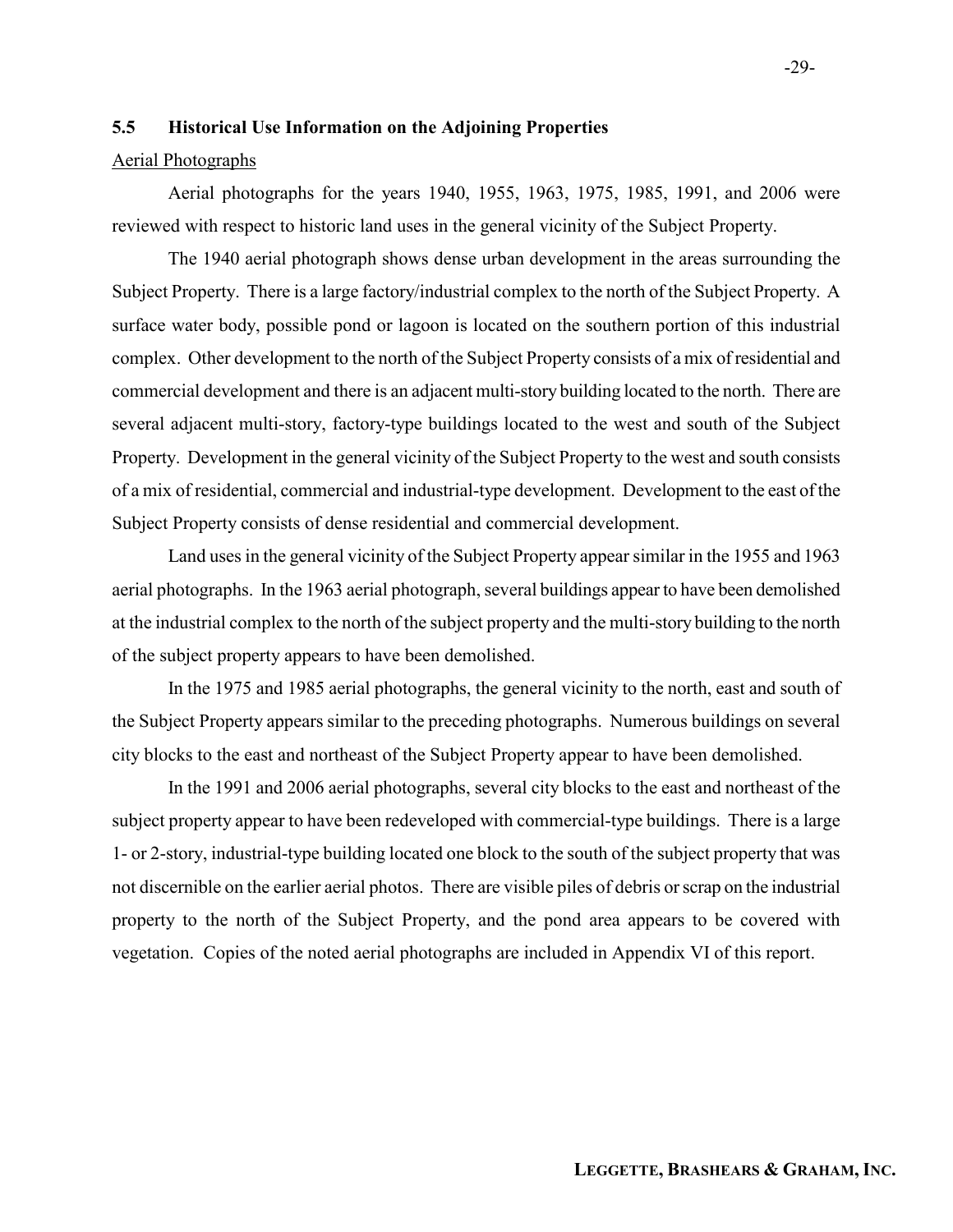#### Historical Topographic Maps

United State Geological Survey (USGS) topographic quadrangle maps for the years 1904, 1955, 1968, 1972, and 1984 were reviewed with respect to historical land uses in the vicinity of the Subject Property.

In the 1904 topographic map, the Subject Property and surrounding areas are depicted as being developed, but individual features and buildings are not depicted. There is a stream running approximately north-south on the block adjacent to the north of the Subject Property, however the location of the stream cannot be seen further south due to other map features.

The 1955 topographic map shows industrial-type buildings on land to the south and north of the Subject Property. There is a large industrial-type complex located on the block to the north of the Subject Property, and there is an unnamed pond on the southern portion of this property. Other areas in the vicinity of the Subject Property are depicted as having urban development.

The 1968, 1972 and 1984 topographic maps show the areas surrounding the Subject Property as having urban-type development, but individual features and buildings are not shown. The pond located on the industrial property to the north of the Subject Property is shown on the 1968, 1972 and 1984 topographic maps. Copies of the historical topographic maps reviewed for this investigation are included in Appendix VII of this report.

#### Sanborn Fire Insurance Maps

A search was conducted for historic Sanborn Fire Insurance maps by EDR, Inc. The EDR search results provided Sanborn maps for the years1884, 1890, 1895, 1901, 1921, 1950, 1956, 1959, 1963, 1967, 1972 and 1977 that provided coverage of the Subject Property and surrounding areas.

The following information was obtained from the Sanborn maps regarding historical land uses to the north of the Subject Property:

| Year      | <b>Address or Description of</b><br>Location                      | <b>Description of Land Use</b>                                                                                                               |
|-----------|-------------------------------------------------------------------|----------------------------------------------------------------------------------------------------------------------------------------------|
| 1884      | Cherry Street, between North Elm<br>Street and Vine Street        | Grocery store and residential development                                                                                                    |
| 1890-1895 | Cherry Street, between North Elm<br><b>Street and Vine Street</b> | Similar to 1884<br>Race (waterway) bordered by an embankment, and a brook<br>are depicted to the north/rear of buildings along Cherry Street |
| 1901      | Cherry Street, between North Elm<br>Street and Vine Street        | Commercial buildings (shops/retail) and residential<br>development                                                                           |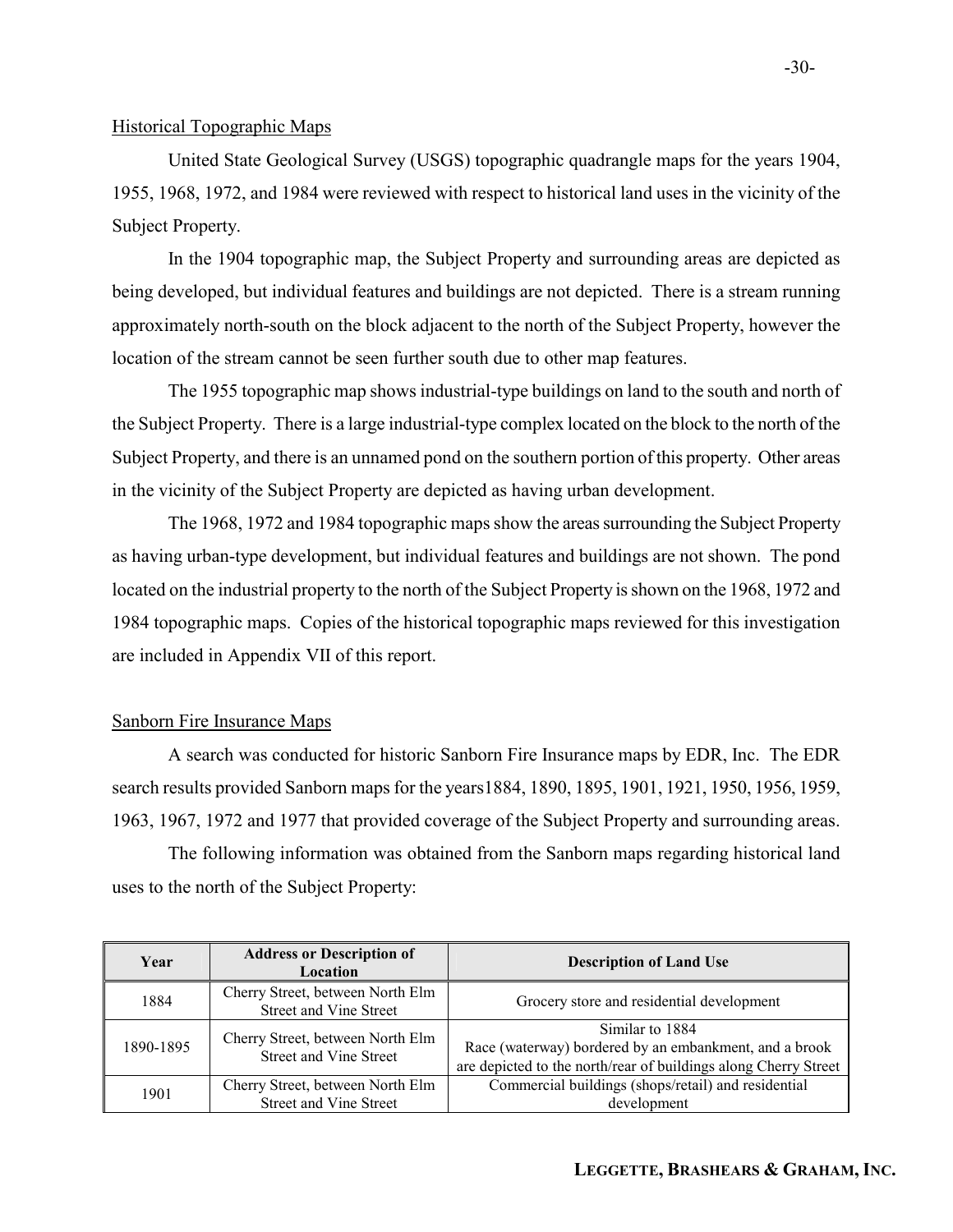| Year      | <b>Address or Description of</b><br><b>Location</b>               | <b>Description of Land Use</b>                                                                                                                                                                                                      |
|-----------|-------------------------------------------------------------------|-------------------------------------------------------------------------------------------------------------------------------------------------------------------------------------------------------------------------------------|
| 1921      | Cherry Street, between North Elm<br><b>Street and Vine Street</b> | Commercial development (shops/retail)<br><b>Residential Development</b><br>Area to north of these buildings is occupied by a canal, and<br>large pond/basin, with a stream extending southwards toward<br><b>Cherry Street</b>      |
| 1950-1967 | Cherry Street, between North Elm<br><b>Street and Vine Street</b> | Commercial development<br>Filling station (gasoline UST shown adjacent to ice house on<br>Clock Ave, 1950 map only)<br>Residential development<br>Stream is depicted as an underground pipe extending south<br>toward Cherry Street |
| 1972-1977 | Cherry Street, between North Elm<br><b>Street and Vine Street</b> | Vacant land<br><b>Filling Station</b><br>Residential and commercial/retail buildings                                                                                                                                                |
| 1884-1901 | Adjacent property to the north of<br>39 Cherry Street Parcel      | Residential development                                                                                                                                                                                                             |
| 1921      | Adjacent property to the north of<br>39 Cherry Street Parcel      | Coal pocket (coal storage)                                                                                                                                                                                                          |
| 1950-1956 | Adjacent property to the north of<br>39 Cherry Street Parcel      | Vacant building                                                                                                                                                                                                                     |
| 1959-1977 | Adjacent property to the north of<br>39 Cherry Street Parcel      | Vacant property                                                                                                                                                                                                                     |
| 1890-1921 | Clock Avenue                                                      | Residential development                                                                                                                                                                                                             |
| 1921      | Clock Avenue                                                      | Residential development<br>Ice house                                                                                                                                                                                                |
| 1950-1956 | Clock Avenue                                                      | Ice house, gasoline UST depicted adjacent to ice house (1950)<br>only)                                                                                                                                                              |
| 1959-1977 | Clock Avenue                                                      | Storage building, possibly garage for autos                                                                                                                                                                                         |

The following information was obtained from the Sanborn maps regarding historical land uses to the south of the Subject Property:

| Year      | <b>Address or Description of</b><br>Location                 | <b>Description of Land Use</b>                                                                                                       |
|-----------|--------------------------------------------------------------|--------------------------------------------------------------------------------------------------------------------------------------|
| 1884      | Cherry Avenue, between North<br>Elm Street and Cherry Street | Manufacturing facility (stove trimmings, saddlery, hardware)<br>Pond or lagoon<br><b>Residential Development</b>                     |
| 1890-1901 | Cherry Avenue, between North<br>Elm Street and Cherry Street | Manufacturing facility (same as above), larger, with buildings<br>occupying the pond area<br><b>Residential Development</b>          |
| 1921      | Cherry Avenue, between North<br>Elm Street and Cherry Street | Scovill Manufacturing Co. (foundry, soldering, plating)<br>Glass manufacturing buildings                                             |
| 1950-1977 | Cherry Avenue, between North<br>Elm Street and Cherry Street | Manufacturing buildings (name and activities not listed)<br>Benrus Watch Co. Factory                                                 |
| 1884-1921 | Maple Avenue                                                 | Residential Development                                                                                                              |
| 1950-1977 | Maple Avenue                                                 | Vacant lots associated with nearby manufacturing<br>Eler & Long, Inc. (paint manufacturing)<br>Other manufacturing, names not listed |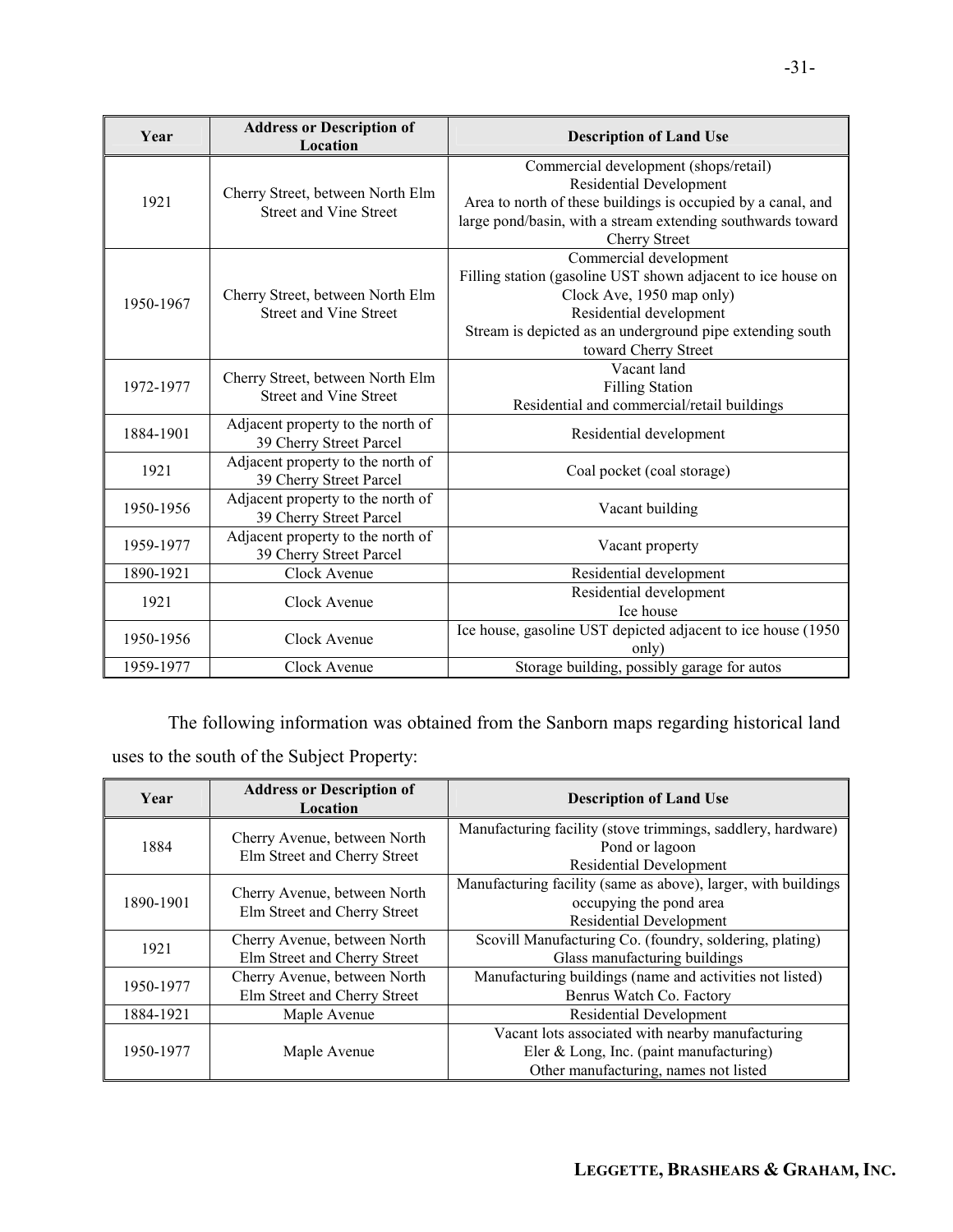The following information was obtained from the Sanborn maps regarding historical land uses to the west of the Subject Property:

| Year      | <b>Address or Description of</b><br>Location                          | <b>Description of Land Use</b>                                                                                                                                                                                                                                                                   |
|-----------|-----------------------------------------------------------------------|--------------------------------------------------------------------------------------------------------------------------------------------------------------------------------------------------------------------------------------------------------------------------------------------------|
| 1884      | East side of North Elm Street, from<br>Cherry Street to Cherry Avenue | Salon, bar and residential development<br>Waterbury Clock Co. (factory complex), listed processes<br>include turning, fitting, plating, lacquering, casting, boiler<br>rooms, gas house                                                                                                          |
| 1890-1895 | East side of North Elm Street, from<br>Cherry Street to Cherry Avenue | Salon, bar and residential development<br>Brook extends from north of Cherry Street between<br>residential buildings and the Subject Property to the<br>Waterbury Clock Co. complex<br>Waterbury Clock Co. has additional factory buildings and<br>outbuildings                                  |
| 1901      | East side of North Elm Street, from<br>Cherry Street to Cherry Avenue | Salon, bar and residential development, brook/raceway<br>Waterbury Clock Co. complex, raceway is not shown and<br>additional factory buildings occupy area of raceway and areas<br>adjacent to 39 Cherry Street parcel, factory buildings<br>abut/attach to buildings on 39 Cherry Street parcel |
| 1921      | East side of North Elm Street, from<br>Cherry Street to Cherry Avenue | Residential development<br><b>Bottling</b> works<br>Waterbury Clock Co. complex, additional buildings<br>constructed further to north, listed processes include plating<br>& tempering, brass casting, tumbling & dipping, machining,<br>pressing, polishing                                     |
| 1950-1972 | East side of North Elm Street, from<br>Cherry Street to Cherry Avenue | Filling station, 3 gasoline USTs<br>Auto repair/club<br>Lofts (former Waterbury Clock Co. factory complex), labeled<br>Enterprise Properties, Inc. (1963-1977)<br>2 filling stations on west side of North Elm Street (1950-<br>1967)                                                            |
| 1977      | East side of North Elm Street, from<br>Cherry Street to Cherry Avenue | Vacant filling station<br>Cl <sub>u</sub><br>Enterprise Properties, Inc. (Lofts)                                                                                                                                                                                                                 |

The following information was obtained from the Sanborn maps regarding historical land uses to the east of the Subject Property:

| Year      | <b>Address or Description of</b><br>Location          | <b>Description of Land Use</b>                  |
|-----------|-------------------------------------------------------|-------------------------------------------------|
| 1884      | Cherry Street, between Vine Street<br>and High Street | Residential development and grocery store       |
| 1890      | Cherry Street, between Vine Street<br>and High Street | Residential development, grocery store, photo   |
| 1895-1901 | Cherry Street, between Vine Street<br>and High Street | Residential development<br>Church<br>Die sinker |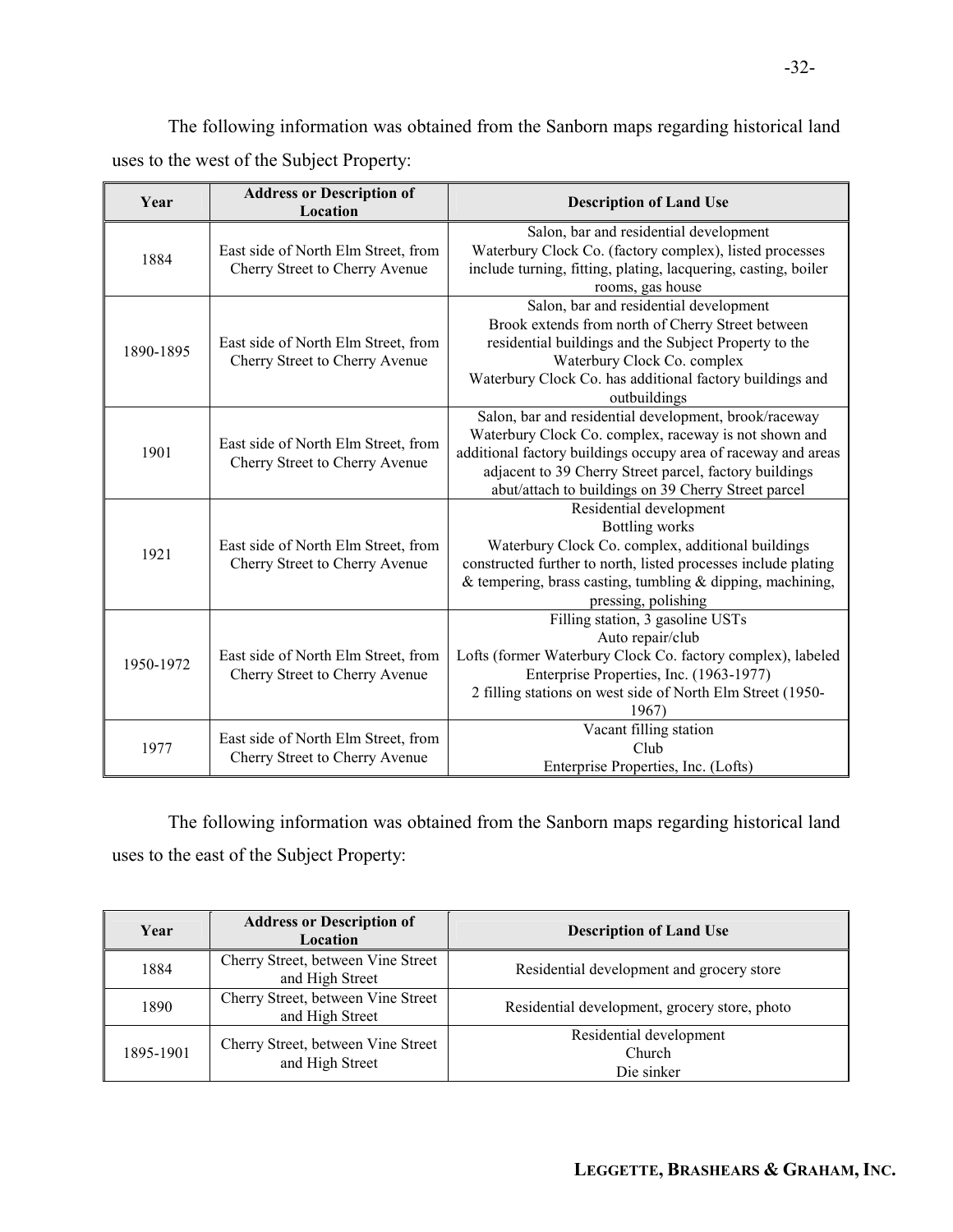| Year      | <b>Address or Description of</b><br>Location          | <b>Description of Land Use</b>                     |  |
|-----------|-------------------------------------------------------|----------------------------------------------------|--|
| 1921      |                                                       | Residential development with more retail buildings |  |
|           | Cherry Street, between Vine Street<br>and High Street | <b>Church</b>                                      |  |
|           |                                                       | Dairy $\&$ ice cream factory                       |  |
|           |                                                       | Residential and commercial/retail buildings        |  |
| 1950      | Cherry Street, between Vine Street                    | Church                                             |  |
|           | and High Street                                       | <b>Salvation Army</b>                              |  |
|           |                                                       | Dairy $&$ ice cream factory                        |  |
|           |                                                       | Residential and commercial buildings               |  |
|           | Cherry Street, between Vine Street<br>and High Street | Mattress factory                                   |  |
| 1956      |                                                       | <b>Church</b>                                      |  |
|           |                                                       | <b>Salvation Army</b>                              |  |
|           |                                                       | Dairy & ice cream factory                          |  |
|           |                                                       | Residential and commercial buildings               |  |
| 1959-1977 |                                                       | Office                                             |  |
|           | Cherry Street, between Vine Street<br>and High Street | Church                                             |  |
|           |                                                       | <b>Salvation Army</b>                              |  |
|           |                                                       | Tire sales and repair garage                       |  |

A copy of the EDR Sanborn map report is included in Appendix VIII of this report.

## Historical City Directories

Historical city directories were reviewed as far back as 1890 for the vicinity of the Subject Property to identify past land uses. City directories were searched at approximately 5-year intervals, where available, for the current addresses of specific properties and by the nearest cross streets in cases when unnumbered properties were listed. Addresses or properties that are not listed in the directories provide indication that a building on a parcel is no longer present, or a parcel was not yet developed; addresses within the directories that list individuals as the occupants are typically residential properties. It is also noted that the 1890-1910 city directories did not provide listings by street, so land uses during these years for specific streets could not be determined.

The following information was obtained form the city directories regarding historical uses to the north of the Subject Property:

| Years<br>Listed | <b>Address</b>        | <b>Name</b>                                                           | <b>Description of Use</b>                                                            |
|-----------------|-----------------------|-----------------------------------------------------------------------|--------------------------------------------------------------------------------------|
| 1920-1978       | 241-289 Cherry Street | Residential and Commercial<br>listings                                | Single and multi-family residential,<br>increasing commercial uses in later<br>years |
| 1982-2007       | 241-277 Cherry Street | Commercial listings and vacant<br>buildings, few residential listings |                                                                                      |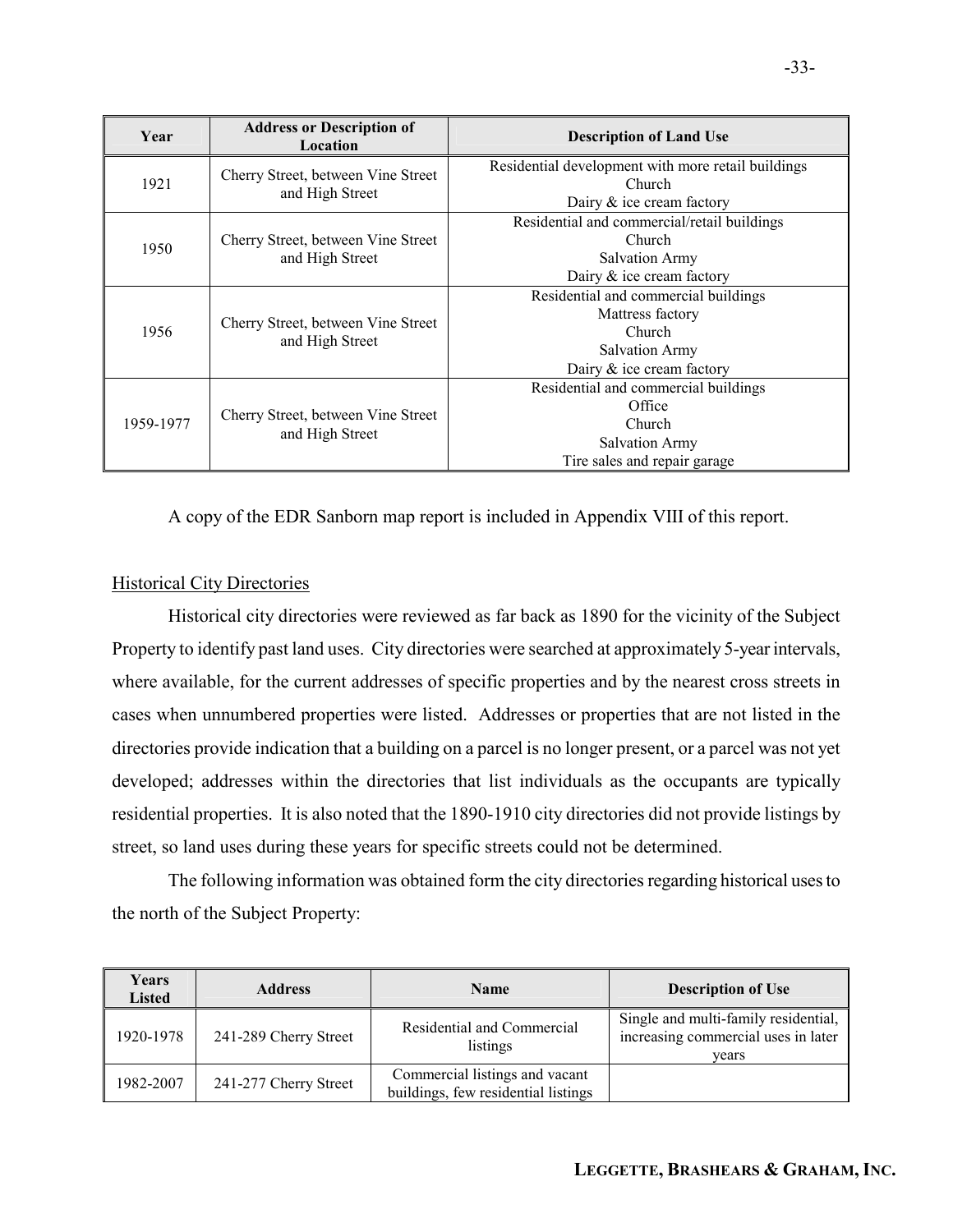| <b>Years</b><br><b>Listed</b> | <b>Address</b>    | <b>Name</b>                                                                   | <b>Description of Use</b> |
|-------------------------------|-------------------|-------------------------------------------------------------------------------|---------------------------|
| 1943                          | 256 Cherry Street | North End Ice & Fuel Co                                                       | Ice and Fuel sales        |
| 1948-1982                     | 260 Cherry Street | Gasoline station<br>Barone's Gas Station<br>Barone & Whitney<br>Vacant (1982) | Gas station               |
| 1990-2007                     | 260 Cherry Street | Hoffler's Auto Body & Used Cars                                               | Auto repair and sales     |
| 1958-1973                     | 261 Cherry Street | CL&P substation                                                               | Electrical substation     |
| 1920-1953                     | Clock Avenue      | No listings                                                                   | Vacant                    |
| 1963-1973                     | 17 Clock Avenue   | Paul's Beverages<br>Riverside Bottling Co                                     | Beverage bottling         |
| 1982                          | Clock Avenue      | No Listings                                                                   | Vacant                    |

The following information was obtained form the city directories regarding historical uses to the south of the Subject Property:

| <b>Years</b><br><b>Listed</b> | <b>Address</b>              | <b>Name</b>                                                                  | <b>Description of Use</b>                                               |
|-------------------------------|-----------------------------|------------------------------------------------------------------------------|-------------------------------------------------------------------------|
| 1987-1990                     | No number, Cherry<br>Avenue | Residential listings                                                         | Apartments                                                              |
| 1995-2007                     | 1 Cherry Avenue             | Residential listings                                                         | Apartments                                                              |
| 1968-1978                     | 7 Cherry Avenue             | Various manufacturing companies                                              | Clock manufacturing                                                     |
| 1982                          | 7 Cherry Avenue             | No information                                                               | Vacant                                                                  |
| 1987-2000                     | 13 Cherry Avenue            | Residential listings                                                         | Apartments                                                              |
| 2000-2007                     | 13 Cherry Avenue            | Abbott Towers & Enterprise<br>Apartments                                     | Apartments                                                              |
| 1938-1943                     | 14 Cherry Avenue            | White Co                                                                     | Button manufacturing                                                    |
| 1895-1920                     | 16 Cherry Avenue            | Matthews & Willard<br>Manufacturing Co.<br>Division of Scovill Manufacturing | Brass goods manufacturing                                               |
| 1930                          | 16 Cherry Avenue            | Vacant                                                                       | Vacant                                                                  |
| 1938-1948                     | 16 Cherry Avenue            | Various manufacturing companies                                              | Plating, metal manufacturing                                            |
| 1953-1968                     | 16 Cherry Avenue            | Not Listed                                                                   | Vacant                                                                  |
| 1973                          | 16 Cherry Avenue            | Vacant<br>Architect                                                          | Office                                                                  |
| 1978                          | 16 Cherry Avenue            | Sara Glove                                                                   | Protective clothing                                                     |
| 1982                          | 16 Cherry Avenue            | Various manufacturing and<br>commercial listings                             | Metal fabrication, protective<br>clothing, construction contractors     |
| 1987-2007                     | 16 Cherry Avenue            | No information/not listed                                                    | Vacant                                                                  |
| 1973-1978                     | 25 Cherry Avenue            | Enterprise Properties, Inc.<br><b>Enterprise Properties Real Estate</b>      | Unknown                                                                 |
| 1982                          | 25 Cherry Avenue            | No information                                                               | Vacant                                                                  |
| 1973-1978                     | 26 Cherry Avenue            | Vacant                                                                       | Vacant                                                                  |
| 1973-1982                     | 27 Cherry Avenue            | Various manufacturing companies                                              | Clothing manufacturing, clock<br>manufacturing                          |
| 1953-1958                     | 29 Cherry Avenue            | Various manufacturing companies                                              | Machining, underwear<br>manufacturing, plastics, clock<br>manufacturing |
| 1968                          | 29 Cherry Avenue            | Hayden AW Co                                                                 | Unknown, likely manufacturing                                           |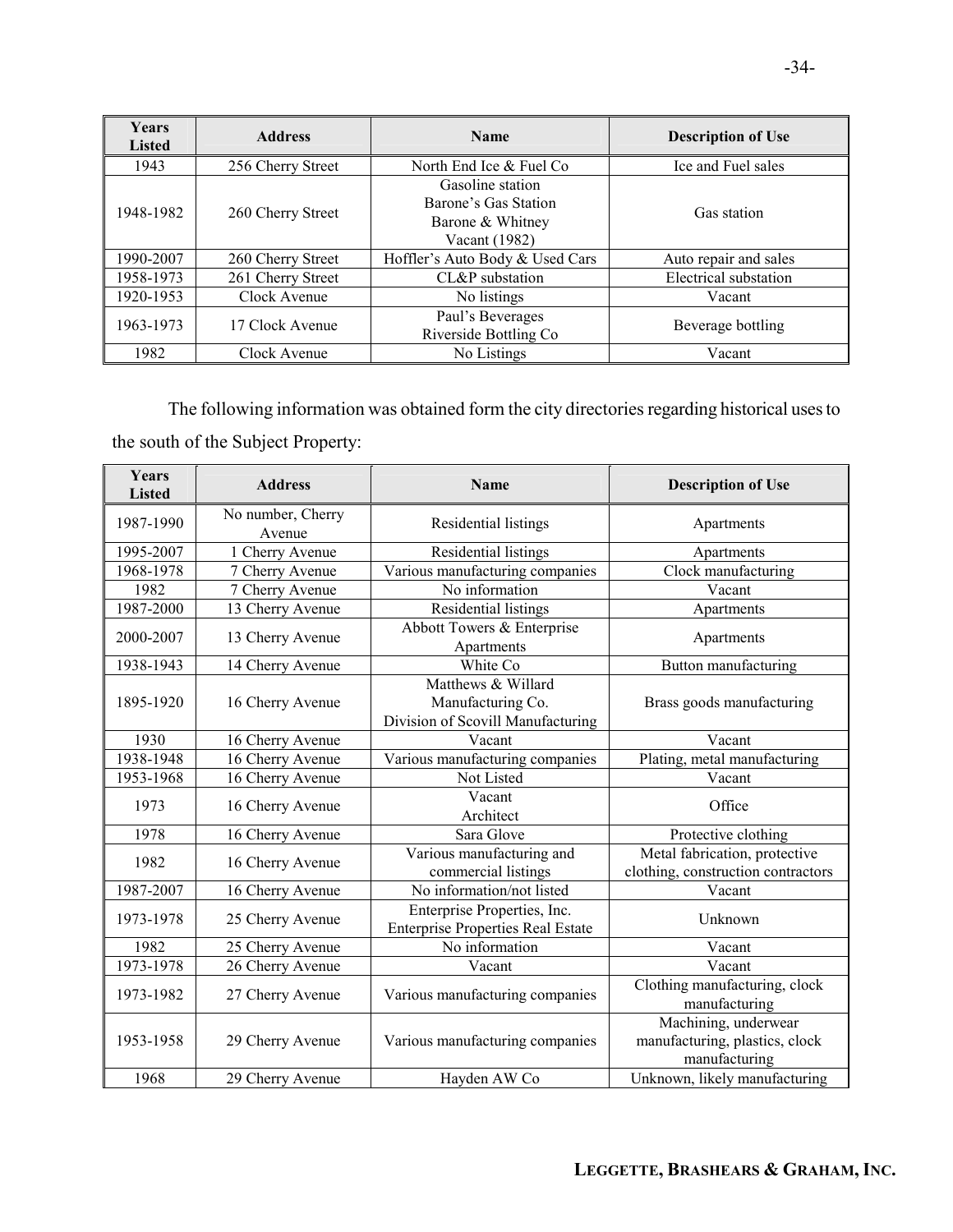| <b>Years</b><br><b>Listed</b> | <b>Address</b>   | <b>Name</b>                                                                    | <b>Description of Use</b>                                                                      |
|-------------------------------|------------------|--------------------------------------------------------------------------------|------------------------------------------------------------------------------------------------|
| 1973                          | 29 Cherry Avenue | Bokay Tool & Manufacturing Co.<br>Shamrock Cutters Grinding Co.                | Manufacture of metal products                                                                  |
| 1938-1968                     | 30 Cherry Avenue | Benrus Watch Co                                                                | Watch manufacturing                                                                            |
| 1973                          | 30 Cherry Avenue | Interstate Diesel Terminal Inc                                                 | Fuel sales or engine repair                                                                    |
| 1970                          | 30 Cherry Avenue | Vacant                                                                         | Vacant                                                                                         |
| 1920                          | Maple Avenue     | Residential listings                                                           |                                                                                                |
| 1930-1943                     | Maple Avenue     | Residential Listings and<br>manufacturing listings                             | Residential, paint company, metal<br>goods manufacturing, floor<br>surfacing                   |
| 1948-1968                     | Maple Avenue     | Manufacturing, with few<br>residential listings<br>Vacant listings (1973-1982) | Electro plating, printing company,<br>metal stamping, curtain<br>manufacturing, paint company, |
| 1987-2007                     | Maple Avenue     | Manufacturing and commercial<br>listings, vacant listings                      | Clothing manufacturing,<br>woodworking, vacant                                                 |

The following information was obtained form the city directories regarding historical uses to the east of the Subject Property:

| <b>Years</b><br><b>Listed</b> | <b>Address</b>         | <b>Name</b>                                                                                                                                                         | <b>Description of Use</b>                                                          |
|-------------------------------|------------------------|---------------------------------------------------------------------------------------------------------------------------------------------------------------------|------------------------------------------------------------------------------------|
| 1920-1982                     | 160-242 Cherry Street  | Residential listings, few<br>commercial/retail listings                                                                                                             | Commercial listings consist of<br>grocery store, plumber, Salvation                |
| 1982-2007                     | 160-242 Cherry Street  | Commercial listings, vacant, with<br>few residential listings                                                                                                       | Army, mattress sales, restaurant,<br>social services, church, vacant<br>properties |
| 1920-1953                     | 146, 152 Cherry Street | Dairy & ice cream manufacturer                                                                                                                                      | Dairy & ice cream manufacturer                                                     |
| 1958                          | 152 Cherry Street      | McElligott Fuel Corp                                                                                                                                                | fuel company                                                                       |
| 1963-2007                     | 152 Cherry Street      | <b>United Tire Sales</b><br>Firestone Tire & Battery<br>Gabe's Tire Factory                                                                                         | Tire sales, possible auto $&$ tire<br>repair                                       |
| 1920-1978                     | 195, 201 Cherry Street | Church                                                                                                                                                              | Church                                                                             |
| 1982-2007                     | 195, 201 Cherry Street | Not Listed                                                                                                                                                          | Vacant                                                                             |
| 1953                          | 203 Cherry Street      | Tires, Inc.                                                                                                                                                         | Tire sales                                                                         |
| 1958-2007                     | 203 Cherry Street      | Not listed                                                                                                                                                          | Vacant                                                                             |
| 1953-1958                     | 205 Cherry Street      | Seri-Print Products<br>Other metal fabrication, plating<br>and metal finishing businesses                                                                           | Sign painting, metal stamping,<br>fabrication and finishing                        |
| 1963-1978                     | 205 Cherry Street      | Vacant                                                                                                                                                              | Vacant                                                                             |
| 1978-2007                     | 205 Cherry Street      | Ville Automatics (1978-2007)<br>others listed occasionally:<br>Brooklyn Moving Co.<br>Credit reporting companies<br>Main Salvage Corp<br>Fournier Andre Real Estate | Metal machining, moving<br>company, possible storage, salvage<br>company, offices  |
| 1953-1963                     | 242 Cherry Street      | Cleaner's                                                                                                                                                           | Possible dry cleaning                                                              |
| 1968-2007                     | 242 Cherry Street      | Commercial/vacant                                                                                                                                                   | Appliance store, vacant                                                            |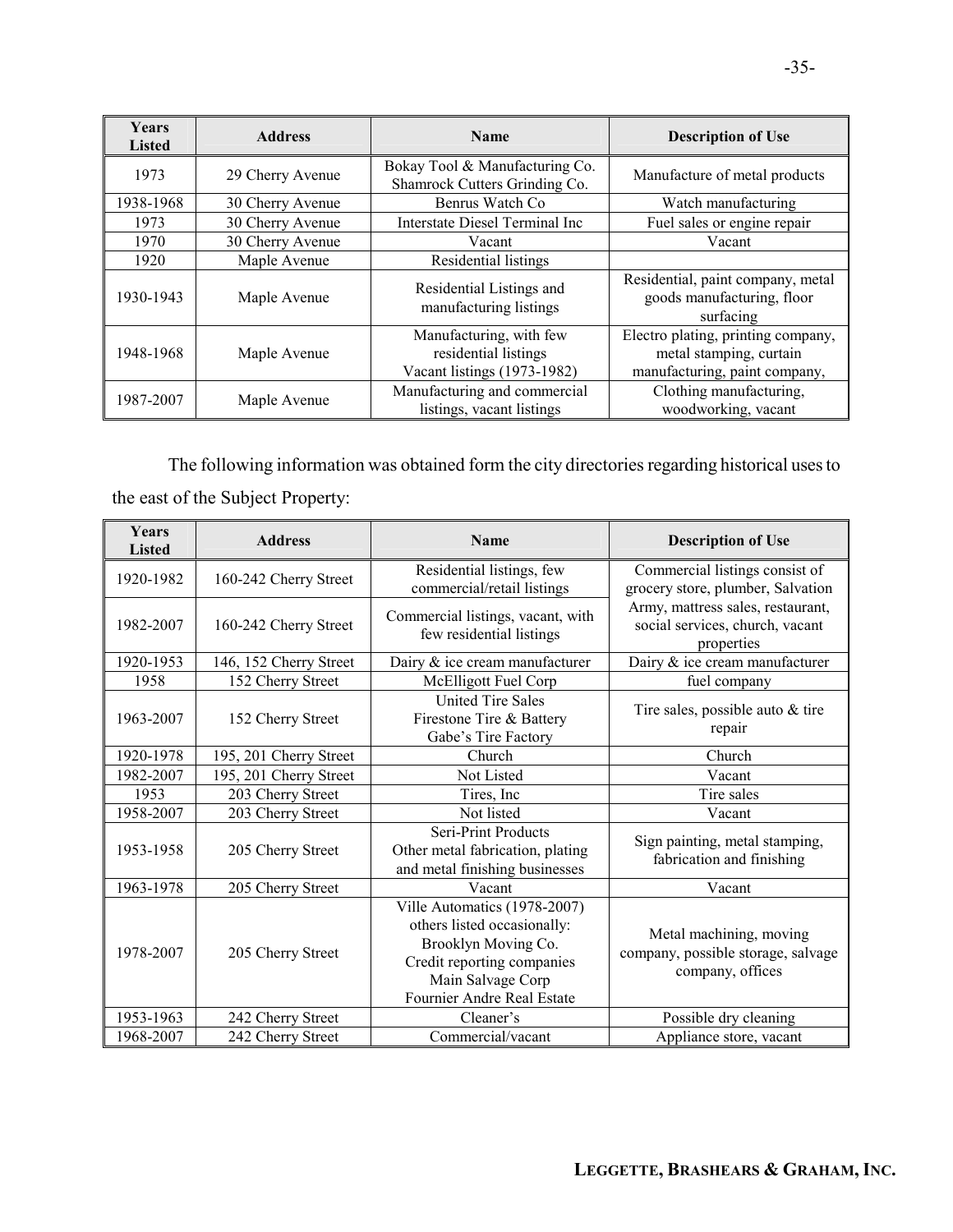The following information was obtained form the city directories regarding historical uses to the west of the Subject Property:

| <b>Years</b><br><b>Listed</b>                | <b>Address</b>                             | Name                                                                                         | <b>Description of Use</b>                                                                  |
|----------------------------------------------|--------------------------------------------|----------------------------------------------------------------------------------------------|--------------------------------------------------------------------------------------------|
| 1890-1900                                    | North Elm Street &<br><b>Cherry Street</b> | Waterbury Clock Company                                                                      | Clock manufacturing, description<br>states "in business since 1857"                        |
| 1910-1930                                    | 31 Cherry Street                           | Waterbury Clock Company                                                                      | Clock Manufacturing                                                                        |
| 1938-1943                                    | 31 Cherry Avenue                           | Waterbury Clock Company<br><b>Ingersoll Division</b> , Waterbury<br>Clock Company            | Clock manufacturing                                                                        |
| 1953-1968                                    | 269 Cherry Street                          | Waterbury Instrument Parts                                                                   | Metal products (located adjacent to<br>the west of the Subject Property)                   |
| 1973                                         | 269 Cherry Street                          | Vacant                                                                                       | Vacant                                                                                     |
| 1938-1943<br>No listing<br>1948<br>1953-1973 | 289 Cherry Street                          | Leader Oil Co<br>Leader Oil & Coal Co (1943)<br>Leader Oil Co & Terminal                     | Fuel oil sales, coal sales                                                                 |
| 1973-2007                                    | No Listing for 289<br><b>Cherry Street</b> | Vacant                                                                                       | Vacant                                                                                     |
| 1953-1968                                    | 202 North Elm Street                       | <b>LSM</b> Manufacturing<br>Haydon AW Company                                                | Screw machine products, electric<br>motor manufacturing                                    |
| 1973-2007                                    | 202 North Elm Street                       | Vacant                                                                                       | Vacant                                                                                     |
| 1953-1973                                    | 232 North Elm Street                       | Hadyon AW Company<br>Leopold Furniture Co Warehouse                                          | Electric motors-manufacturing,<br>storage                                                  |
| 1978                                         | 232 North Elm Street                       | <b>Gruen Industries</b><br>New Opportunities for Waterbury,<br>other social service agencies | Watch manufacturing, offices                                                               |
| 1982-2007                                    | 232 North Elm Street                       | Multiple office, social and<br>municipal services                                            | Offices                                                                                    |
| 1920-1958                                    | 238 North Elm Street                       | Commercial listings                                                                          | Veterinarian, taxi, bottling<br>company, plumbing supply,<br>furniture company, auto parts |
| 1963-1973                                    | 238 North Elm Street                       | Elks/Goodwill lodge<br>Brass City Tool & Die Co.                                             | Club/lodge, metal products<br>manufacturing                                                |
| 1978-2007                                    | 238 North Elm Street                       | Elks/Goodwill lodge                                                                          | Club/lodge                                                                                 |
| 1920                                         | 242 North Elm Street                       | Roofing company                                                                              | Commercial                                                                                 |
| 1930                                         | 242 North Elm Street                       | Auto repair garage                                                                           | Auto repair                                                                                |
| 1938-2007                                    | 242 North Elm Street                       | No listing                                                                                   | Vacant                                                                                     |
| 1982                                         | 700 North Elm Street                       | Duke's Social Club                                                                           | Club/restaurant                                                                            |

A copy of the EDR City Directory search results is included in Appendix IX. It is noted that additional city directory information discussed in this section was obtained from the Connecticut State Library and Archives.

Information on development patterns and land uses obtained from the historical sources discussed above indicates that the vicinity of the Subject Property was heavily developed and used for industrial/manufacturing purposes since at least as early as the 1890's. The various manufacturing activities as well as other commercial uses including gas stations, coal and fuel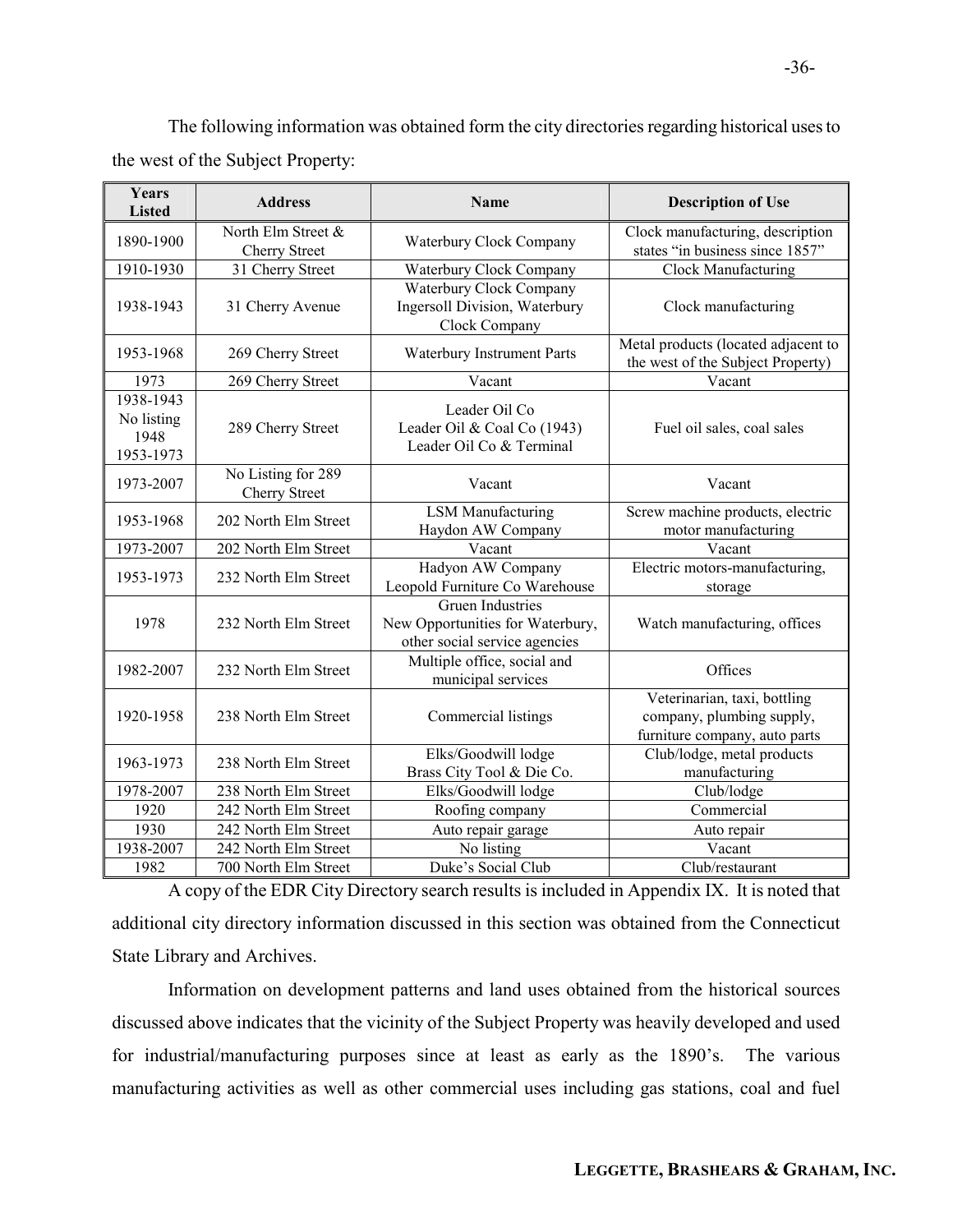storage and distribution, a possible dry cleaner, and an electrical substation documented in close proximity to the Subject Property would all have the potential to release hazardous materials to the subsurface which may have the potential to impact soil or groundwater quality in the immediate vicinity of the subject property.

## 6.0 SITE RECONNAISSANCE

## 6.1 Methodology and Limiting Conditions

The site inspection was completed on March 3, 2010 by Peter Shea and Katherine Levenduski of LBG. The site contact person, Mr. John Stenson, of New Opportunities for Waterbury, arranged for two persons knowledgeable of the current safety and accessibility conditions of the site buildings to accompany LBG on the site inspection. Mr. Stenson was not present for the site inspection.

The environmental conditions of the exterior areas and portions of building interiors were assessed during the site inspection. The interiors of Buildings #5, #6 and #7 were not accessible for inspection due to safety concerns related to the structural condition of the buildings. The basement levels of Buildings #1, #3, and #4; portions of the upper floors of Buildings #1 and #3; and all of Building #2 were included in the site inspection. It is noted that the buildings on the subject property did not have electrical power at the time of the inspection. The inspection of building interiors was conducted with flashlights and spotlights, and the dim lighting conditions and miscellaneous debris located throughout the buildings limited inspection of the building interiors and floor surfaces.

It is noted that a separate hazardous building materials survey to be conducted by others is planned for all buildings on the Subject Property. As such, the building interiors were not inspected for hazardous building materials by LBG. Portions of the interiors of Buildings #1 and #3 and all of Building # 6 were inaccessible due to the reported presence of hazardous materials including radium and asbestos containing materials (ACM).

During the exterior inspection of the Subject Property, close inspection of the ground surface for staining and other issues was limited by brush and debris on the ground at the time of the inspection. Observations of site features and current land uses of adjacent properties documented during the site inspection are discussed further below.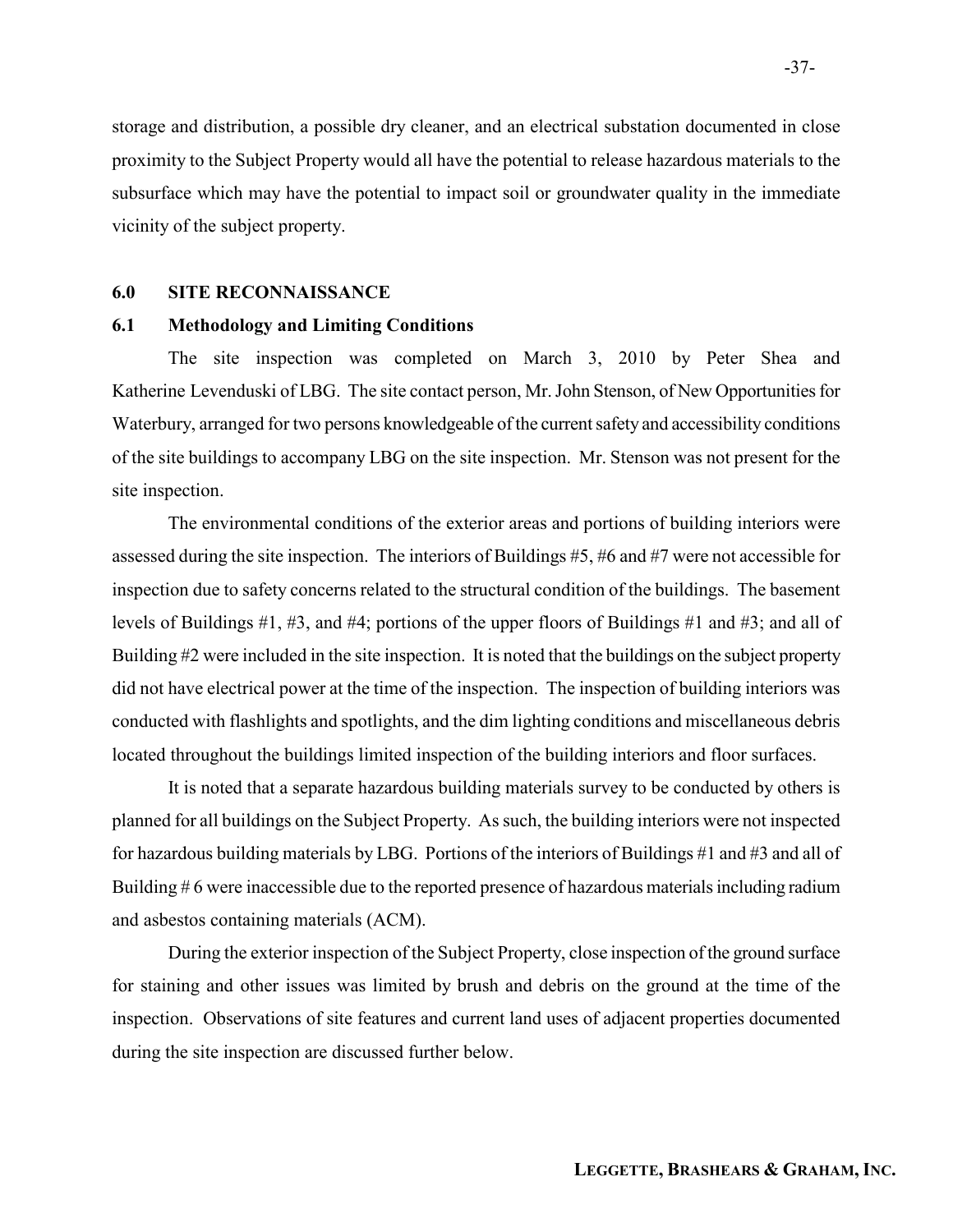## 6.2 General Site Setting

 The Subject Property occupies approximately the eastern half of one city block bordered by North Elm Street to the west, Cherry Street to the north and east, and Cherry Avenue to the south. The Subject Property is sloped to the south and west. The general topography and physical setting of the Subject Property is described in Section 3.2. Surface cover, vegetation and other property conditions are described in detail below. Figure 2 illustrates the configurations of buildings and other features on the Subject Property, and figure 3 illustrates additional features observed during the site inspection and identified areas of concern (AOCs). Figures 4A through 4C depict photographs of site conditions during the site inspection.

## 6.3 Exterior Observations

The seven buildings on the Subject Property form part of a larger former factory complex, and are structurally connected to buildings on adjacent properties to the north, west and east. Buildings #1 through #4, #6 and #7 are interconnected, and Building #5 is a separate structure. Exterior areas surrounding the buildings consist of courtyards, driveways and alleyways, some of which are shared with adjacent properties. In general, the exterior areas of the Subject Property that provide shared access to adjacent properties are well-kept and are surfaced with pavement, concrete or cobblestones. Other exterior areas on the Subject Property are fenced to restrict access, and are generally in poor condition.

 Exterior areas to the west of Building #1 consist of a paved driveway that provides access to a courtyard parking area on the adjacent property to the west, and a sloped cobblestone driveway that terminates at the southern end of Building #2. At the time of the inspection, the cobblestone driveway appeared to be used as additional parking for the adjacent apartment and office buildings. Areas along the exterior of the western portion of Building #1 were observed to be neat and wellkept. One catch basin located on the adjacent property to the west appeared to collect some type of drainage from Building #1. A small amount of water was flowing into the catch basin from a below-grade PVC pipe that appeared to originate from Building #1. Two possible former loading areas, and one vestibule that provided access to the southern elevator and stairwell were observed in the west wall of Building #1.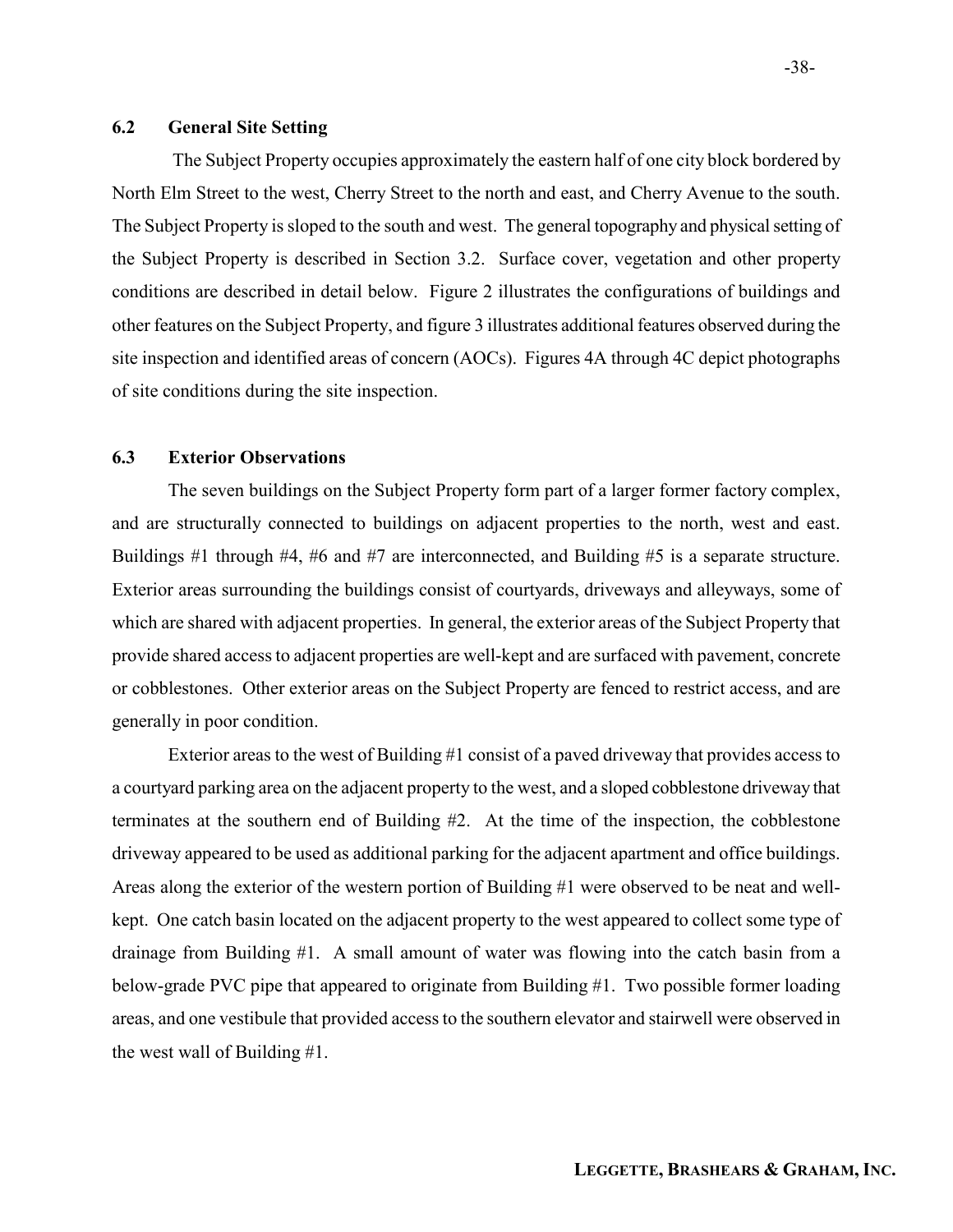On the south side of Building #1 there is a large courtyard shared with Buildings #5, #6, and #7. The courtyard is paved with bricks, and a large portion of the courtyard was covered by ponded water. Numerous bags containing leaves or garbage were observed along the north wall of Building #5, and other items of miscellaneous debris were observed on the ground surface throughout the courtyard. Catch basins in the courtyard area were located off the southwestern corner of Building #1, and at the base of a set of metal stairs on the exterior of the southern corner of Building #6. Both catch basins appeared to be constructed of square, cobblestone-type walls, and no drainage pipes were observed. The catch basin adjacent to Building #6 was filled in with soil and debris and was located under ponded water.

 At the base of the exterior stairwell at the southeastern corner of Building #6, a possible fill pipe was observed, an indication that a UST may have been present in this area of the Subject Property. The exact location, size or contents of the UST could not be determined, however a slight depression in the ground surface with ponded water was observed in the courtyard area to the south of the fill pipe, which may indicate the location of the UST.

 Two loading areas opened into the southern courtyard. An overhead door opened onto a concrete loading platform at the south end of Building #1, and a second concrete loading platform with an adjacent elevator shaft was located in the south wall of Building #6. A 1-story brick wall extended along the south side of Building #6. One dumpster and debris and solid waste were observed in this area. This area may have historically been covered by a roof, and may have historically been used as a storage area. In addition, several open horizontal pipes and holes at ground level that appeared to be discharge points for roof drains were observed in the south walls of Buildings #1 and #6. These drains discharged to the ground surface in the courtyard area.

 Other exterior areas around Buildings #5, #6 and #7 consisted of fenced alleyways that were overgrown with shrubs. The ground surfaces of these areas were covered with leaves and debris. One pole-mounted electrical transformer was observed along Cherry Street to the east of Building #7. The transformer appeared to be of an older vintage, and there was no visible information regarding PCB content of the transformer.

 To the south of Building #3 there is an alleyway with a sloped concrete driveway shared with the adjacent offsite building. Three loading areas open into this driveway/courtyard area: one from Building #1, one from Building #3, and one from the adjacent, offsite property. There is a covered,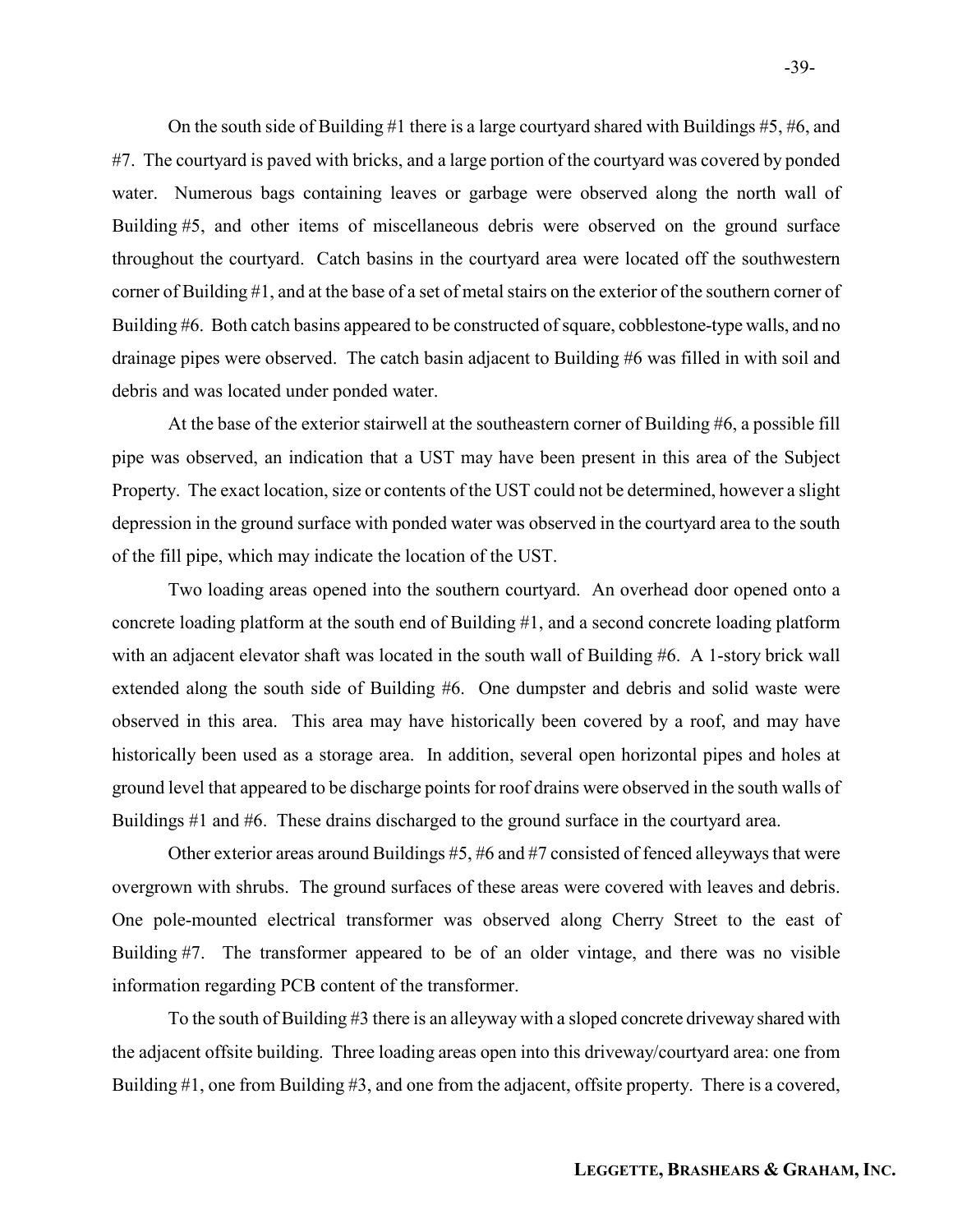elevated wooden ramp extending from the Building #3 loading area along the south wall of Building #3. This ramp is presumed to have been used to transport materials between the loading area and Buildings #3 and #4. Debris and solid waste were observed beneath the wooden ramp and on the ground surface along the south wall of Building #3. One rusted and deteriorated 55-gallon drum containing sandy soil was observed beneath the wooden ramp.

 Along the exterior east side of Buildings #3 and #4 there is a narrow fenced alleyway between the building and the sidewalk. The condition of this area was similar to other exterior areas of the Subject Property. A double doorway with concrete steps in the east wall of Building #3 provided access to Cherry Street. A pipe or conduit was observed in the alleyway running below the Cherry Street sidewalk to the basement level of Building #4. One pole-mounted electrical transformer was observed along Cherry Street to the east of Building #4. The transformer appeared to be of an older vintage, and there was no visible information regarding PCB content of the transformer.

 Exterior areas on the northern portion of the subject property consisted of a small courtyard to the north of Building #2, and alleyways to the east and west of Building #2 providing access to other buildings. The northern courtyard area was surfaced with gravel. This area contained a large brick chimney stack currently used for communications transmission equipment, an adjacent fenced area containing other communications equipment, and several parked vehicles. An oily sheen was observed on the ground surface near the vehicles. Debris including what appeared to be old engine parts was observed adjacent to the exterior walls of Building #2.

The alleyway to the east of Building  $\#2$  provided access to the furnace rooms in Buildings  $\#2$ and #3. Two fill pipes and one vent pipe were observed in the east wall of Building #2, and one fill pipe was observed in the north wall of the furnace room area of Building #3. The alleyway was very overgrown with vines and shrubs, and the ground surface was covered with leaves and miscellaneous debris. The alleyway to the west of Building #2 was occupied by a dumpster, a storage trailer and piles of plowed snow. The storage trailer was not accessible to LBG. Therefore, its contents are unknown. Several wood pallets were stacked against the side of Building #2.

 In addition, numerous metal chimneys, flues and other types of metal vent pipes were observed on the exterior of all of the site buildings. These features may be attributed to the presence of boilers for heat, for venting fumes or for other processes with associated manufacturing activities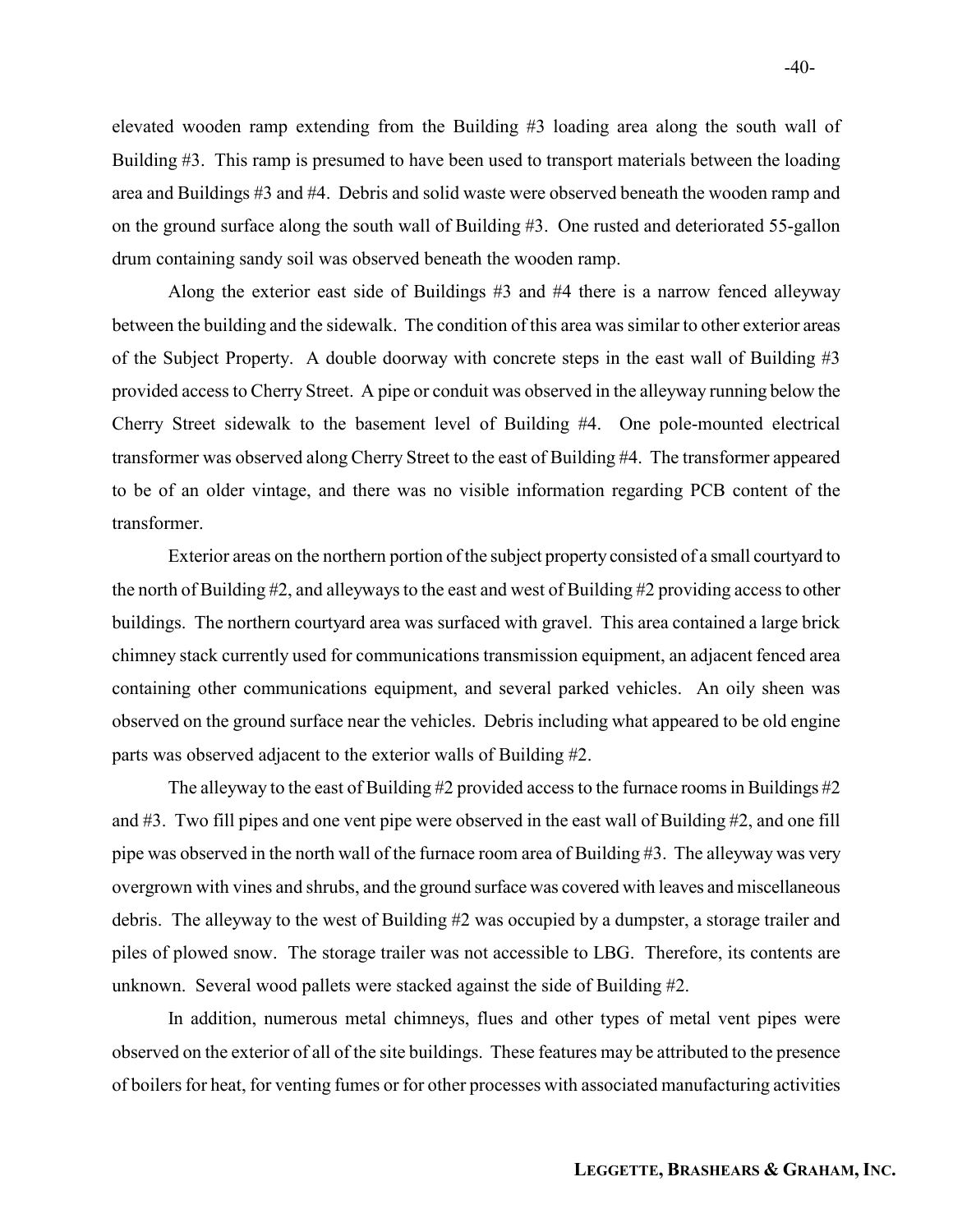formerly performed in the buildings. There was no process information available to LBG that would enable us to determine the usage of these atmospheric discharges

## 6.4 Interior Observations

 The buildings on the Subject Property were all vacant and unused at the time of the inspection. The general condition of the buildings was poor, and conditions such as leaking roofs, wet and deteriorated wood floors, interior paint flaking and peeling, and other interior finish materials such as sheetrock buckling and separating, were observed in all of the site buildings. Windows in the lower floors of many of the site buildings were either absent or boarded up. Portions of the interiors and basements of Buildings #1, #3 and #4 were included in the site inspection, and all of Building #2 was accessible during the site inspection. The interior inspections of the site buildings, where accessible, are discussed in more detail by building.

#### Building #1

Building #1 runs in an approximately north-south direction across the Subject Property. The foundation of the building steps down to the south following the natural topography, and the northern portion of the building has 5 stories and a crawl space, the central portion of the building has 5 stories and a partial basement, and the southern portion of the building has 6 stories and a partial basement or crawl space.

Accessible areas of the lowermost floor/basement of Building #1 were inspected for the use or storage of hazardous materials or petroleum products. The southern portion of the lowest level of the building has a wood floor and appears to have a crawl space or basement, which was not accessible at the time of the inspection. In the lowest level in the southern portion of Building #1, there is a recessed floor pit located adjacent to the west wall. An apparatus thought to be a heater or pressure tank, and miscellaneous other debris was observed in the floor pit. The motor and electrical switchgear for the southern elevator were located adjacent to the floor pit. A water service with shutoff valve and pressure gauge used for the sprinkler system was also observed along the west wall in the southern portion of the building. In other areas of the southern portion of the lowest level of the building the following items were observed: miscellaneous building debris, extremely rusted and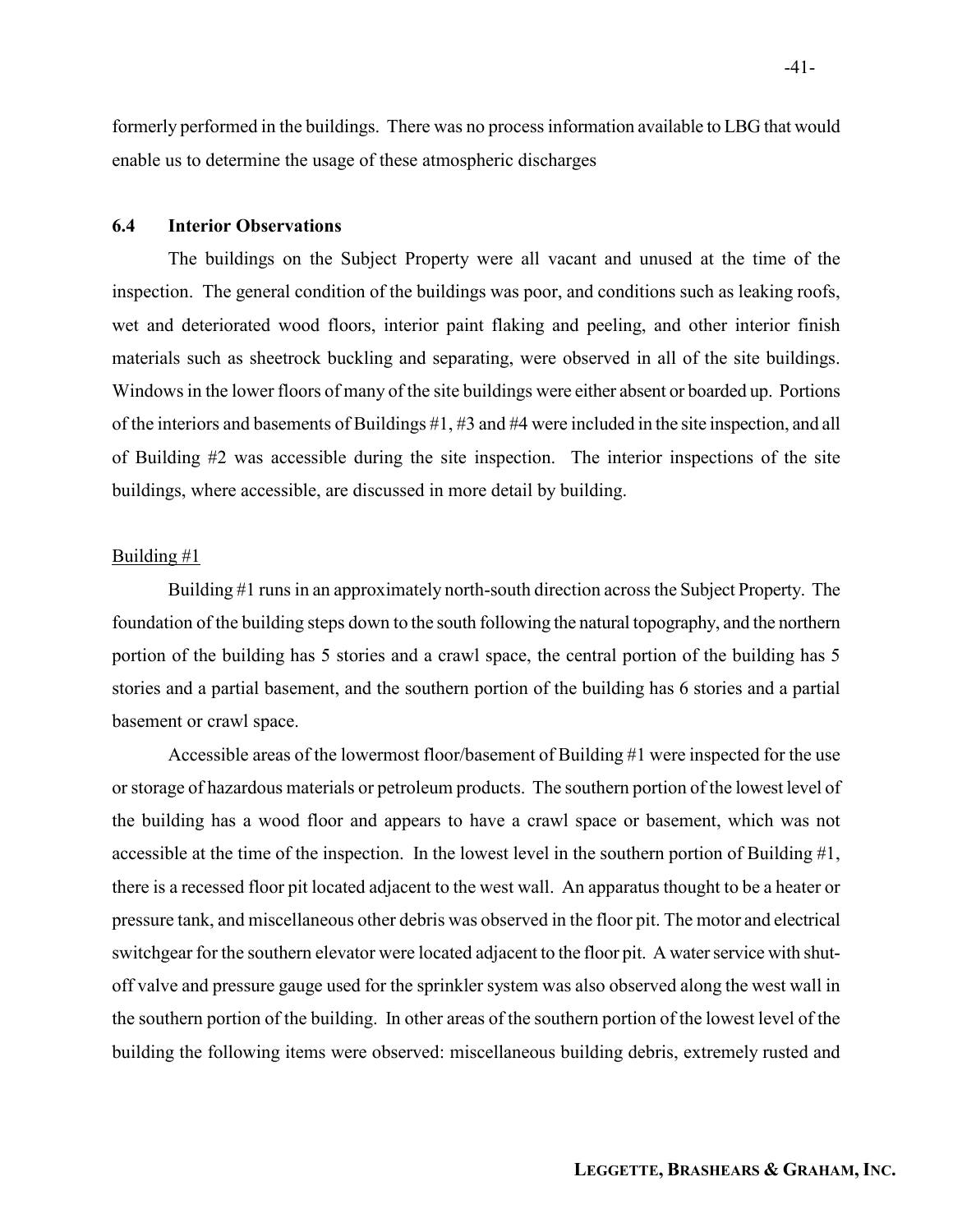corroded spray cans and 1- to 5-gallon containers of unknown contents, and small-scale motors and other electrical appliances used for manufacturing or assembly.

In the central portion of Building #1, there is a partially below-grade room, referred to in this report as the basement level, constructed of stone and concrete block walls and a concrete slab floor. This area appeared to have been used as a possible furnace room or machine room, and a slight synthetic or chemical odor was observed in this area. Several regulators, pressure gauges and possible fill pipes were observed along the east wall of the room. The pipes appeared to have been cut or truncated, and the possibility exists that a former machine, boiler or storage tank may have been located in this area. Several metal 55-gallon drums and a cart of partially full 5-gallon containers were stored in the basement room. Labels on some of the 5-gallon containers were absent or illegible, other labels indicated the following contents: roof cement, interior enamel paints, leather dye solvent, hydraulic oil, edge sealer, leather dyes and leather conditioners, leather dye finish, flammable materials, and KEM Manufacturing (description of contents was not legible). Two 5-gallon containers were tipped on the floor, and the contents, which appeared to be a light-colored glue or sealant, had spilled onto the floor. One metal 55-gallon drum appeared to be empty, and the labels were not legible. A second 55-gallon drum was approximately half full of liquid and bore labels indicating "pressure treatment" and personal protection required. Other materials observed in the basement area included stacks of metal shelves and metal clothing racks, metal file cabinets, miscellaneous pieces of wood, a rolling metal lift or hand-truck, and other items of debris and garbage. The remaining area to the north of this basement room consisted of a crawl space with a dirt floor, and was not accessible for inspection.

Several upper levels of Building #1 were briefly inspected, and were used to access other adjoining buildings. Conditions such as peeling and flaking paint, warped and detached sheetrock panels and warped floor boards indicative of water damage were observed throughout the building. Clothing racks containing belts, work tables, and piles of cloth, belts, cardboard boxes, fans, and other miscellaneous debris were also observed in the inspected portions of Building #1. The interior areas of the building, including the basement and lower levels were wet, which may be due to roof leaks, open windows, or possible leakage of water pipes within the building. Several floors of Building #1 were not accessible due to partially completed radium abatement previously conducted in the building.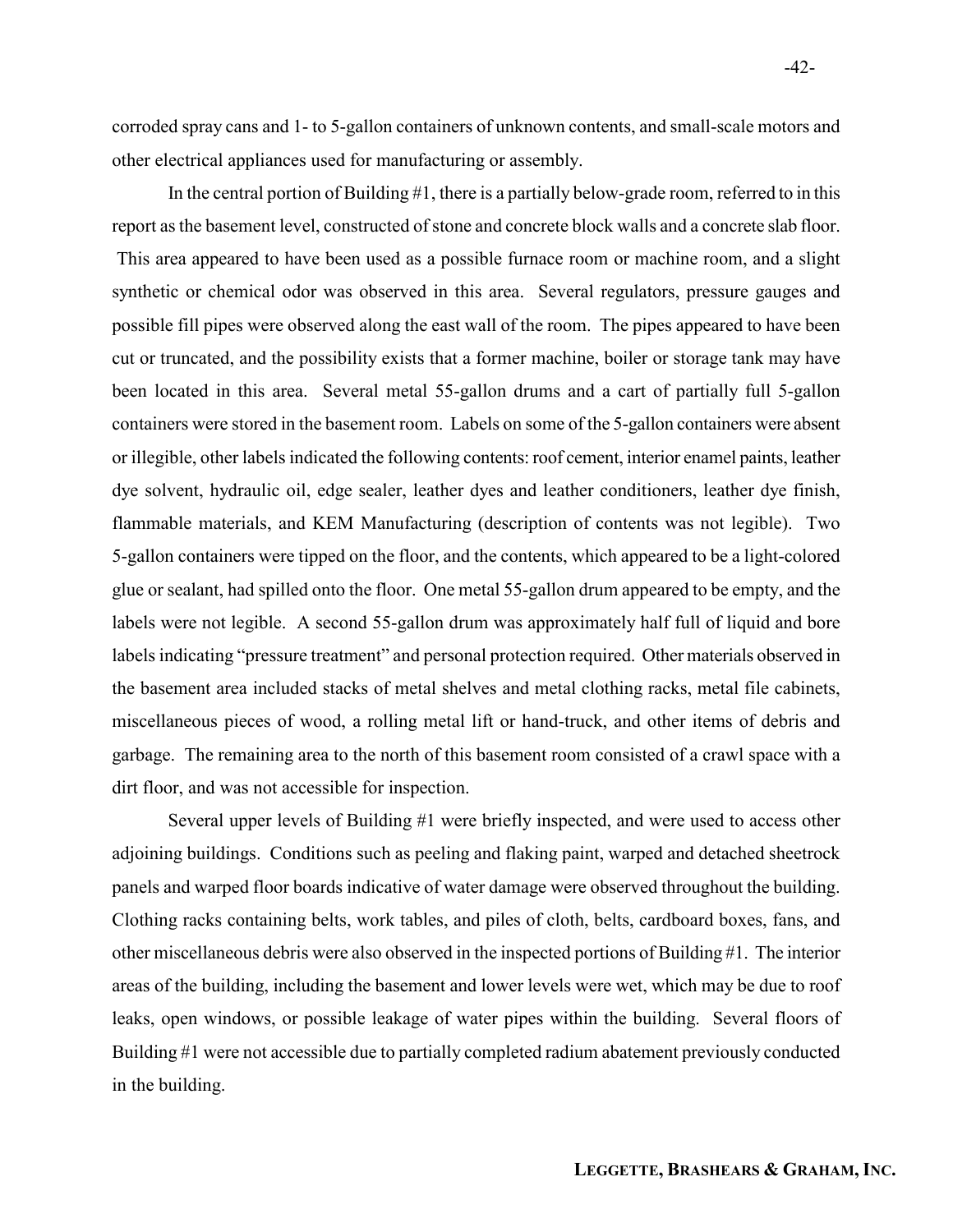There are two freight elevators located in the northern and southern portions of Building #1. The motor and switchgear controls for the southern elevator were inspected in the lowermost level of the building, and the mechanical equipment associated with the northern elevator was not accessible at the time of the site inspection.

#### Building #2

 The southernmost portion of Building #2 adjoins the first floor of the northern portion of Building #1. Building #2 is constructed of slab-on-grade floors and does not have a basement. The southern portion of Building #2 contains a large room occupied by a spray paint booth, several work tables and miscellaneous building debris and piles of insulation, cloth, belts and metal clothing racks and shelves. Three large canisters associated with the spray paint booth were located in the paint booth area. These canisters with regulators and associated piping, and several containers of paints were observed in the spray paint booth area.

The southeastern portion of Building #2 consists of two adjoining boiler rooms. The boiler rooms contained a furnace constructed of brick and metal, an industrial-sized boiler formerly used for heating the buildings, and two compressors. In addition, four 5-gallon containers of hydraulic oil, three 5-gallon buckets that appeared to contain waste oil, one approximately half full plastic 55-gallon drum of corrosive material, rolls of felt and other debris were observed in the boiler room area.

The northern portion of Building  $#2$  consists of a large garage-type area with an overhead door that opens to the west. The floor in various portions of the garage area consisted of concrete, asphalt, and compacted fill. Several box trucks, pick-up trucks and passenger vans were parked inside the garage area, and several piles of sand, hand tools, hand trucks, metal shelves and other building materials were stacked in various areas inside the building. A large dark stain was observed high on the north wall of the building in the vicinity of the chimney stack. The southeastern corner of the building adjacent to the boiler room is occupied by a large enclosure constructed of concrete block walls with wood framing that contains a fuel oil AST. The interior of the AST area was not accessible at the time of the inspection. Fill pipes for the AST were observed exiting the east wall of this portion of the building.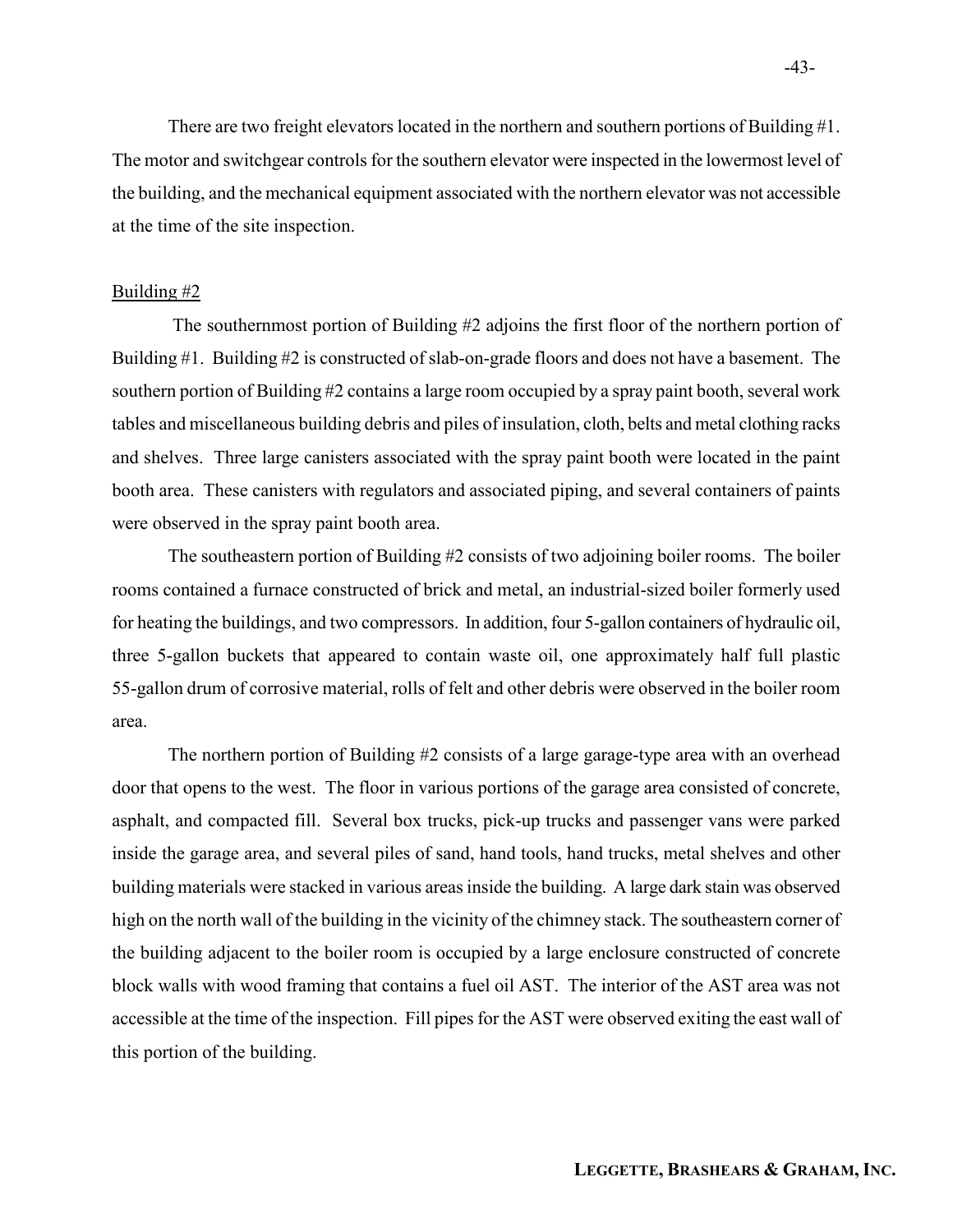A small room on the northwestern corner of Building #2 appears to have been used as an electrical room according to exterior signs. This room has a concrete floor and was vacant at the time of the inspection, with the exception of electrical conduits located along the walls and floor.

#### Building #3

The lowermost level of Building #3 consisted of a partially below-grade basement level contiguous with the first floor of the northern portion of Building #1. Along the north side of the basement level of Building #3 there was a former boiler room that appeared to have been added to the building. The boiler room was constructed of a concrete floor, concrete block walls and a sloped metal roof. The interior of the boiler room contained portions of a furnace constructed of concrete and metal. Two metal pipes which appeared to be fill pipes were observed in the floor adjacent to the furnace, an indication that a fuel storage tank may have been located in this area. In addition, a small metal cabinet containing quart to gallon sized containers of flammable materials was observed along the north wall of the room. A sump with an electric pump was located near the south wall of the boiler room as depicted on figure 2. A small amount of liquid and sediment were observed in the sump area. A floor drain was observed adjacent to the sump.

The interior of the first floor of Building #3 was accessible for inspection. The conditions observed were similar to those described in Building #1, discussed above. The upper floors of Building #3 were not accessible due to partially completed radium abatement previously conducted in the building. The uppermost portion of the elevator shaft was observed on the  $5<sup>th</sup>$  floor of Building #3. The elevator cables and electrical conduits were observed in the elevator shaft.

#### Building #4

 The basement level of Building #4 was accessible for inspection. The basement level was mostly vacant, with a few wood work tables and several quart-sized containers of what appeared to be leather dyes or leather conditioners. An electrical control panel and water service with shut-off valve and pressure gauge used for the sprinkler system were observed on the east wall of the basement. Water seepage from the sprinkler water service was observed, and the basement floor was covered with approximately 1 to 2 inches of water at the time of the inspection.

The upper levels of Building #4 were not accessible at the time of the inspection.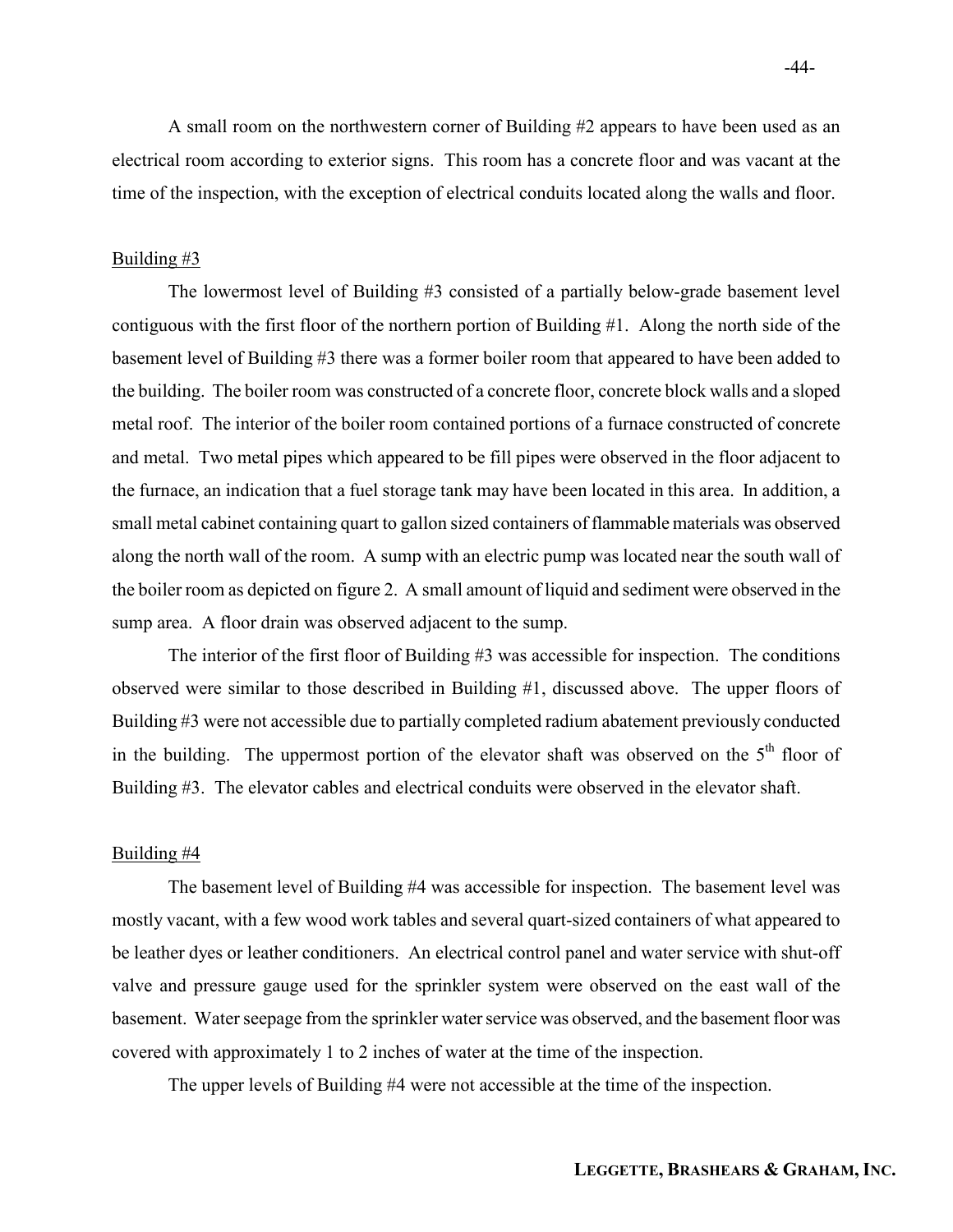#### Building #5

 Building #5 was not accessible for inspection due to safety reasons. Basement and first floor windows were mostly boarded up, however the following observations were made from the exterior of the building. The basement level appeared to be completely vacant, and was constructed of stone foundation walls and a concrete floor. A metal flue pipe was observed along the north wall of the building, which indicated the likely presence of a furnace or boiler inside the building.

#### Buildings #6 and #7

 Buildings #6 and #7 were not accessible at the time of the inspection due to safety concerns. Both buildings have 6 stories with partially below-grade lower levels, windows were completely missing. An elevator shaft located on the south side of Building #6 appeared to have been an addition to the building. Several metal flue pipes and a possible furnace area were observed on the first floor of Building #6. Interior floors of Buildings #6 and #7 were wood, and portions of the floors were covered with plywood or other materials due to suspected deterioration or damage to the floors.

#### **Other Observations**

The following environmental conditions are outside the scope of Phase I ESA standard ASTM-E1527-05, but are being included by LBG to provide further information about the current environmental status of the Subject Property.

Based on the age of the structures on the Subject Property, and known or previously identified manufacturing processes conducted on the premises, it is likely that additional hazardous building materials are present within the site buildings. Suspect ACM may be present in the historic furnace units in the boiler rooms, and suspect ACM pipe insulation was observed in many areas of the various buildings on the subject property. In addition, based on the age of the buildings, the potential exists that older plumbing and paints within the buildings may contain lead. Peeling and flaking paints were observed throughout the interiors of the site buildings, and as such presents a concern for health and safety.

Fluorescent light fixtures were observed throughout the interiors of the buildings, both in suspended ceiling light fixtures and as general debris within the buildings. PCBs may be present in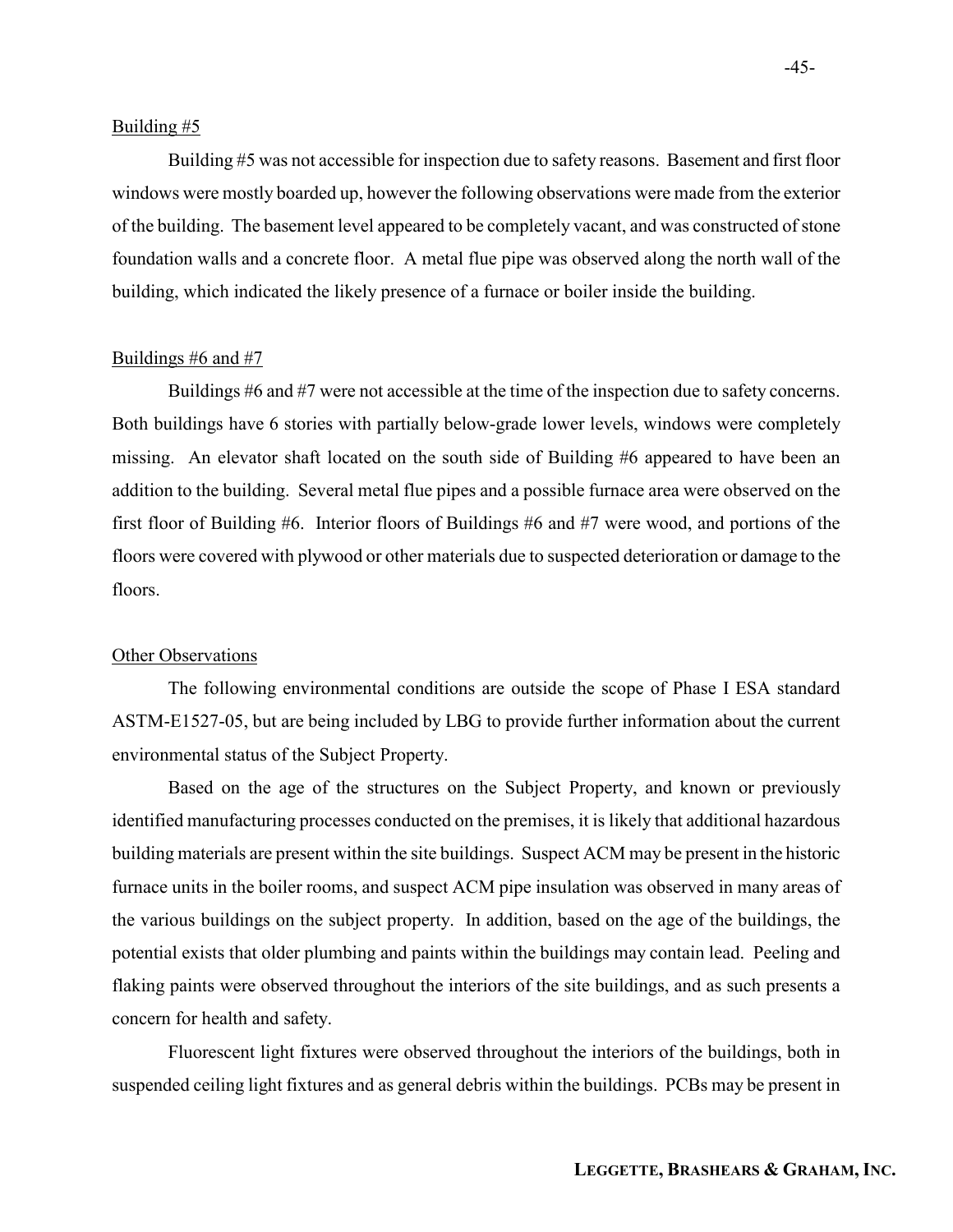older fluorescent light ballasts, and if present, must be disposed of properly prior to any renovation, demolition or other activities within the buildings.

Radium contamination from historic watch and clock manufacturing activities had been previously identified within Buildings 1 and 3. Radium removal activities were conducted in 2003-2004 by the CTDEP, however the project was not completed, and radium-contaminated building materials remain in some of the buildings on the Subject Property.

At the time of the site inspection, numerous leaks and wet interior materials were observed, possibly due to open windows, roof leaks or leaking pipes within the building interiors. Warped and buckled interior materials and peeling and flaking paints were observed throughout the site buildings, and indication of water damage. The possibility exists that mold or other indoor air quality hazards are also present within the site buildings.

## 6.5 Adjoining Properties

 The following observations were made during the site inspection regarding land uses or potential impacts to the Subject Property from adjoining properties.

A fill pipe and vent pipe for a UST were observed in the pavement surface on the north side of the adjacent building at 203-205 Cherry Street. The fill pipe was opened, and a petroleum odor and approximately one foot of what appeared to be fuel-oil were observed in the UST. The approximate dimensions of the UST were 10 ft 2 inches from grade to the bottom of the UST, and approximately 20 ft between the fill pipe and the vent pipe, which would indicate the tank has approximately 12,000 gallons capacity.

#### 7.0 INTERVIEWS

#### 7.1 Interview with Owner and Owner's Representative

Ms. Toni Hurst, Chief Administrative Officer for New Opportunities, the current owner of the Subject Property, provided answers to the user questionnaire. Documentation of the title search and environmental liens and land use restrictions search was provided by Carmody & Torrance, the legal representative of the User. Information provided by the User is discussed in Section 4.0 of this report.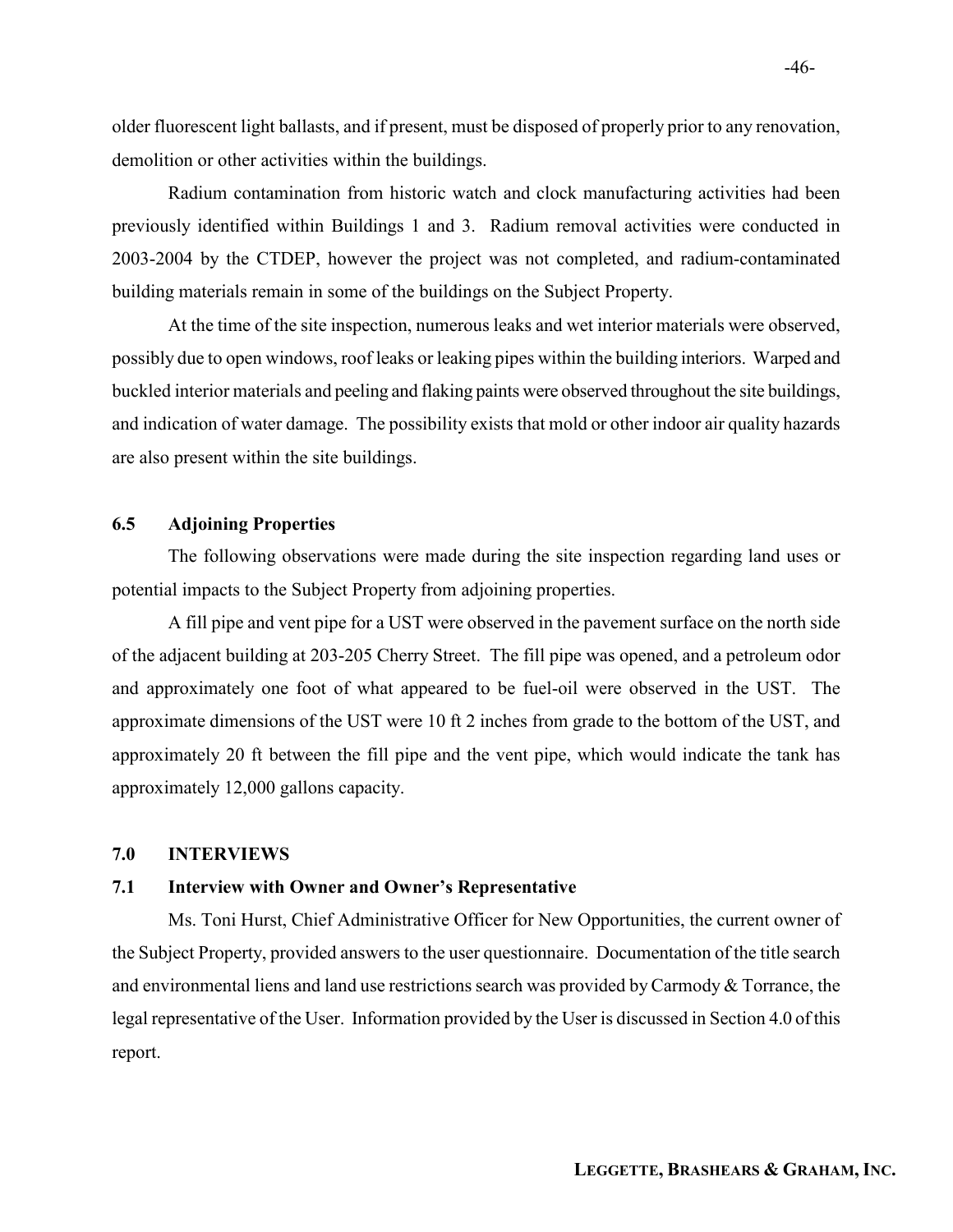## 7.2 Interviews with Occupants

The Subject Property is currently vacant and unoccupied, and as such, interviews with occupants were not conducted as part of this Phase I ESA.

## 7.3 Interview with Local Government Officials

LBG conducted research at the Waterbury City Hall Annex which consisted of inquires into relevant files for the Subject Property at the Planning & Zoning Department, Inland Wetlands Department, Department of Inspections (Building Department), Public Works and Engineering Department, Health Department and Fire Marshall's office.

 According to Planning & Zoning Department and Inland Wetlands Department personnel, there were no zoning or wetlands files for the Subject Property. According to the Designated Inland Wetland and Watercourses of Waterbury, CT map (2003), reviewed via the City of Waterbury's GIS system, there are no mapped wetlands or watercourses on the Subject Property. The nearest mapped water body is located to the north of the Subject Property. According to the City of Waterbury Planning & Zoning Department personnel, the Subject Property is zoned RH, which is the designation for dense, multi-family residential zoning.

 The following building permits were on file for the Subject Property at the Department of Inspections:

- A Building Permit dated October 10, 1967 for addition to boiler room was filed for Cherry Realty, Inc, at 39 Cherry Avenue.
- A Building Permit dated November 8, 1967 for repair of floors after a fire was filed for Dibner, Inc. at 55 Cherry Avenue.
- Two Building Permits dated July 8, 1981 for "demolition (oil tank storage)" and "demolition (two-car garage)" were filed for 177-205 Cherry Street.
- A Building Permit dated April 20, 1982 for interior alterations-coffee was filed for 55 Cherry Avenue.
- A Building Permit dated March 6, 1992 for construction of a ramp with overhead door was filed for 215 Cherry Street.
- A Building Permit dated June 27, 2006 for a telecommunication antenna to be installed on the 39 Cherry Avenue parcel.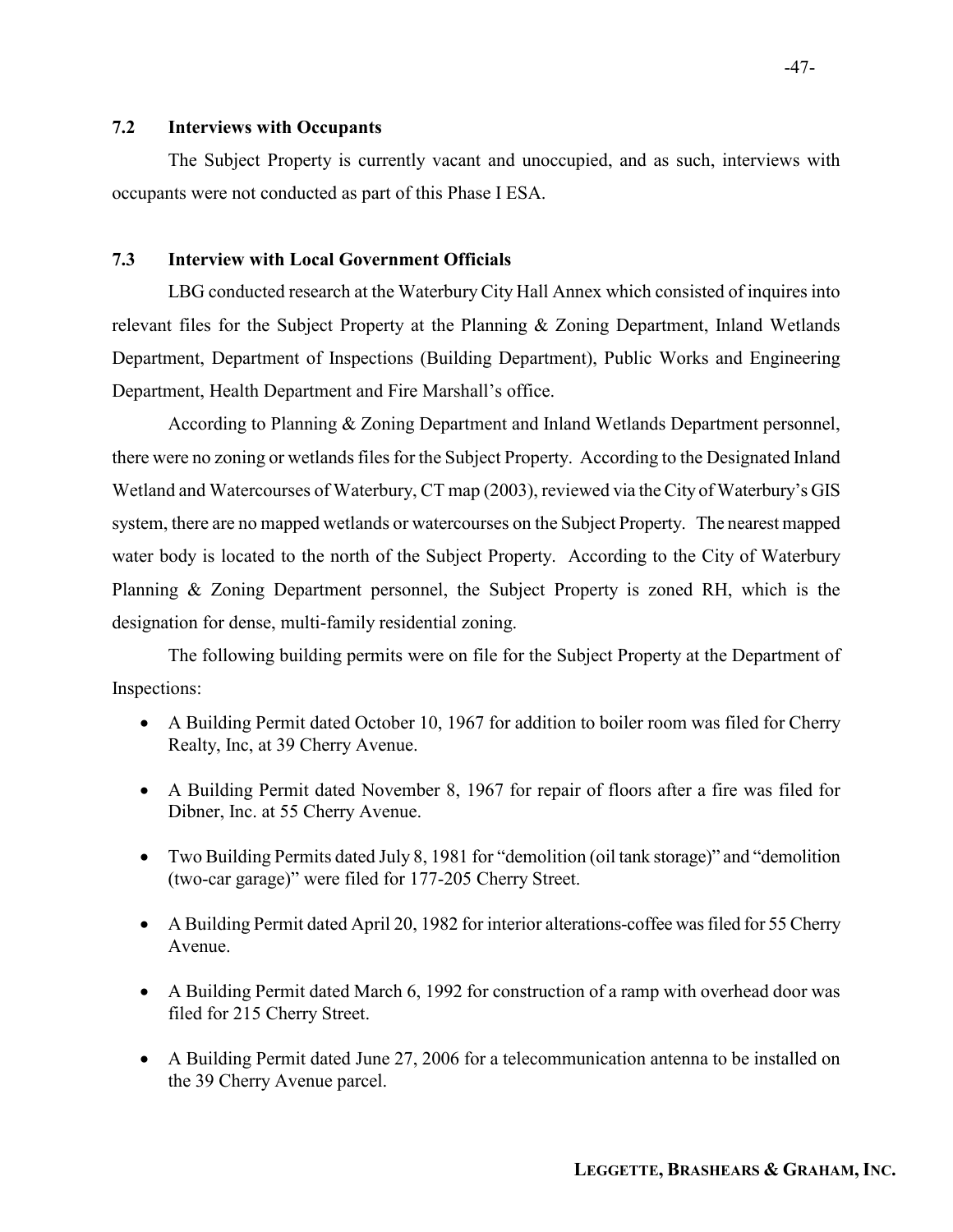A request was made to review additional files pertaining to the 1981 "oil-tank" permit, however the Department of Inspections staff stated that the files were in offsite storage and could not be reviewed.

 The following maps depicting the Subject Property and surrounding area were reviewed at the Department of Public Works and Engineering:

- A map entitled "Waterbury Clock Co." dated May 1912 shows the Subject Property and adjacent properties to the west that formed the Waterbury Clock complex. The configuration and layout of the buildings on the Subject Property appear similar to the current configuration, except that Building #2 is smaller and the chimney and boiler are located further west of their current locations; there is a scale located adjacent to the south of Building #1; and there is an elevated bridge between Buildings #1 and #5. In addition, on the adjacent factory property to the west of Building #1 an underground benzene tank is indicated. The benzene tank appears to have been located in the area used currently as a parking area.
- A map entitled "Great Brook Storm Water Drainage" dated 1926 illustrates the construction details and elevations of the buried conduit where Great Brook crosses beneath Cherry Street to the west of the Subject Property. The conduit is constructed of 2-feet thick unmortared stone walls, a brick floor underlain by a concrete base and concrete footings, a reinforced concrete slab cover, and there is a 6-inch diameter tile underdrain set in crushed stone beneath the conduit.
- A map entitled "Map of Land of Benrus Watch Co. Inc." revised February 1949 shows the Subject Property and adjacent properties to the west that formed the Benrus Watch Company complex. The configuration of the buildings on the Subject Property appear similar to the current configuration, except that there is a scale located adjacent to the south of Building #1; and there is an elevated bridge between Buildings #1 and #5; there are numerous steel plates, manholes and drains located on the exteriors of the buildings; and electrical wires traverse the second floor of Building #1 to connect a "transformer house" located on the parcel adjacent to the east of the Subject Property to factory buildings adjacent to the west of the Subject Property. Building #2 is labeled "Power House" and Building #5 is labeled "Office". The building adjacent to the north of the Subject Property is described as a coal storage building, equivalent to 3 stories. In addition, the map indicated that a storage house and another area adjacent to the west of Building #1 could be leased to CL&P for storage or construction of a vault. The survey map shows Great Brook running approximately northsouth in an underground conduit to the west of the Subject Property.

 Based on inquiry to the Waterbury Fire Marshall's office on March 3, 2010, no records of underground storage tanks, spills, or the storage and disposal of hazardous materials are on file for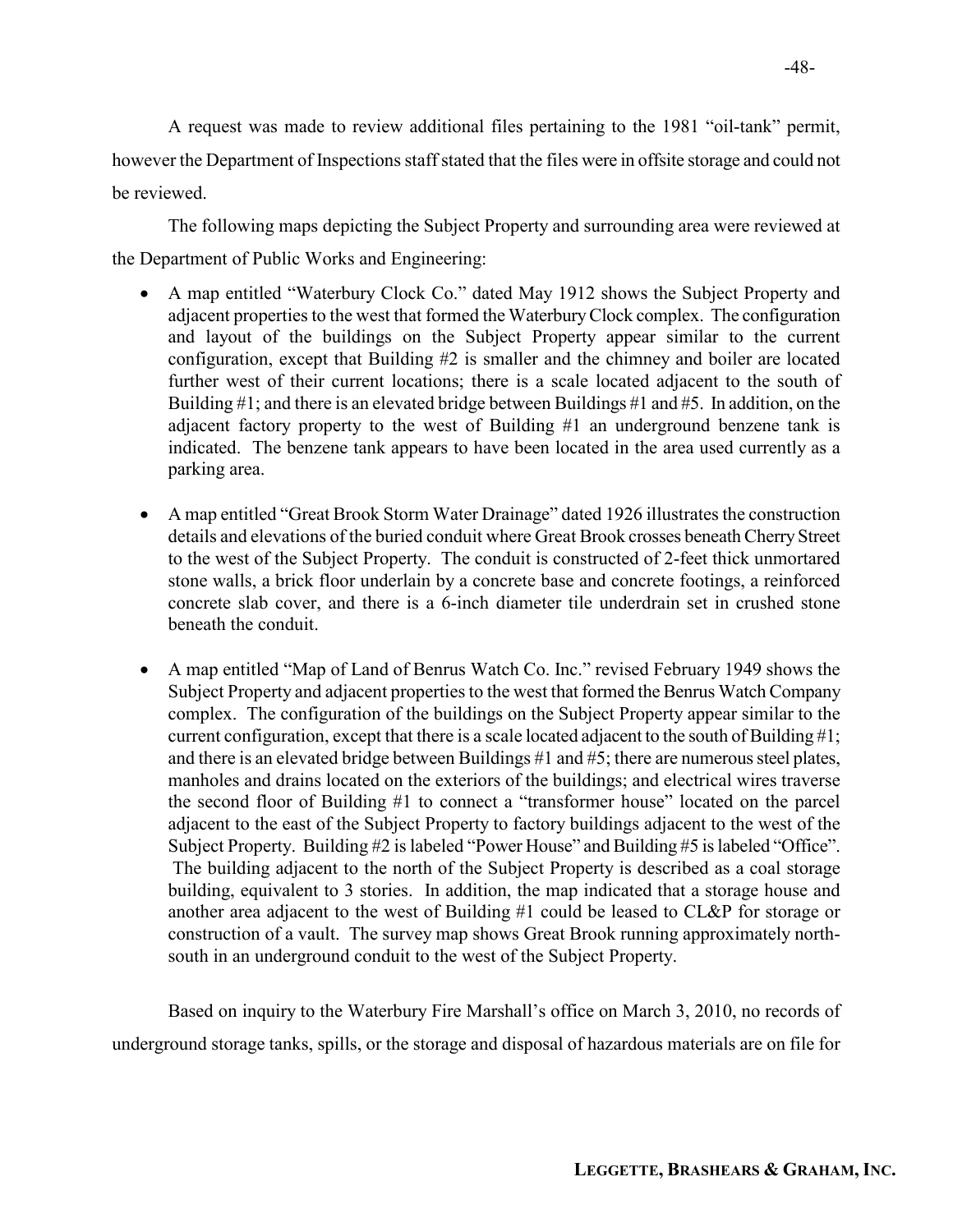the Subject Property. The Fire Marshall files contained documents pertaining to underground storage tanks on two nearby properties, 260 Cherry Street and 289 Cherry Street.

 Based on inquiry to the City of Waterbury Department of Public Health, Environmental Health Division submitted on February 17, 2010, no relevant records are on file for the Subject Property. Copies of select files reviewed at the Waterbury City Hall Annex and other municipal offices are included in Appendix X.

The current property deeds were reviewed at the Waterbury Town Clerk's office, and were discussed in Section 4.1 above. In addition, three survey maps referenced in the deeds were reviewed at the Town Clerk's office, as follows:

- A map entitled "Plan of a Portion of Land of Benrus Watch Co. Inc." revised December 1948 shows the 215 Cherry Street parcel and the northernmost portion of the 39 Cherry Street parcel surrounding Building #2. The buildings appear similar to their current configuration, and the uses of the buildings on the Subject Property and adjoining properties are not indicated. One small adjacent building to the east of the central portion of Building #1 is labeled "Transformer House". The transformer house is located on the parcel currently referred to as 197 Cherry Street.
- A map entitled "Map of Land of Benrus Watch Co. Inc" dated January 1949 appears similar to a February 1949 revision reviewed at the Department of Engineering, discussed above. Fewer site features are depicted in this survey map, and the buildings on the southwestern portion of the Benrus Watch Co. property are not shown.
- A map entitled "Map of Land of Benrus Watch Co. Inc." revised May 1949 appears similar to the February 1949 revision, with the following changes noted. Changes ownership are noted on some of the buildings on the Subject Property and in other areas of the complex. A portion of the coal house located adjacent to the north of the Subject Property is labeled "fuel oil storage building".

A copy of the current property deeds and survey maps reviewed at the Town Clerk's office are included in Appendix III.

## 7.4 Interviews with Others

LBG attempted to contact Mr. Steve Fontanez, former plant manager at the Subject Property, to obtain additional information regarding the history and operations conducted on the Subject Property. LBG was not able to interview Mr. Fontanez.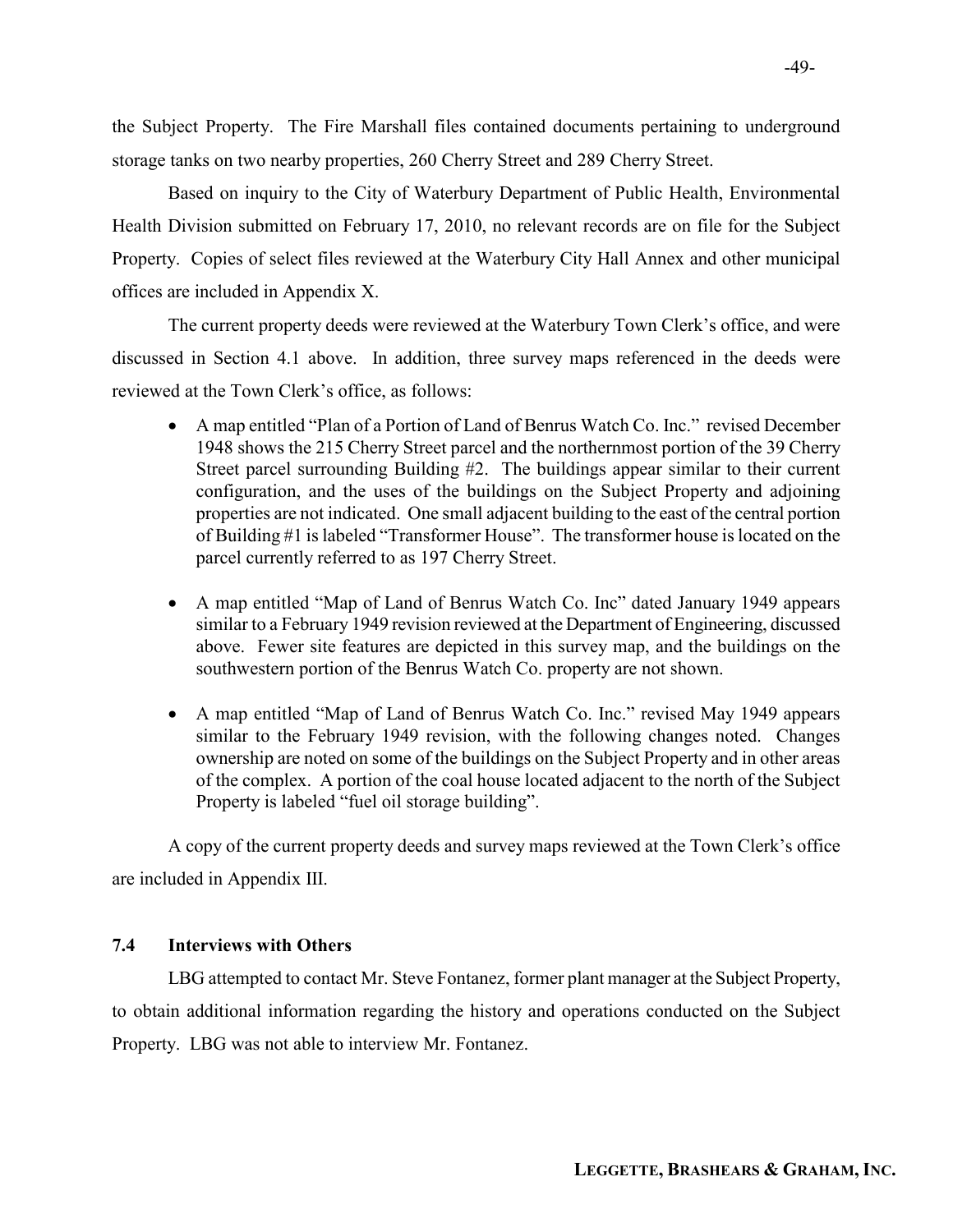#### 8.0 FINDINGS

The Subject Property is comprised of four parcels of land encompassing approximately 1.5 acres located on Cherry Street and Cherry Avenue in Waterbury, Connecticut. The Subject Property is currently unoccupied and is developed with five industrial buildings, one office building and one garage/boiler building. The buildings located on the Subject Property form part of a larger factory complex built in the late 1800's through early 1900's for watch and clock manufacturing. Prior to the construction of the existing buildings, the Subject Property was developed with residential development and outbuildings associated with the adjacent watch factory. The Subject Property was used primarily for watch and clock manufacturing between approximately 1895 and 1945, and for manufacturing of metal products, tools, and plastics between approximately 1950 and 1968. Other manufacturing uses such as production of leather goods (belts and handbags) and clothing, necktie and underwear were conducted on the Subject Property between approximately the 1950's and 2002. The Subject Property has been vacant since approximately 2004.

The Subject Property is currently zoned RH (multi-family residential zone), and is located in an urban area surrounded by a mix of commercial, high density residential and formerly industrial land uses. The groundwater-quality classification of the Subject Property and surrounding areas is GB, which indicates that the water quality is not suitable for drinking water due to industrial activity, urban land uses and the potential for waste discharges, spills or other land use impacts to groundwater.

Releases of petroleum or hazardous substances are not known to have occurred on the Subject Property; however it is noted that an Order was filed by the CTDEP against a former occupant of the Subject Property (Lakewood Metal Products) for suspected contamination of groundwater. This company was known to have used hazardous materials including trichloroethylene, caustics and alkaline materials while occupying a portion of the Subject Property. In addition, evidence of the use and storage of other hazardous materials such as leather cleaners, dyes and conditioners; paints; hydraulic oils and petroleum products; and corrosive materials on the Subject Property was documented in the course of this investigation.

The following AOCs have been identified on the Subject Property, which may present a current or historic threat of release of hazardous substances to the subsurface (locations shown on Figure 3):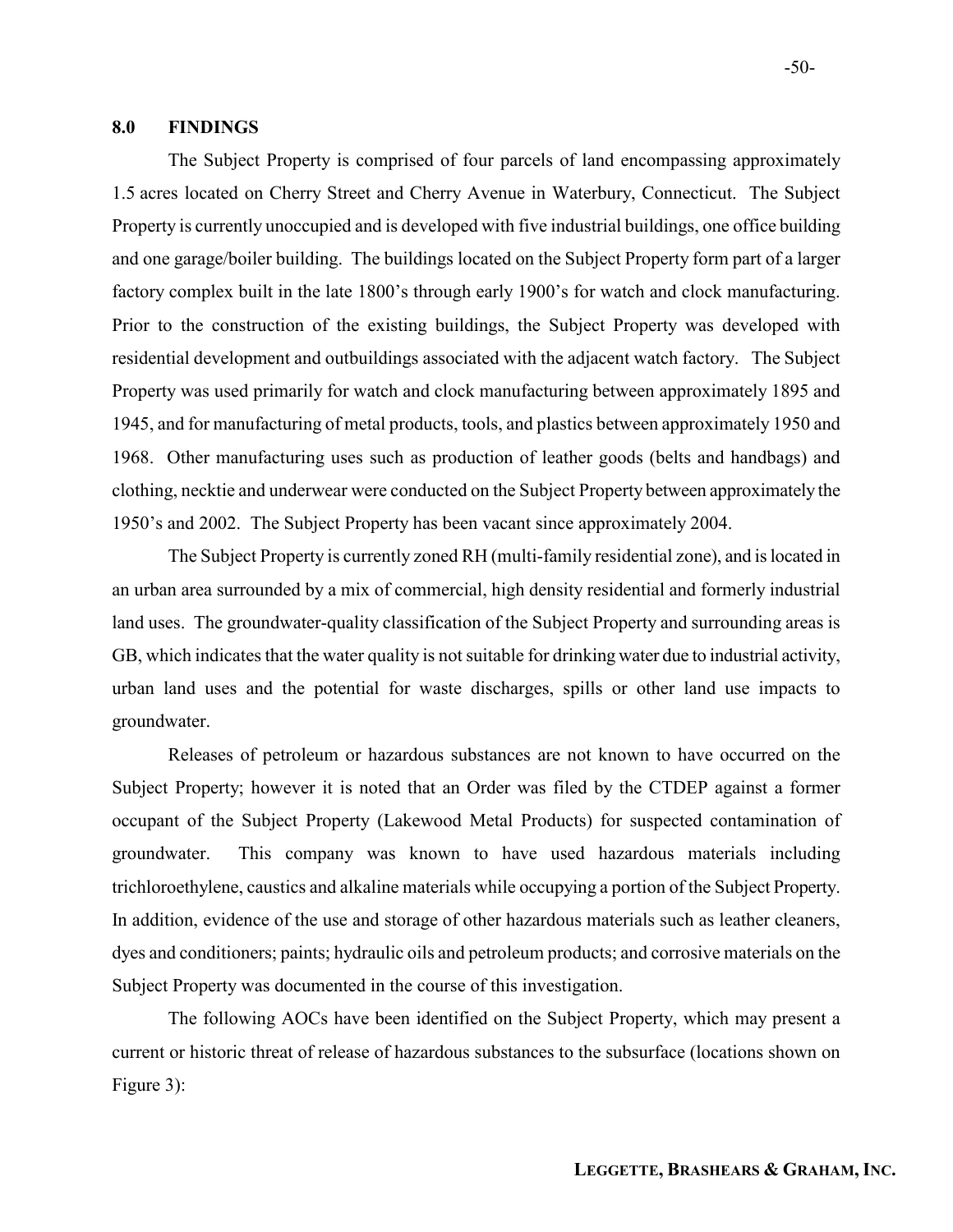## Building  $#1$

- AOC #1: Suspect boiler room and drum-storage area located in the basement in the central portion of Building #1. Hazardous materials were observed to be stored in this area, and the possibility exists that a former boiler, fuel-oil or other storage tank, or other manufacturing equipment may have historically been located in this area. As such, the possibility exists that releases of hazardous materials may have occurred in this area.
- AOC #2: The floor pit located along the west wall of the lower level in the southern portion of Building #1. This area was observed to be recessed below the building floor, and contained a water heater or pressure tank, and may have historically contained other manufacturing equipment or storage of potentially hazardous materials. In addition, because of limited access and visibility at the time of the inspection, the floor of this area could not be fully inspected for floor drains or other pathways to the subsurface.
- AOC #3: There are overhead doors, loading docks and other historical loading areas located in the east, west and south walls of Building #1. Overhead doors and loading docks are areas where raw materials and manufactured materials are loaded and unloaded for transport and use. Various types of hazardous materials and petroleum products were known to have been used on the Subject Property, and the loading areas are locations where potential releases of these materials may have occurred.
- AOC #4: Radium contamination is known to be present in building materials in certain areas of the site buildings, specifically portions of Buildings #1, #3 and #6. The radium contamination is associated with historical watch and clock manufacturing during the late 1800's and early 1900's on the Subject Property. Some of the radium-contaminated building materials have been remediated, however the remediation work was not completed.
- AOC  $#5$ : The potential presence of an UST to the south of Buildings  $#1$  and  $#6$  was indicated by the observation of a fill pipe adjacent to the building. No documentation of this subject UST or its contents were found in the course of this investigation; however the potential presence of a UST with unknown contents, and the potential for a release cannot be ruled out without further investigation.

## Building #2

- AOC #3: There is an overhead door in the west wall of Building #2. Overhead doors and loading areas are locations where potential releases of hazardous materials may have occurred, as discussed further under Building #1 above.
- AOC #6: The boiler room located in Building #2 contains an old, inactive furnace and a more recent oil-fired furnace. In addition, several containers of what appeared to be hydraulic-oil, as well as a drum of caustic material were observed in this area. The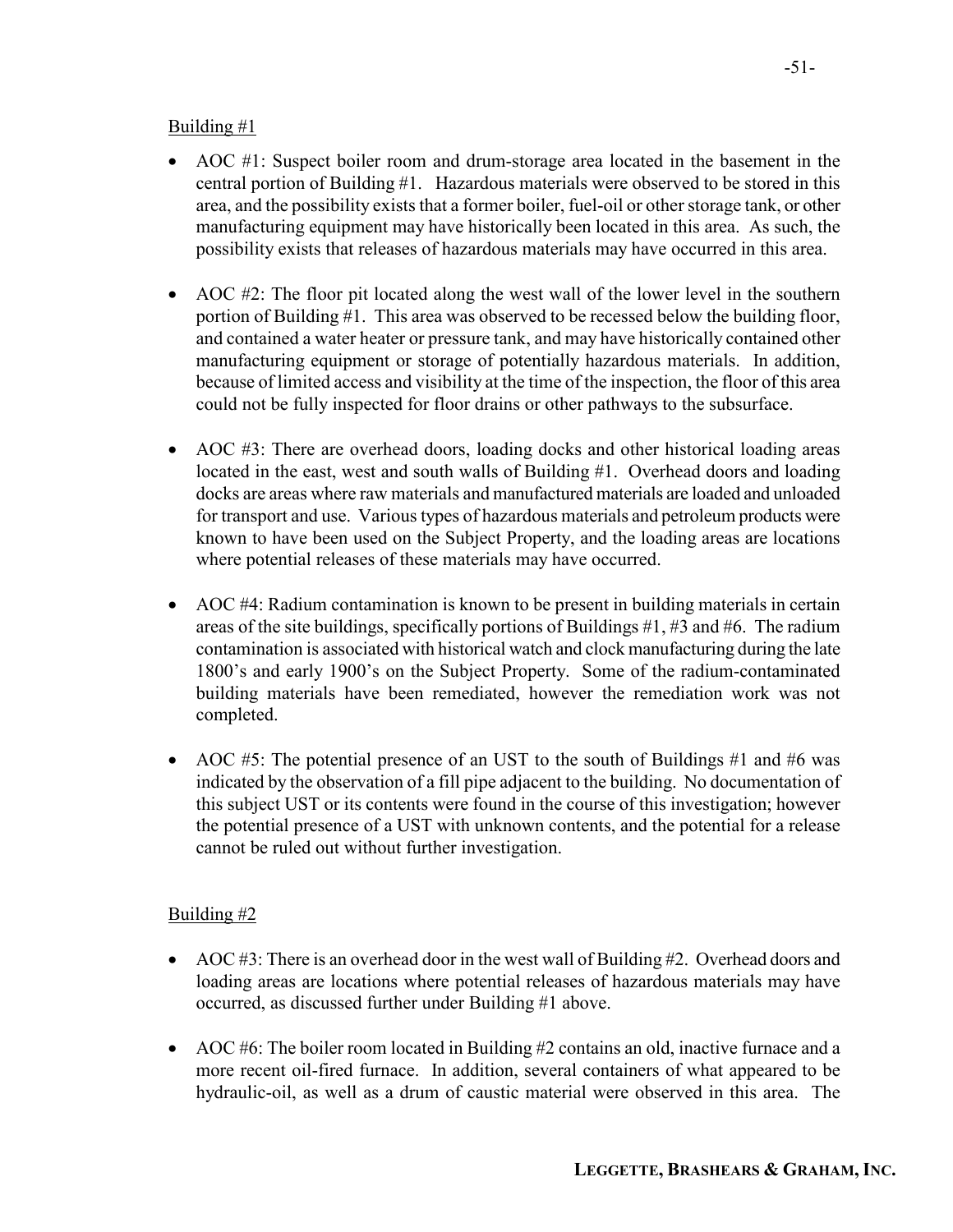possibility exists that other types of hazardous materials such as coal or fuel-oil may have been stored and used in this area, and that releases may have occurred in this area.

- AOC #7: The compressor area located in Building #2 contained two compressors and several buckets of what appeared to be waste oil. Compressors may use hydraulic or petroleum-based oils, and compressor condensate may contain oil. In addition, the possibility exists that other historical uses of this area may have involved hazardous materials, and the possibility exists that releases may have occurred in this area.
- AOC #8: An approximately 20,000-gallon AST used for fuel-oil storage is located adjacent to the boiler and compressor areas in Building #2. The AST is located inside an enclosure constructed of concrete block, and was not fully accessible at the time of the site inspection.
- AOC #9: The spray paint booth located in Building #2 contained several containers of paint, as well as pressurized containers used for spray painting. The exact nature of the paints used and type of painting performed in this area is unknown. It is noted that certain types of paints, paint-thinners and primers may contain oils, VOCs or other hazardous materials, and that stains and drips of paint were observed in the vicinity of the spray paint booth. The possibility exists that historical releases may have occurred in this area.
- AOC #10: Two storage trailers and pallets of hazardous materials stored outside the north of Building #2 were identified in the 2005 Phase I ESA conducted on portions of the Subject Property. According to the site contact, the trailers and hazardous materials were removed from the Subject Property in approximately September 2009. The possibility exists that releases to the ground surface may have occurred in this area.
- AOC  $\#11$ : There is a storage trailer and dumpster located to the west of Building  $\#2$ . The contents of the trailer are unknown, and the area to the west of Building #2 around the dumpster and trailer was not accessible at the time of the inspection. The possibility exists that hazardous materials may have been stored in the trailer, or disposed of in the dumpster area, and the possibility exists that releases to the ground surface may have occurred in this area.
- AOC #12: According to historical survey maps reviewed at the Waterbury Engineering Department, the northern portion of the Subject Property adjacent to the current electrical substation appears to have been used as a storage area for fuel-oil during the 1940's, and possibly later. There was no indication whether the storage area was located aboveground or below-ground, however a building permit dated 1981 for demolition of an oiltank storage area was discovered during this investigation. The potential exists that releases of fuel-oil may have occurred during the time that this area was used for fuel-oil storage.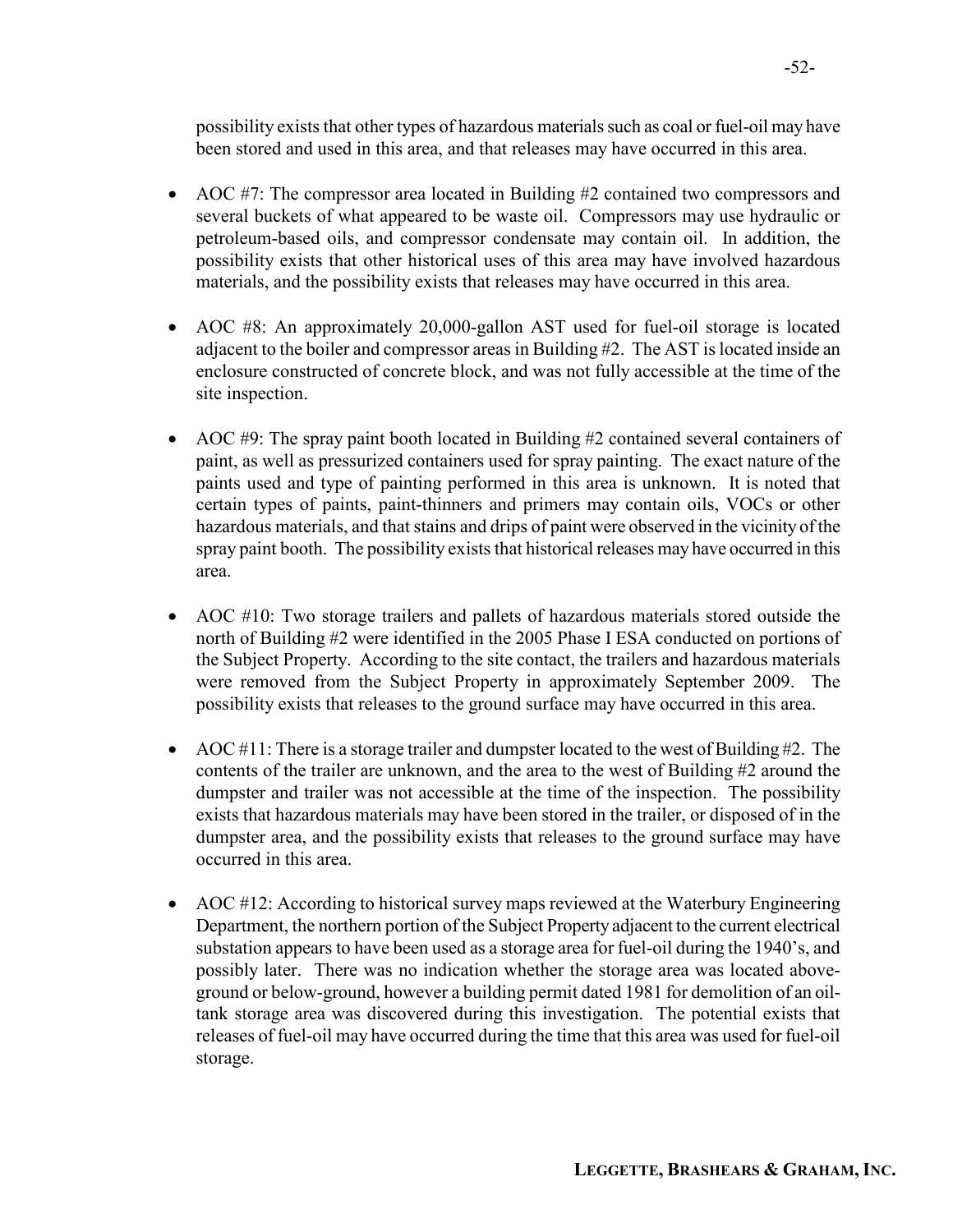## Building  $#3$

- AOC  $#3$ : There is a loading dock located in the south wall of Building  $#3$ . Loading areas are locations where potential releases of hazardous materials may have occurred, as discussed further under Building #1 above.
- AOC #4: Radium contamination is known to be present in building materials in certain areas of the site buildings, specifically portions of Buildings #1, #3 and #6. The radium contamination is associated with historical watch and clock manufacturing during the late 1800's and early 1900's on the Subject Property. Some of the radium-contaminated building materials have been remediated, however the remediation work was not completed.
- AOC #13: The boiler room in the lower/basement level of Building #3 contained a furnace, evidence of a storage tank likely used for storage of fuel-oil for the furnace, a floor drain, a sump with an electric pump, and a small cabinet of hazardous materials. Observations indicate that fuel oil, small quantities of other hazardous materials and potentially coal were stored and used in this area. In addition, the outlet for the floor drain could not be determined during the site inspection. The possibility exists that releases of hazardous materials may have occurred in this area, and the sump and floor drain would provide a pathway to the subsurface.

## Building #6

- AOC #3: There is a loading dock located in the south wall of Building #6. Loading areas are locations where potential releases of hazardous materials may have occurred, as discussed further under Building #1.
- AOC #4: Radium contamination is known to be present in building materials in certain areas of the site buildings, specifically portions of Buildings #1, #3 and #6. The radium contamination is associated with historical watch and clock manufacturing during the late 1800's and early 1900's on the Subject Property. Some of the radium-contaminated building materials have been remediated, however the remediation work was not completed.
- AOC #5: The potential presence of an underground storage tank to the south of Buildings #1 and #6 was indicated by the observation of a fill pipe adjacent to the building. No documentation of such a UST or its contents were found in the course of this investigation; however the potential presence of a UST with unknown contents, and the potential for a release cannot be ruled out without further investigation.

## Site-wide/Exterior Areas of Concern

• AOC #14: Based on the known age of the buildings on the Subject Property (circa 1900), and the urban and industrial nature of the site vicinity, the possibility exists that historic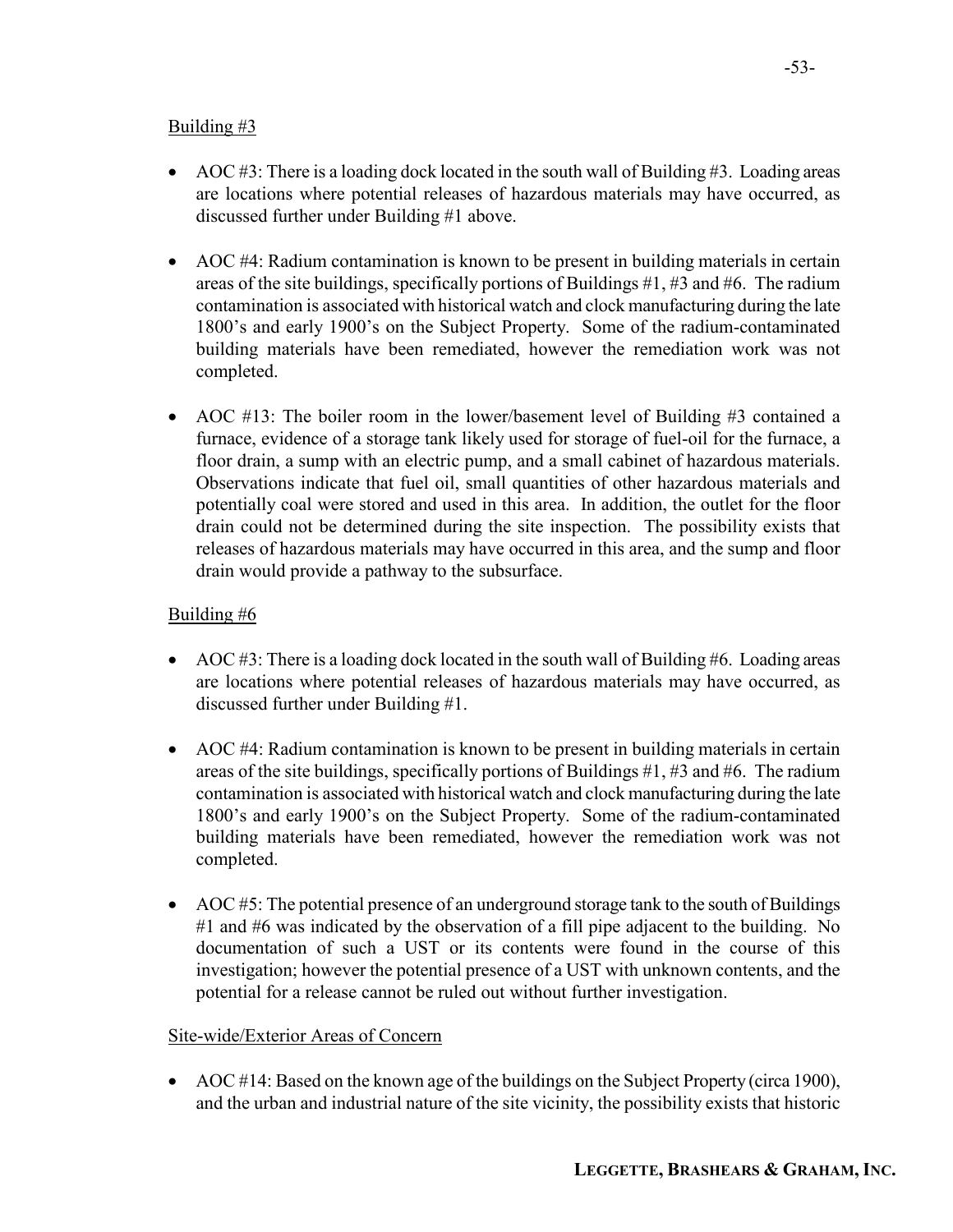urban fill materials may be present beneath the buildings or in the subsurface materials on the Subject Property. Potentially hazardous or contaminated materials such as coal, ash, slag, metal, building demolition debris and other debris are known to have been used historically as fill materials during construction work. The possibility exists that urban fill may be present in the subsurface on the Subject Property.

- AOC #15: According to survey maps of the Subject Property provided by the User, documents reviewed at state agencies, and visual observations, several drywell-type catch basins are located around the buildings on the Subject Property. Industrial inspection reports reviewed at the CTDEP indicate a report of discharge of materials into catch basins adjacent to the buildings, and catch basins discharge to a nearby stream. However no evidence of conduit or discharge points from the catch basins was observed during the site inspection. Nevertheless, catch basins provide a pathway for released materials to enter the subsurface, and the potential exists that releases of hazardous materials or other types of dumping may have historically occurred.
- AOC #16: Site-wide groundwater is an AOC due to the potential for groundwater impacts from the onsite and offsite AOCs discussed in this report.

In addition to the above-listed onsite AOC, the following adjacent or nearby properties may

have the potential to adversely affect the environmental status of the Subject Property:

- AOC #17: An electrical transmission substation has been located on the property adjacent to the north of the Subject Property since approximately the late 1950's. According to historical maps, this property had been used as a coal storage area associated with the Subject Property prior to the construction of the substation. Potentially hazardous materials including coal and dielectric transformer oil that may contain PCBs have been present on this property. This property is situated in an upgradient position relative to the Subject Property, and as such, any releases on this property may have the potential to adversely affect the Subject Property.
- AOC #18: A previously unidentified underground storage tank (UST) containing a small quantity of what appeared to be fuel-oil was observed at 205 Cherry Street during the site inspection. This property is not known to have any USTs registered with the CTDEP, and the current status of the UST (active/inactive), and its age could not be determined. This property is situated in an up-gradient position relative to portions of the Subject Property, and any release associated with the UST may have the potential to adversely affect the Subject Property.
- AOC #19: According to survey maps of the Subject Property and surrounding areas reviewed during this investigation, electrical transformers associated with the Benrus Watch Company appear to have been housed in a small structure formerly located on the 197 Cherry Street parcel. This property is located adjacent to the north of Building #6, and adjacent to the east of Building #1 in an up-gradient position relative to these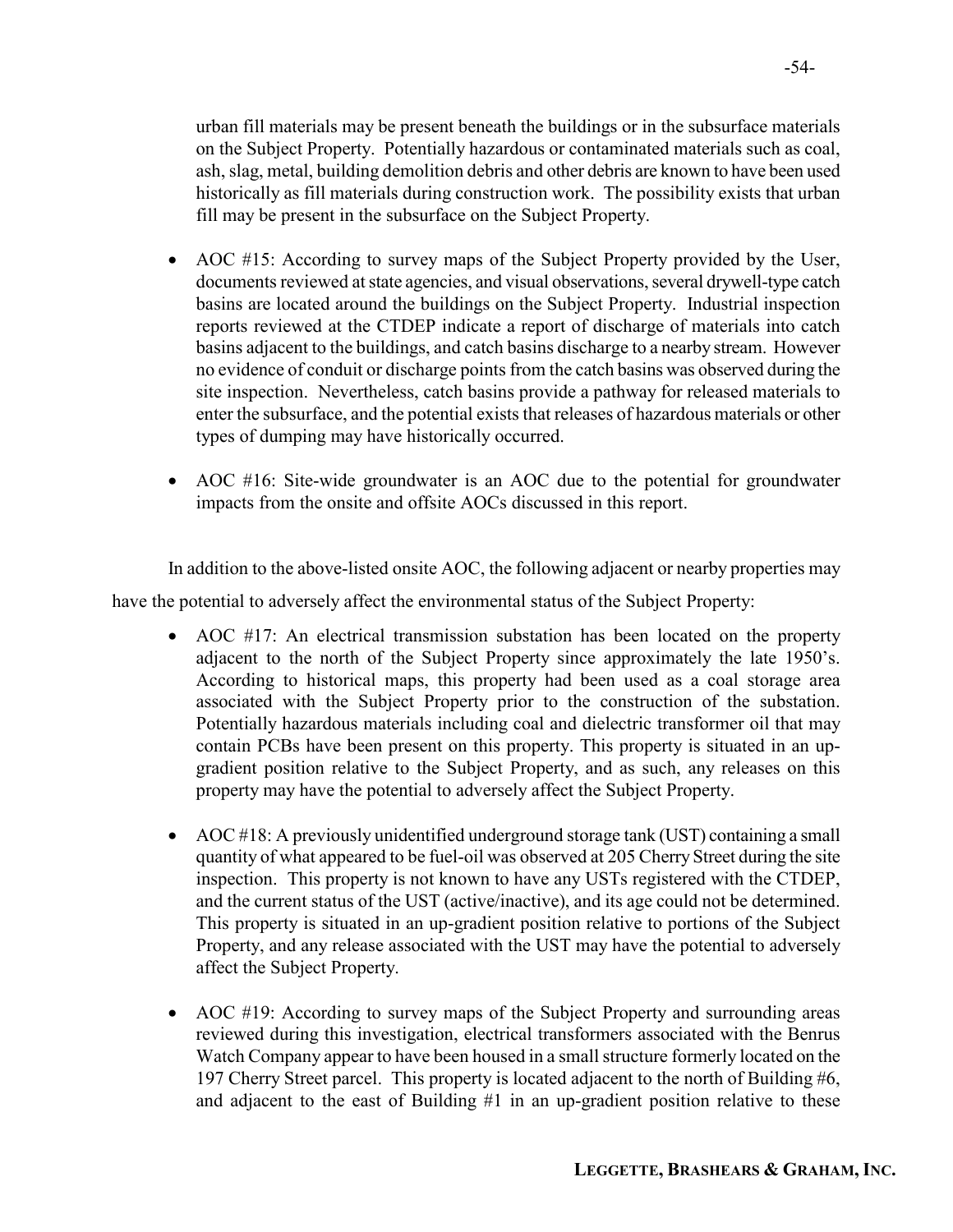portions of the Subject Property. Electrical transformers have the potential to contain dielectic oils containing PCBs, and the possibility exists that historical leakage or a release of such materials has the potential to impact the subject site.

- AOC  $\#20$ : Two pole-mounted electrical transformers were observed along the west side of Cherry Street, one adjacent to Building #4, and the second adjacent to Building #7. No information regarding the PCB content of the transformers was visible on the transformers, and the potential exists that PCB-containing materials may be present within the transformers, and the possibility exists that historical leakage or a release of such materials may have occurred.
- AOC #16: The Subject Property is located within an area of current and historical urban and heavy industrial land uses. Several nearby cross-gradient and up-gradient properties have documented environmental issues that have the potential to affect the surrounding areas. A large industrial complex to the north and up-gradient from the Subject Property historically discharged wastewater to an impoundment and Great Brook to the north of the Subject Property, and this site also has environmental issues such as PCB, metal and solvent contamination and releases to the subsurface. One property located to the north and up-gradient of the Subject Property has been used as a gas station and/or auto repair garage since approximately the 1940's; another property in close proximity to the Subject Property operated as a fuel and coal distributor and gas station between approximately 1938 and 1970 and soil and groundwater contamination have been documented at this site. Great Brook flows through a man-made underground conduit beneath the adjacent property to the west of the Subject Property; this water body receives up-gradient industrial wastewater discharges, and appears to be affected by groundwater contamination associated with several nearby offsite properties. Due to the proximity of Great Brook to the Subject Property, and the known environmental issues associated with nearby properties, the possibility exists that impacted groundwater in the nearby vicinity may also affect the Subject Property.

The following potentially hazardous building materials/issues on the Subject Property are

outside the scope of ASTM Standard E 1527-05:

- Suspect asbestos-containing material (ACM) was observed in the site buildings. Based on the age of the buildings on the Subject Property, the presence of ACM in other unobserved building materials, such as in older furnaces and pipe insulation, is also a possibility.
- Because of the age of the buildings, the potential exists that plumbing and interior paints may contain lead. Interior paints throughout the buildings were observed to be flaking and peeling and in generally poor condition. Both lead in paint and in plumbing fixtures within the buildings may present a health risk which would warrant further investigation.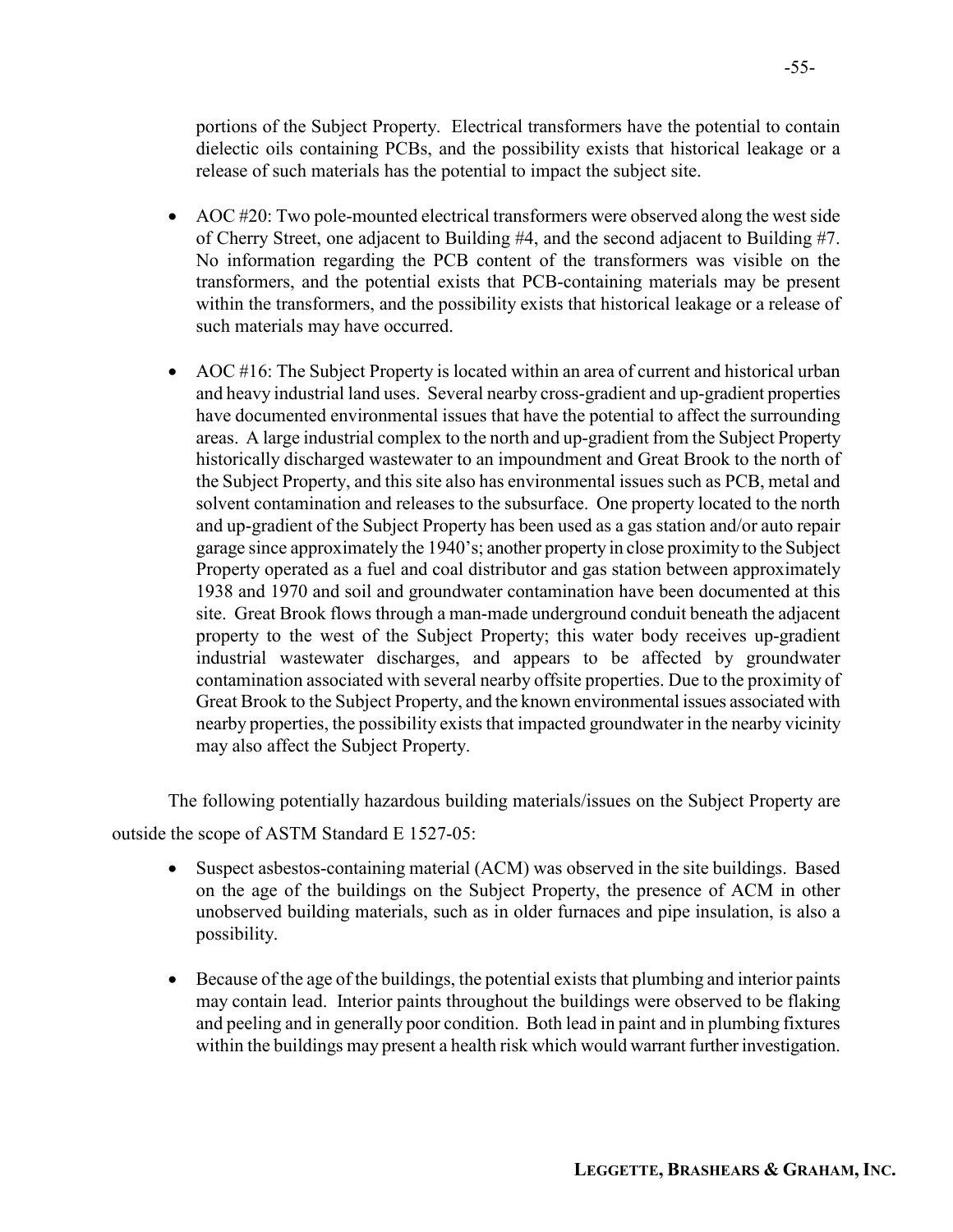- Fluorescent light fixtures were observed within the site buildings in light fixtures and associated with general debris within the buildings. PCBs may be present in older fluorescent light ballasts, and would require appropriate characterization and disposal.
- Water damage was observed throughout the buildings on the Subject Property, and the possibility exists that mold or other indoor air quality issues may be present within the buildings.

A hazardous building materials survey was not included in the scope of this investigation by LBG, but should be conducted prior to any further alteration or demolition activities conducted on the Subject Property.

## 9.0 OPINIONS

In our opinion, the 20 AOCs identified by this inquiry are REC that are indicative of a release or threat of release of hazardous substances on, at, or in the subject property. Additional investigation of the REC is warranted to determine whether an actual release of hazardous substances has occurred.

In our opinion, based on the information available for review during this ESA, the Subject Property does not fit the definition of an establishment as defined in the Connecticut General Statutes (CGS) Section 22a-134, commonly known as the Property Transfer Act. The Subject Property is, therefore, not subject to the act. Any remediation that may be required should be performed in accordance with the State's Voluntary Remediation Program established in CGS Section 22a-133y.

## Data Gaps

 The following data gaps have been identified due to inaccessibility or the inability to obtain certain information regarding the history of the Subject Property during the course of this investigation.

Due to safety concerns regarding the structural integrity of Buildings #5, #6 and #7, the interior portions of these buildings were not included in the site inspection. Portions of the interiors of Buildings #1 and #3 and the interior of Building #6 were inaccessible due to incomplete hazardous materials abatement conducted in 2003-2004, and these areas were also not included in the site inspection.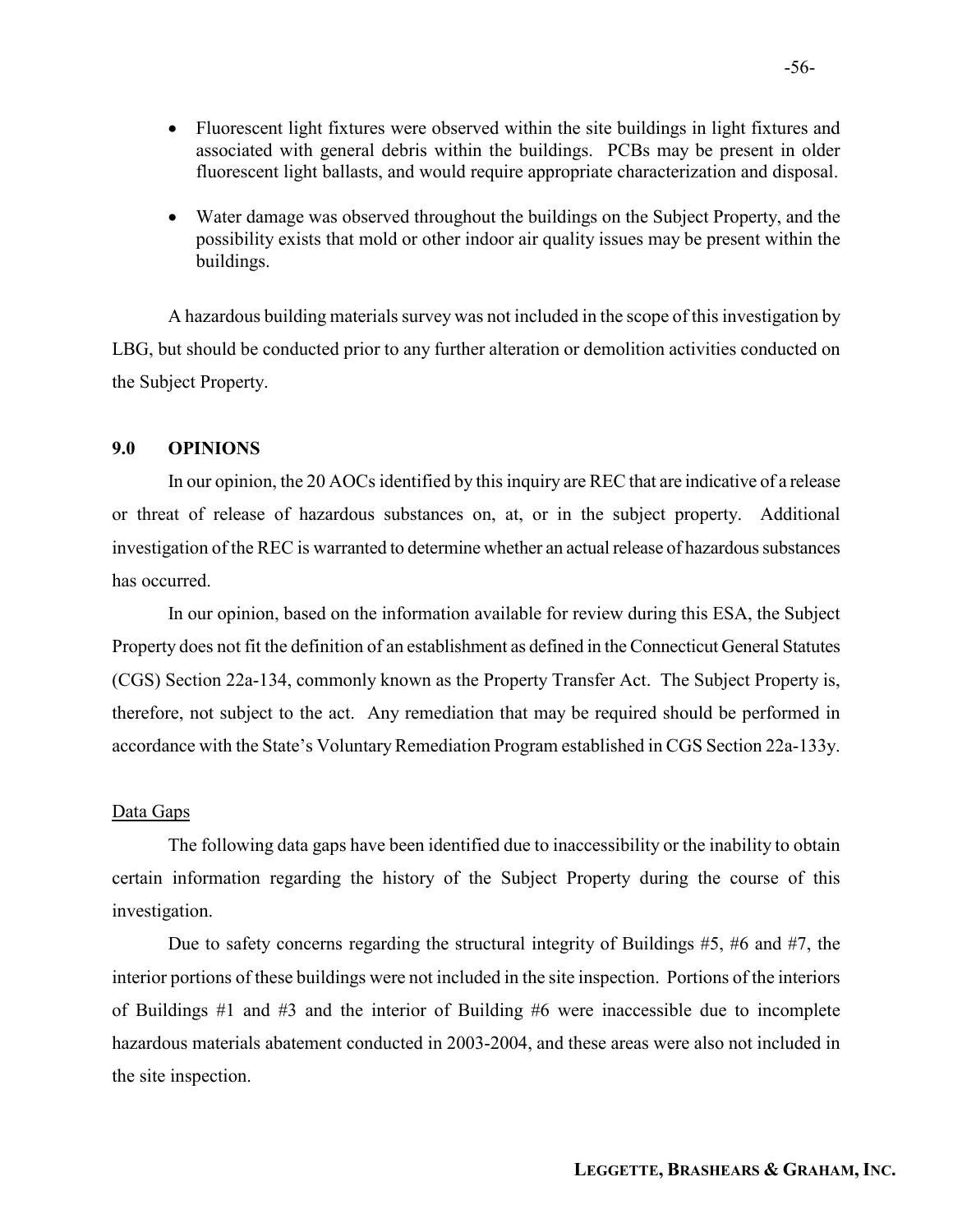LBG attempted to contact Mr. Steve Fontanez, former plant manager at the Subject Property, to obtain additional information regarding the history and operations conducted on the Subject Property. LBG was not able to interview Mr. Fontanez.

## 10.0 CONCLUSIONS

LBG has completed a Phase I ESA in conformance with the scope and limitations of ASTM Practice E1527-2005 for the property located at 0 and 39 Cherry Avenue and 177 and 215 Cherry Street, Waterbury, Connecticut and the Site Characterization Guidance Document prepared by the CTDEP. Any exceptions to, or deletions from these practices are described in Section 12.0 of this report. The assessment has revealed evidence of 20 AOCs that present REC in connection with the Subject Property. AOCs are identified in Section 8.0 of this report.

 Based on review of the available information, it appears that the Subject Property does not qualify as an establishment and, therefore, is not subject to the Connecticut property transfer law related to transfer of ownership of an establishment.

 LBG recommends a Phase II Environmental Site Assessment to determine whether a release of hazardous substances may be associated with each of the AOCs listed in Section 8.0 of this report. LBG also recommends that ACM, LBP and mold inspections, and further remediation of radiumcontaminated building materials be conducted prior to any alterations or demolition of the buildings.

## 11.0 QUALIFICATIONS OF ENVIRONMENTAL PROFESSIONALS

Katherine Levenduski is the primary author and researcher for this Phase I ESA. Ms. Levenduski has three years of experience performing ESAs, including Phase I due-diligence inspections and file searches, Phase II and III subsurface investigations, including field sampling and soil boring and monitoring well installation, and has worked on several EPA Brownfields properties. She has completed numerous Phase I and II ESAs at properties throughout Connecticut.

 Keith J. Shortsleeve, PG, LEP, CHMM assisted with the site inspection, and Phase I ESA report preparation. Mr. Shortsleeve is a Connecticut Licensed Environmental Professional (LEP) and professional geologist with over 24 years of environmental health and safety management experience serving industrial, municipal, legal and financial services clientele. Mr. Shortsleeve has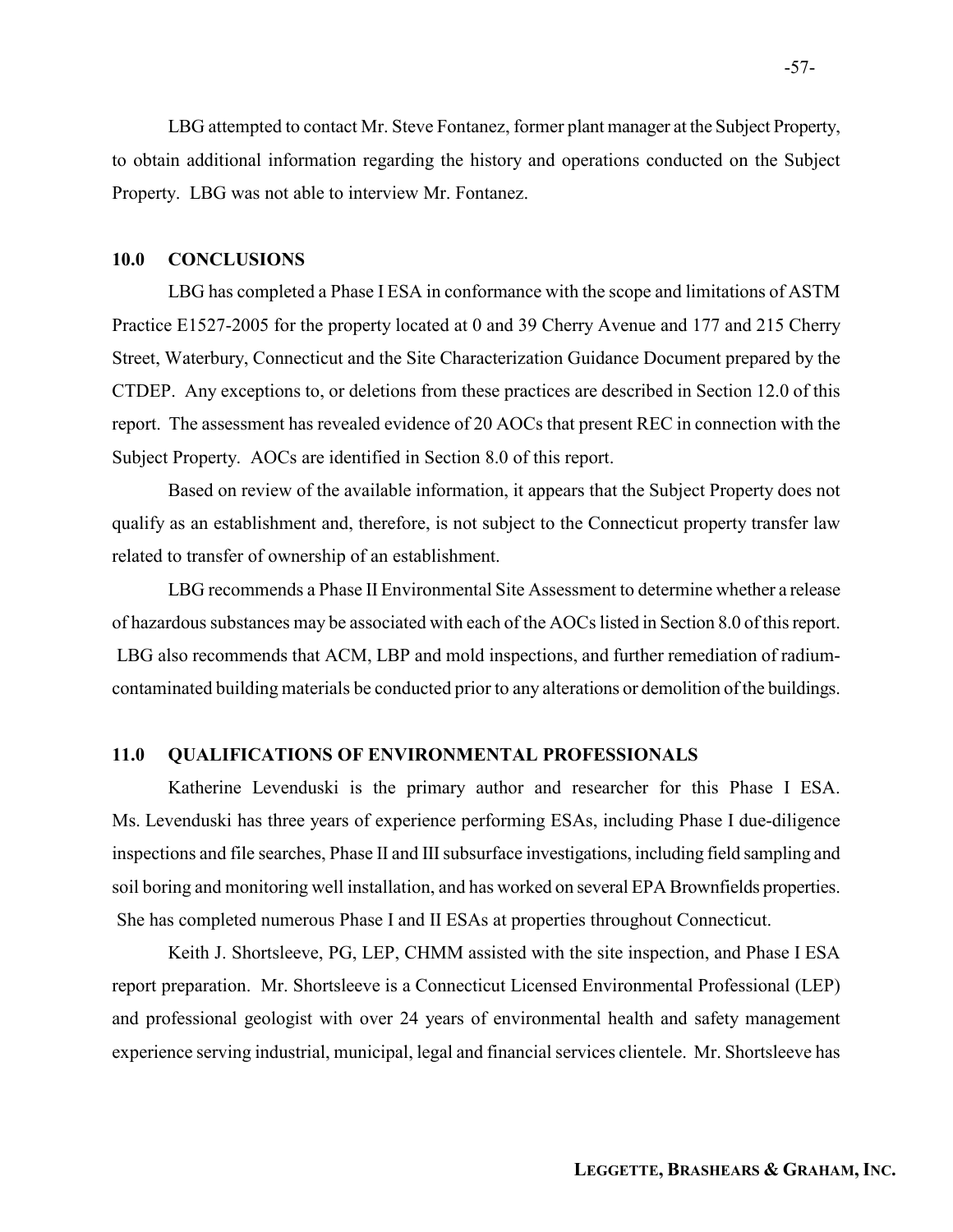performed ESAs under contract to EPA, and has worked on assessment and remediation services at several Brownfield properties in Connecticut.

Robert F. Good, Jr., CPG, LEP, is the Principal-in-Charge who reviewed the information presented in this report. Mr. Good is a certified professional geologist and a Connecticut LEP. He oversees hydrogeological and environmental projects for LBG and has over 29 years of experience in geologic, hydrogeologic and hazardous waste site investigation and remediation services. He has been the Principal-in-Charge for numerous ESA and remediation projects in Connecticut for municipal, industrial and private clients. Mr. Good provided technical direction and quality assurance/quality control review of the work product.

## 12.0 LIMITATIONS

The purpose of this Phase I Environmental Site Assessment is to identify potential impacts to the environment status of the physical conditions (i.e., soil, ground water, structure, etc.) at the Subject Property, due to the use, storage or disposal of hazardous or toxic materials or wastes. As such, any other property conditions or characteristics are not addressed in the scope of work for this report. The scope of work does not include, nor should the report be considered as, an audit of compliance with environmental permits, management practices, or federal, state or local laws and regulations, even though in the course of work such information may be obtained and noted in the report.

 The conclusions stated above have been developed from what is considered to be a reasonable investigation based on the present and past land use of the Subject Property and the property's location with respect to adjacent land uses. The conclusions, to some degree, are based upon information provided by others as referenced or noted in the report. Reasonable efforts have been made to confirm the information with other sources; however, LBG is not responsible for missing or incomplete information if such information is not available at the source or provided at LBG's request, or if such information cannot be obtained within the time constraints of the work or within a level of effort reasonable for the work being completed.

The conclusions and/or recommends are applicable to areas of the Subject Property that were accessible at the time of inspection and represent the conditions observed in those areas. Areas that were hidden, covered or otherwise inaccessible to inspection are not covered by the conclusions and recommendations. The conclusions and recommendations are based in part on conditions observed on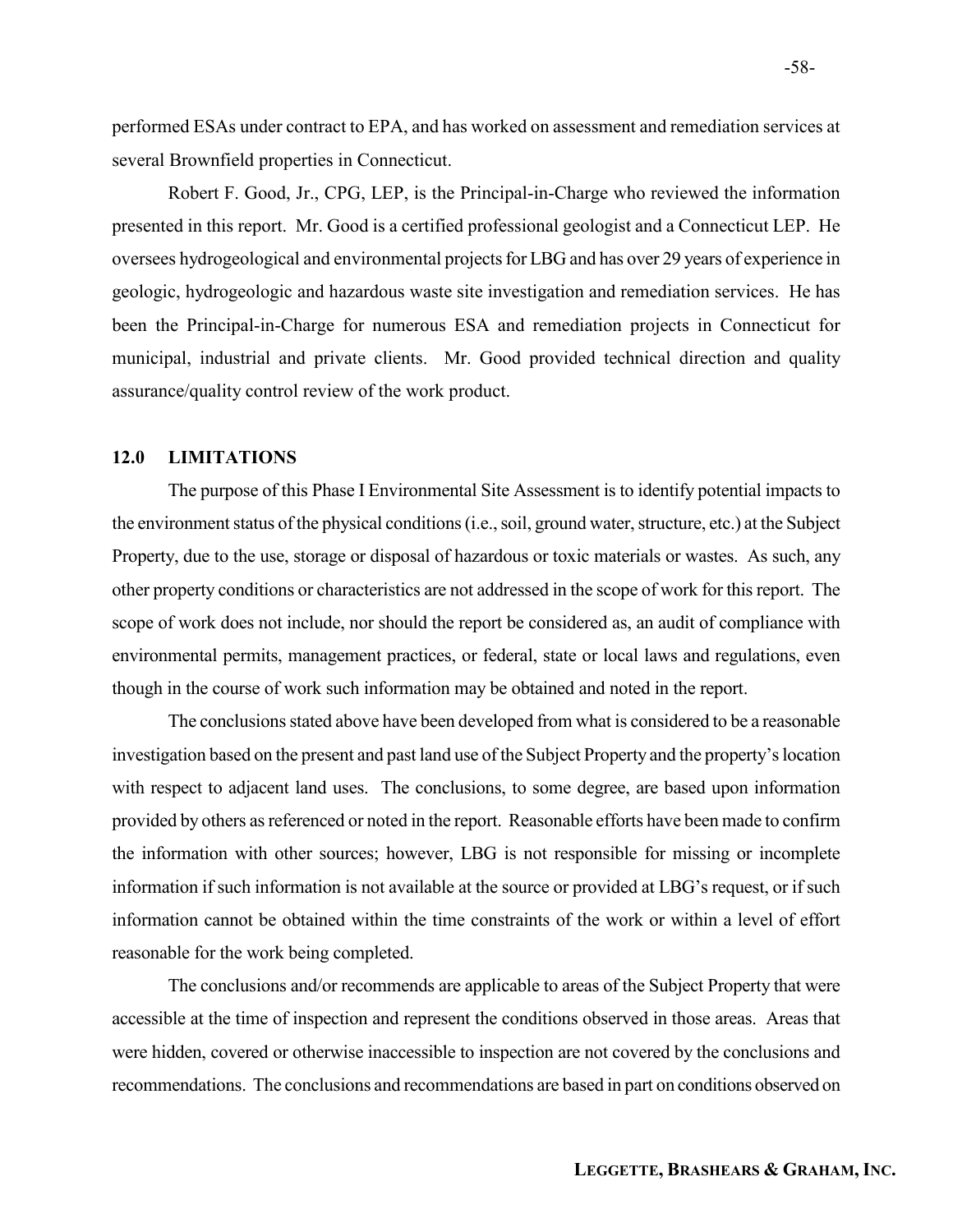the Subject Property at the time of the inspection. The conclusions do not include subsequent changes to the Subject Property, or use of the Subject Property, which could alter the environmental status of the property from its present condition.

This report, and all work associated with it, has been completed solely for the use of Waterbury Development Corporation and New Opportunities for Waterbury. Use of the report by others, or conclusions drawn from the information contained herein without confirmation by LBG, is done at the users risk. LBG asserts that the data are complete and appropriate at the time and for the work conducted, but is not responsible for the use of the information for purposes for which it was not intended.

## 13.0 SIGNATURES OF ENVIRONMENTAL PROFESSIONALS

We declare that, to the best of our professional knowledge and belief, we meet the definition of Environmental Professional as defined in 40 CFR310.10. We have the specific qualifications based on education, training, and experience to assess a property of the nature, history, and setting of the Subject Property. We have developed and performed the all appropriate inquiries in conformance with the standards and practices set forth in 40 CFR Part 312.

LEGGETTE, BRASHEARS & GRAHAM, INC.

Katherine A. Levenduski Hydrogeologist II

Keith J. Shortsleeve, PG, LEP, CHMM Associate

Reviewed by:

Robert F. Good, Jr., CPG, LEP

Principal

nv April 20, 2010 H:\Waterbury Development\2010\Phase I\Phase I ESA.doc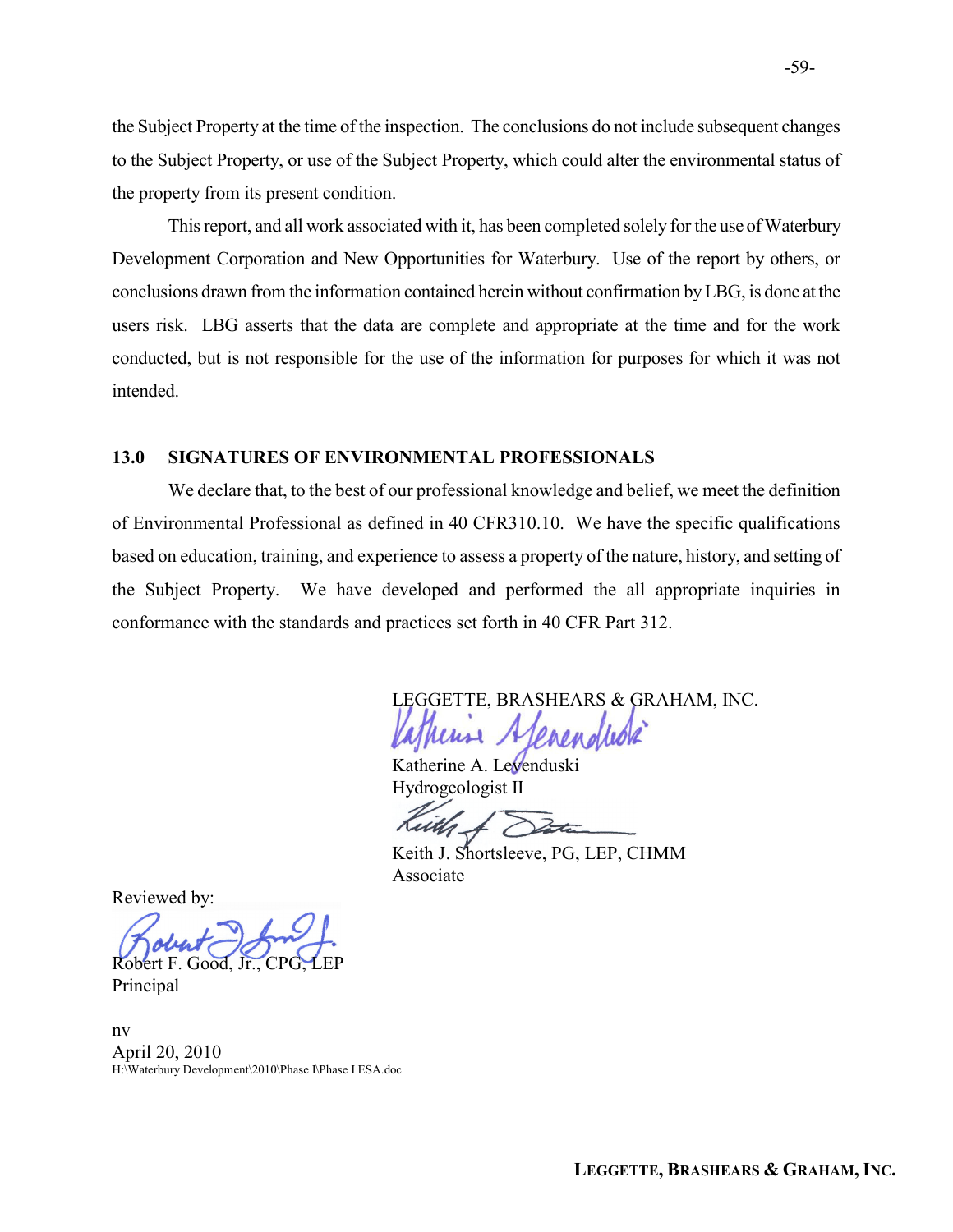## 14.0 REFERENCES

Connecticut Department of Environmental Protection, 1999, "Water Quality Classifications for the Housatonic River, Hudson River and Southwest Coastal Basins, Sheet 3 of 3", Water Compliance Unit.

Connecticut Department of Environmental Protection, 1997, "Leachate and Wastewater Discharge Sources for the Housatonic River, Hudson River and Southwest Coastal River Basins", Water Compliance Unit.

Connecticut Department of Public Health and Agency for Toxic Substances Discharge Registry, Public Health Assessment, Public Comment Version, Radium Contamination at Former Clock Factories in Connecticut.

"Phase I Environmental Site Assessment, 215 Cherry Street & 39 Cherry Avenue, Waterbury, Connecticut". Issued March 31, 2005. Berkshire Environmental Services & Technology, LLC.

Rodgers, John, 1985, "Bedrock Geological Map of Connecticut", Connecticut Geological and Natural History Survey.

Scientech Inc. Press Release for Public Information Hearing, circa September 2003.

Soil Survey Staff, Natural Resources Conservation Service, United States Department of Agriculture. Official Soil Series Descriptions Available URL: http://websoilsurvey.nrcs.usda.gov [Accessed February 2010]. USDA-NCRS, Lincoln, NE.

Stone, J. R., J. P. Schafer, E. H. London, and W. B. Thompson, 1992, "Surficial Materials Map of Connecticut", Connecticut Geological and Natural History Survey.

Thomas, Margaret A., and Nancy W. McHone, 1997. "Indoor Radon Potential Map of Connecticut", Connecticut Geological and Natural History Survey.

United States Geological Survey, "Atlas of Public Water Supply Sources and Drainage Basins of Connecticut", 1982. CTDEP Bulletin No. 4, CTDEP Natural Resources Center.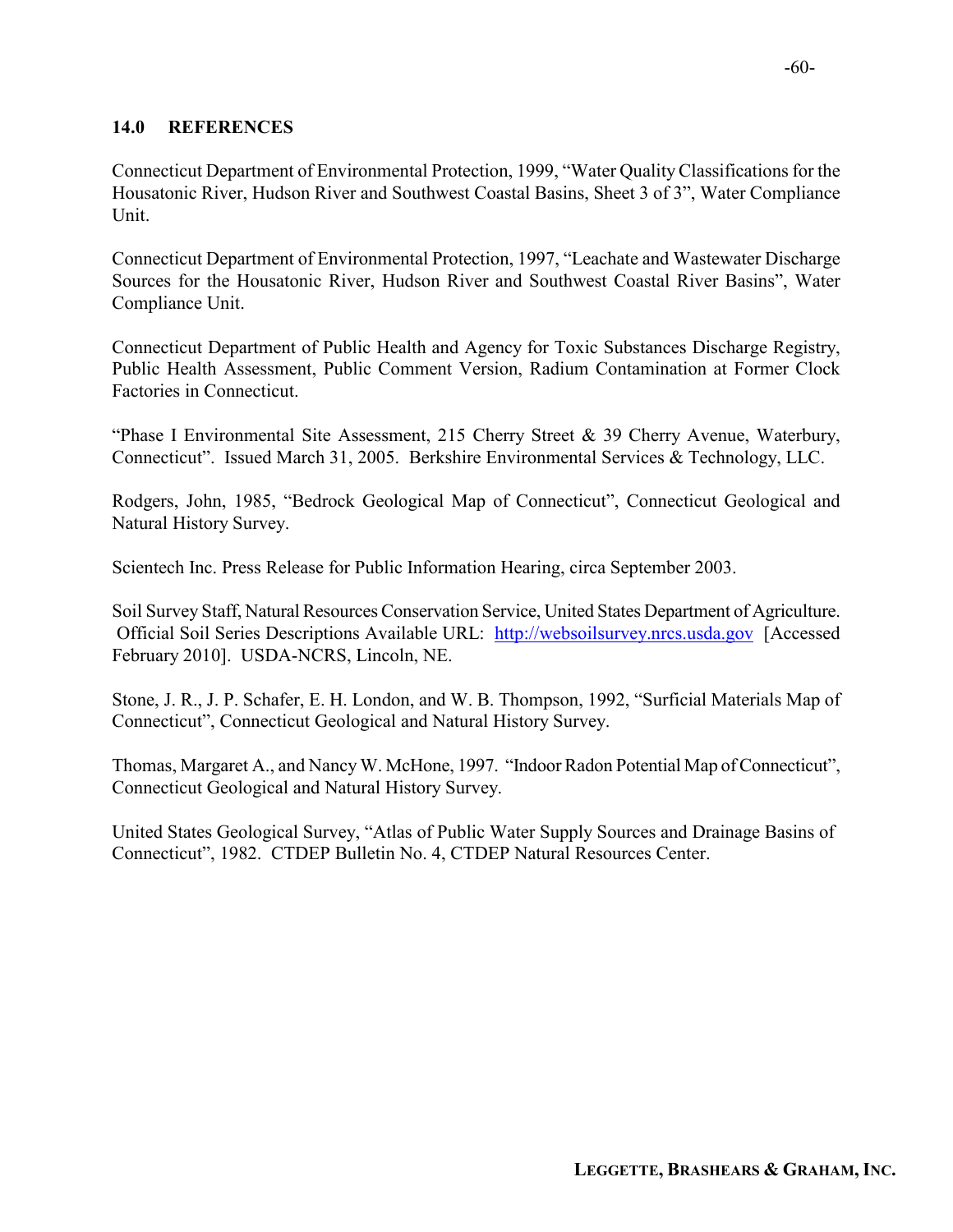FIGURES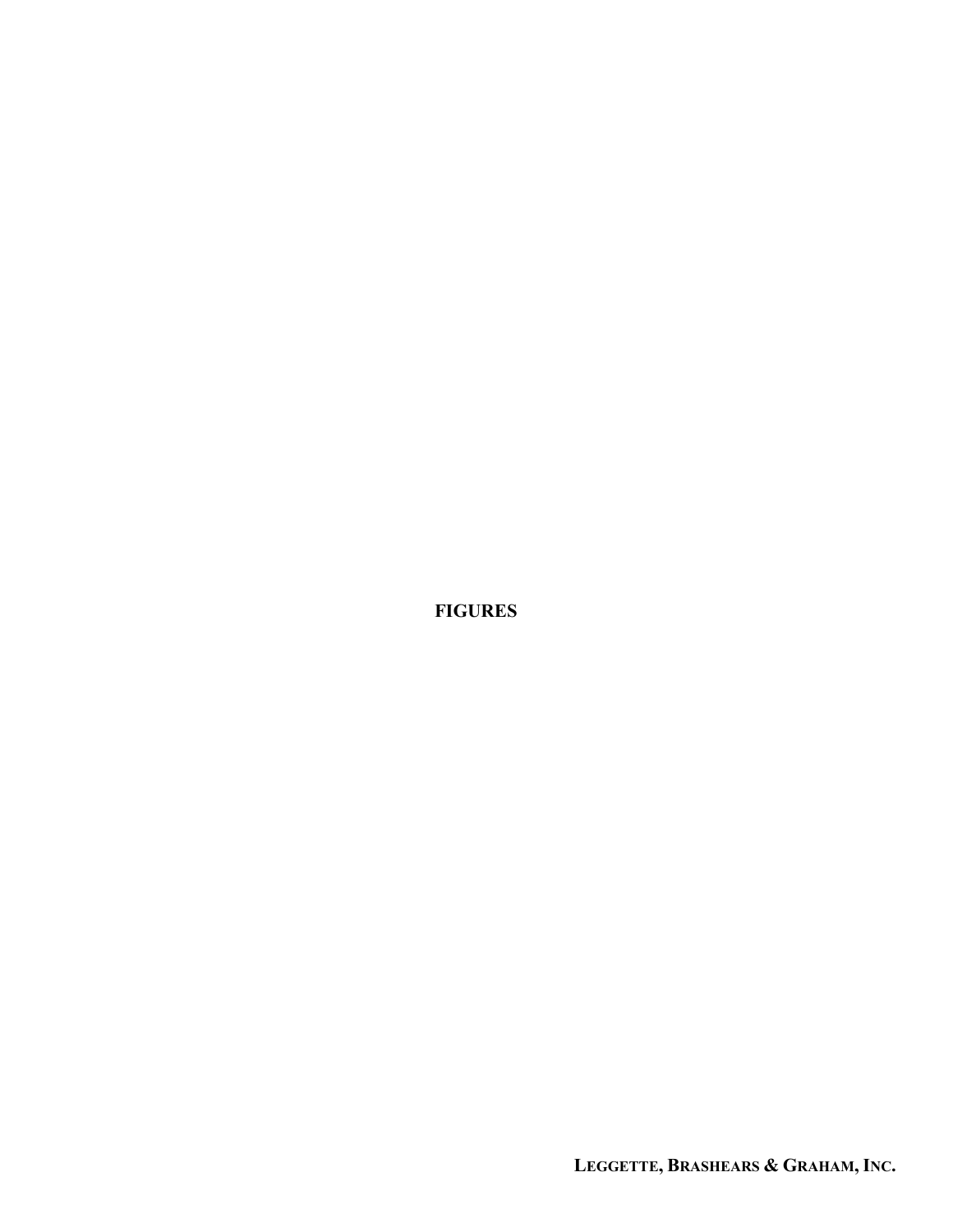APPENDIX I

TAX ASSESSOR MAP AND TAX CARDS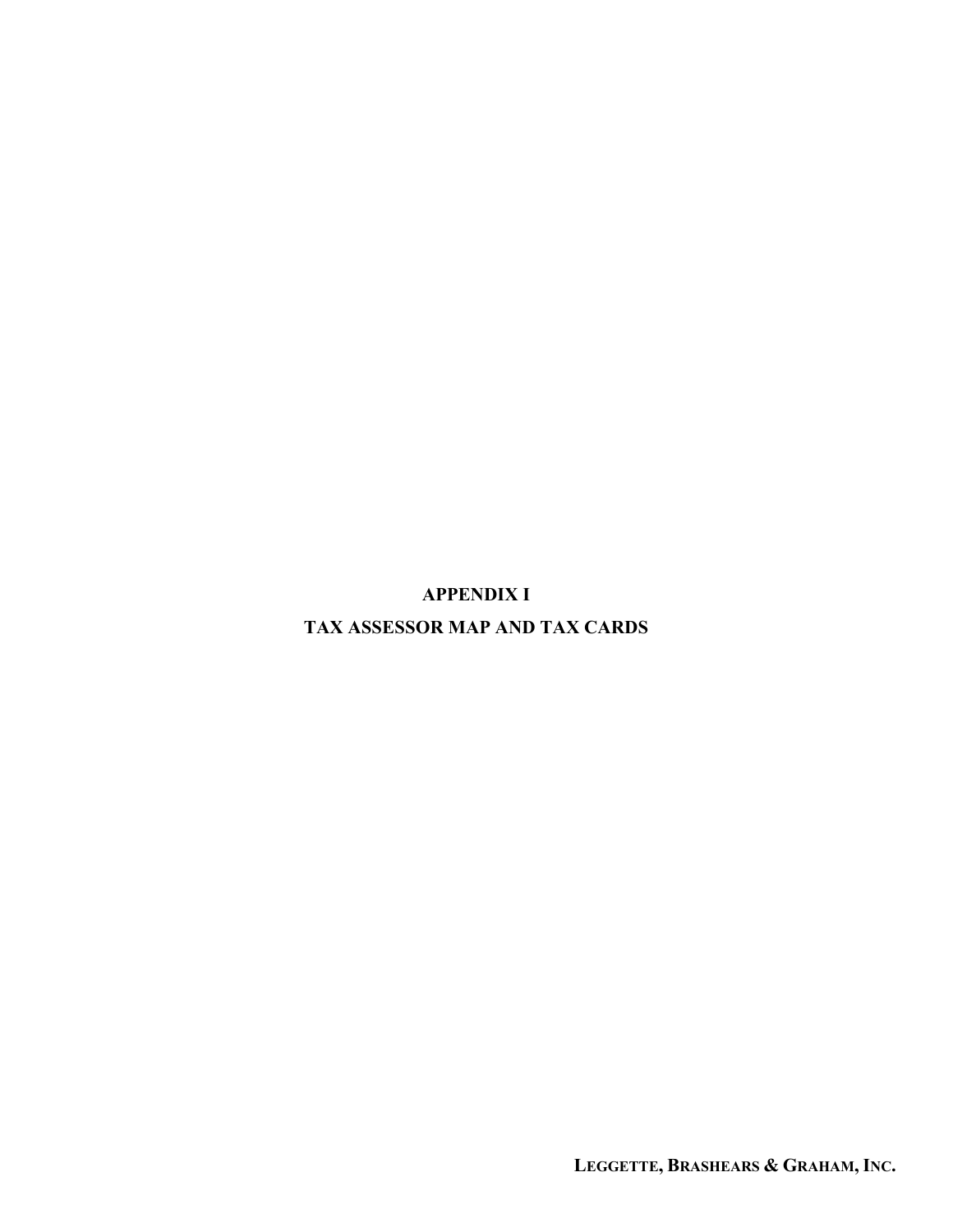# APPENDIX II INTERVIEW DOCUMENTATION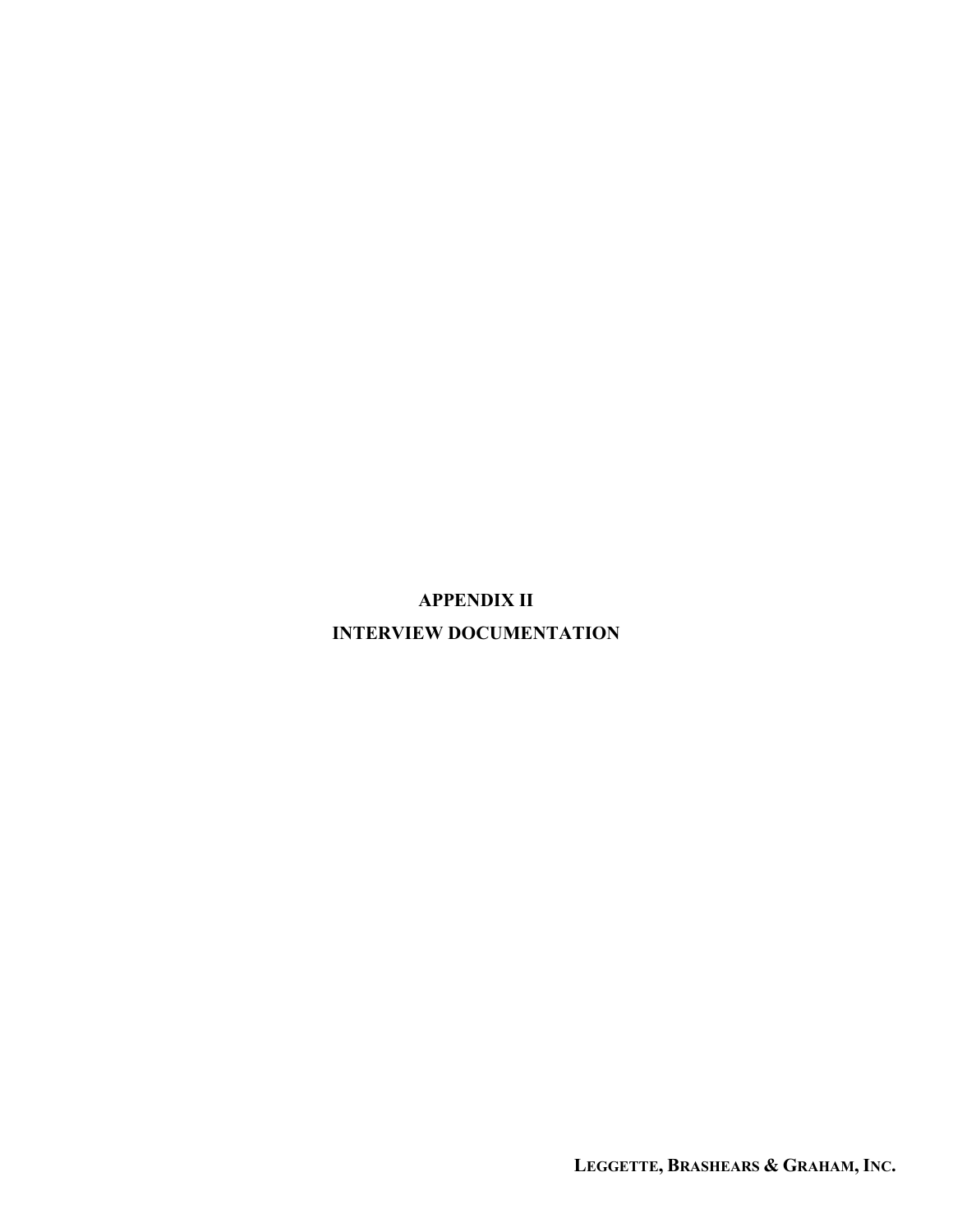APPENDIX III PROPERTY DEEDS AND TITLE SEARCH DOCUMENTATION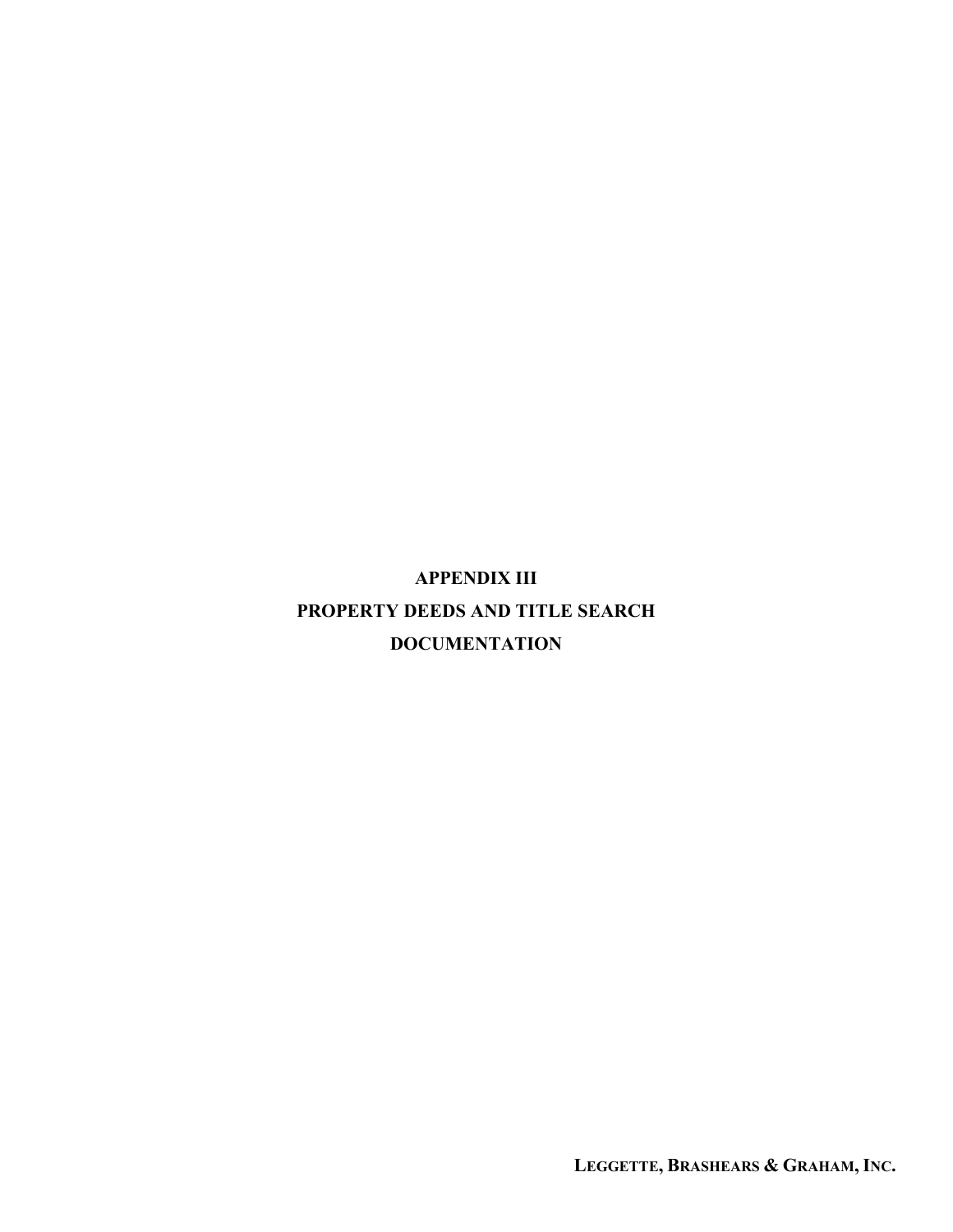# APPENDIX IV DATABASE REPORT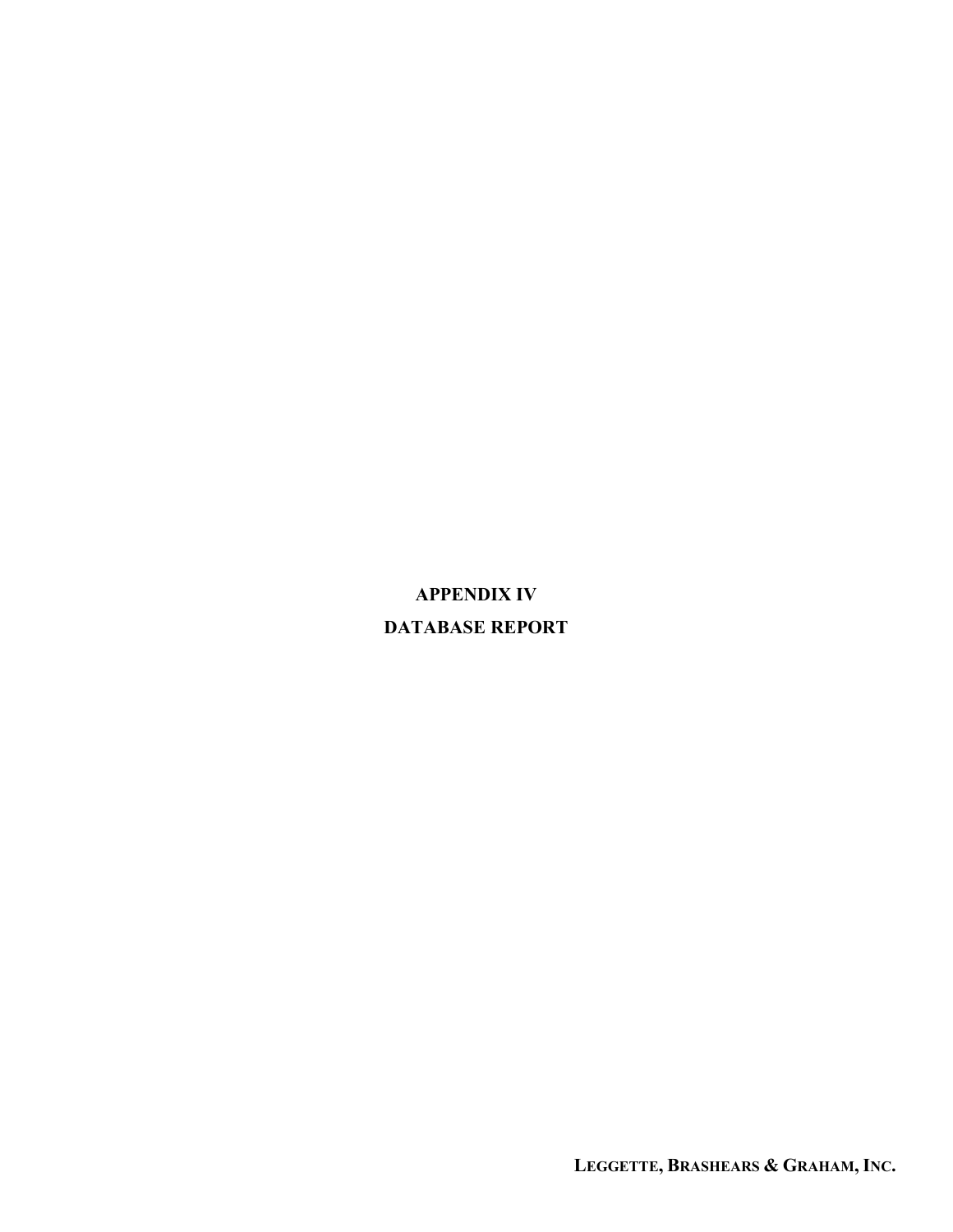APPENDIX V

CTDEP FILES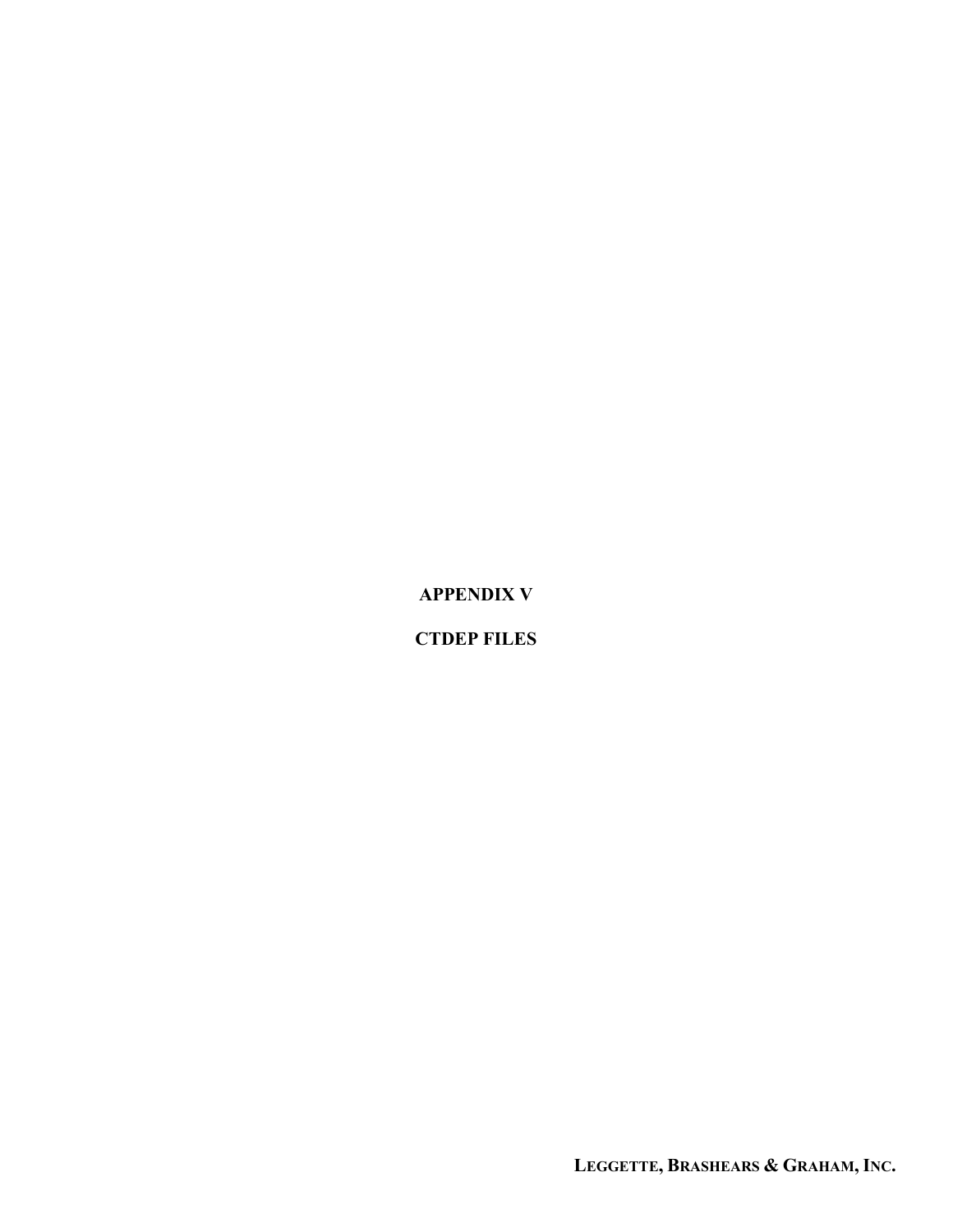## APPENDIX VI

## AERIAL PHOTOGRAPHS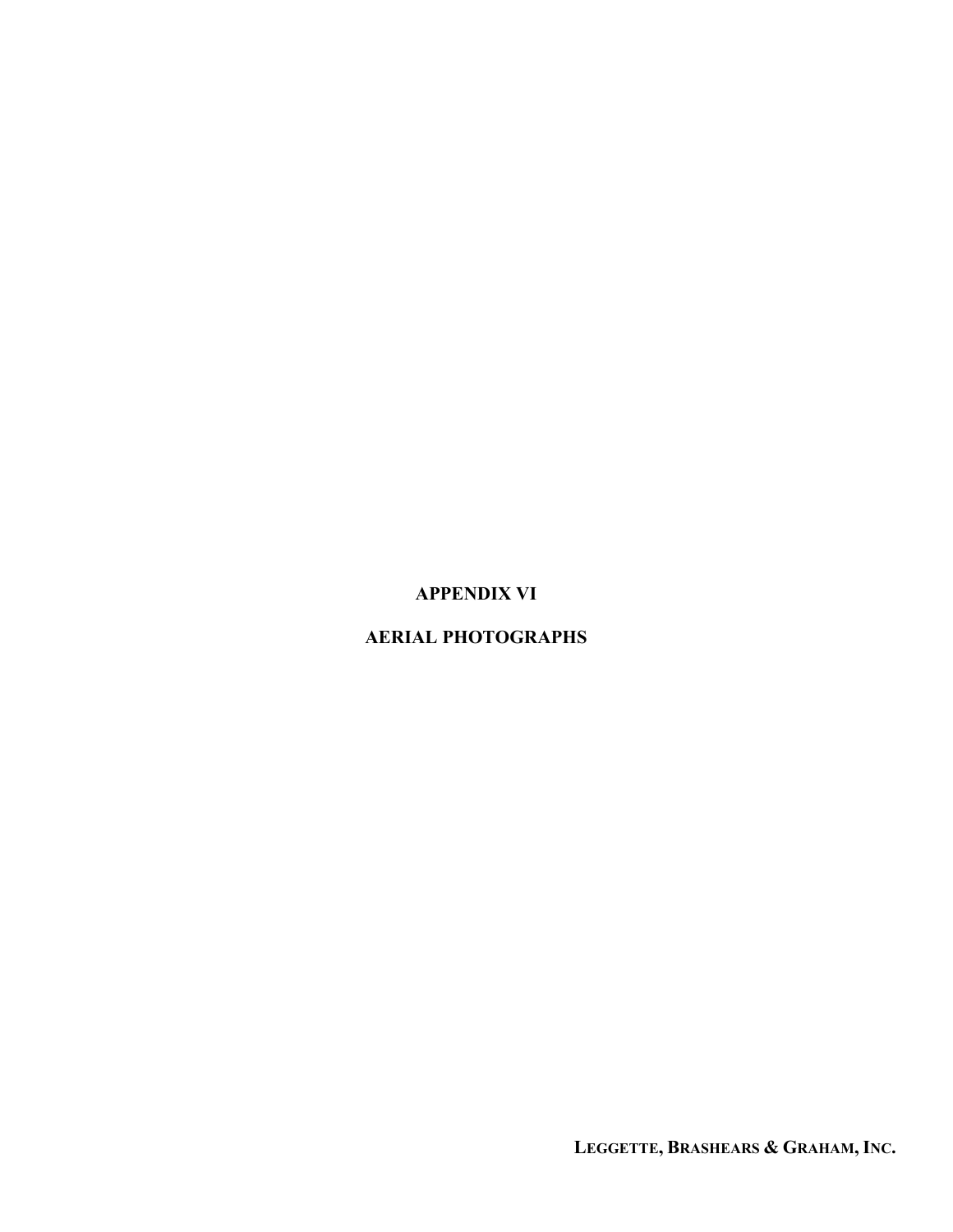# APPENDIX VII

## TOPOGRAPHIC MAPS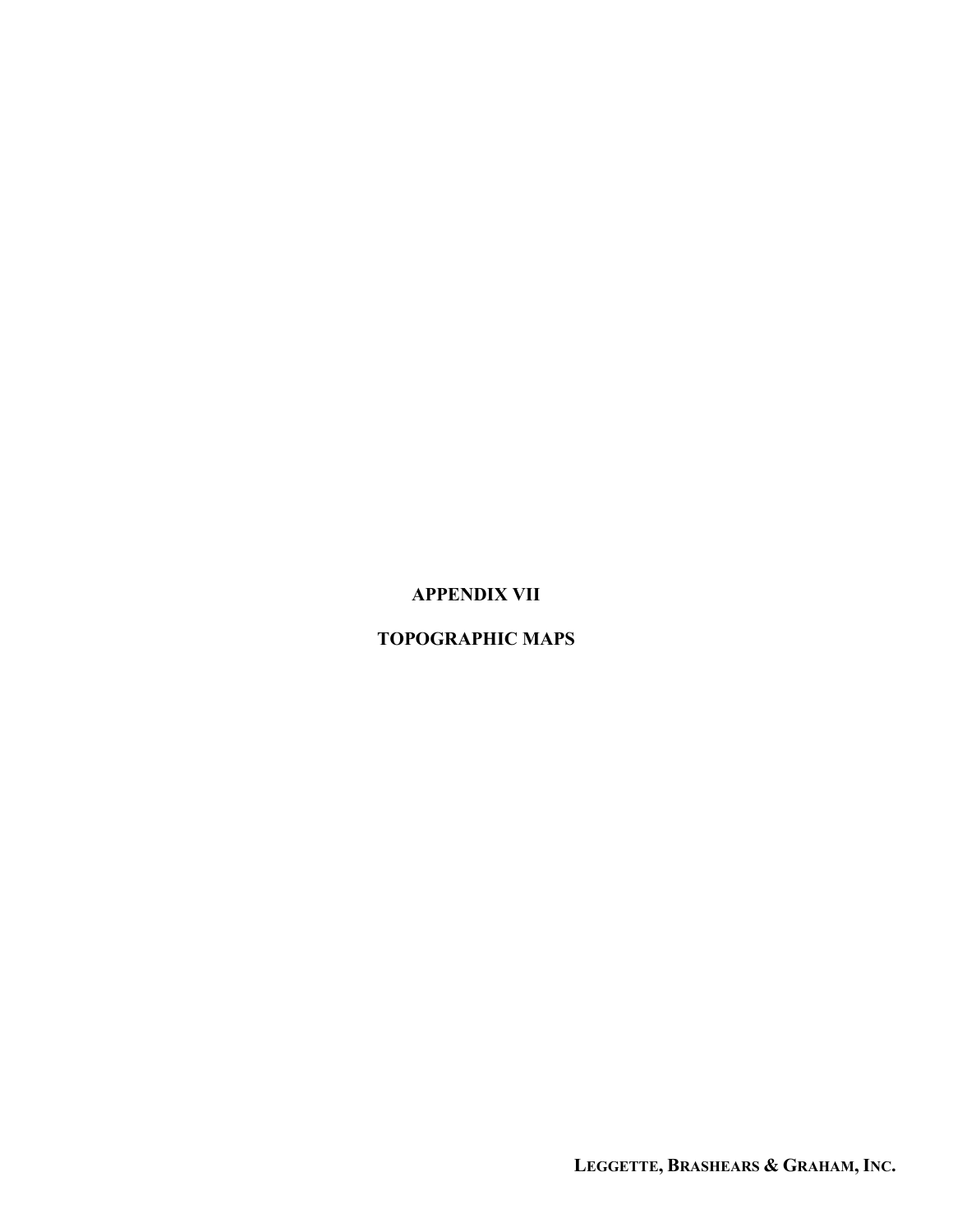# APPENDIX VIII

#### SANBORN MAPS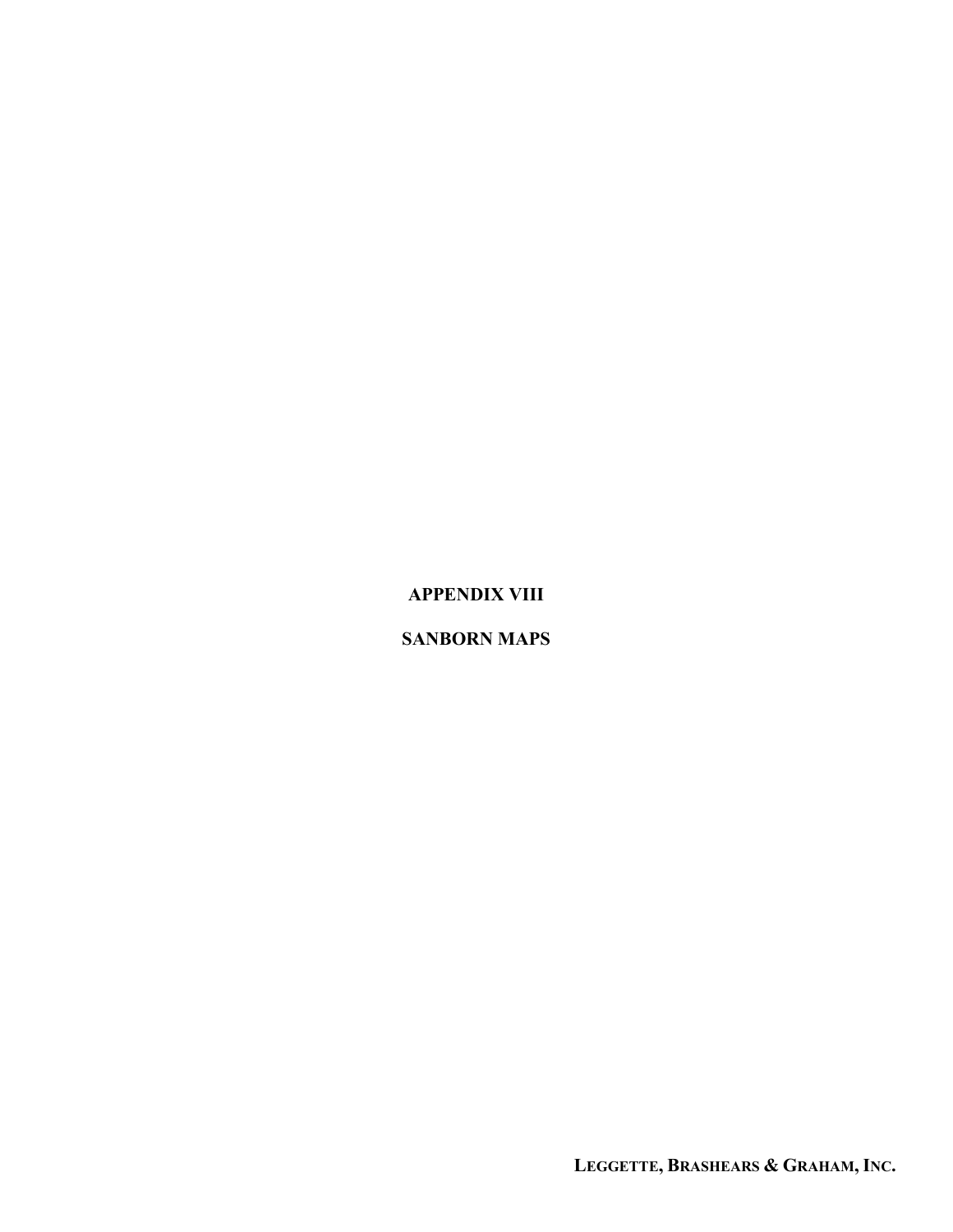# APPENDIX IX

# CITY DIRECTORIES

LEGGETTE, BRASHEARS & GRAHAM, INC.